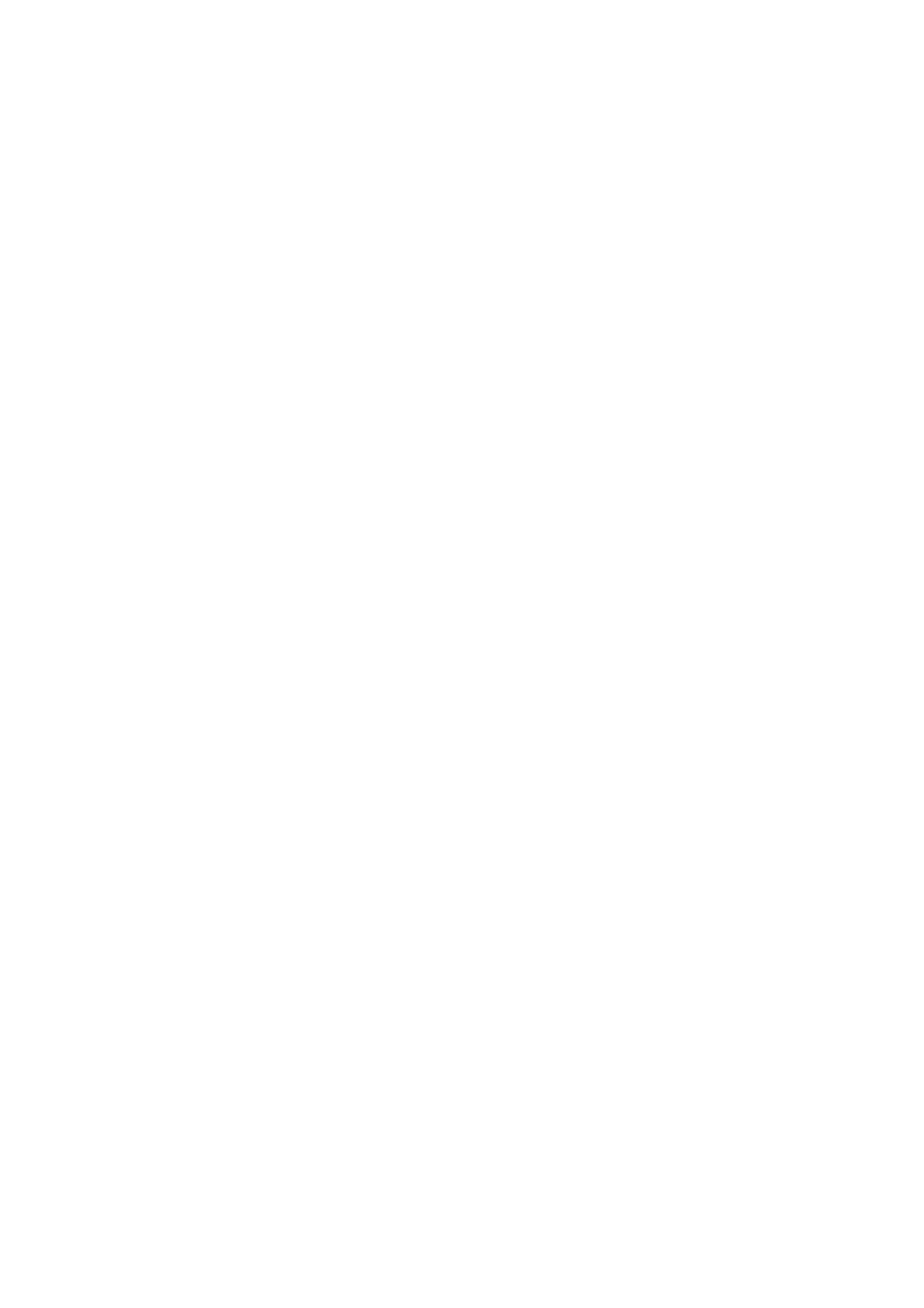### **Abstract**

Until now, the analysis of fault tolerance of peer-to-peer (p2p) systems usually only covers random faults of some kind. Contrary to traditional algorithmic research, faults as well as joins and leaves occurring in a worst-case manner in p2p systems are hardly considered. Most fault tolerance analyzes are static in the sense that it is shown that a system tolerates a certain number of simultaneous faults. The much more realistic dynamic case where faults steadily occur has not found much attention. The goal of this thesis is to work towards a general understanding of fault tolerance especially for the case of dynamic and worst-case failures.

The thesis introduces a simple dynamic model where a malicious adversary — controlling the arrivals and departures of the peers — and a repairing algorithm take turns. The insights gained from this model are then used to study the more realistic scenario where a repairing algorithm maintains certain properties of the topology against a *concurrent* adversary.

Besides the comparison of different fault-tolerance models, the thesis presents a distributed hash table which maintains an efficient search structure as well as a low peer degree in spite of the worst-case failures. By a dynamic analysis we prove that no data item is lost by the system.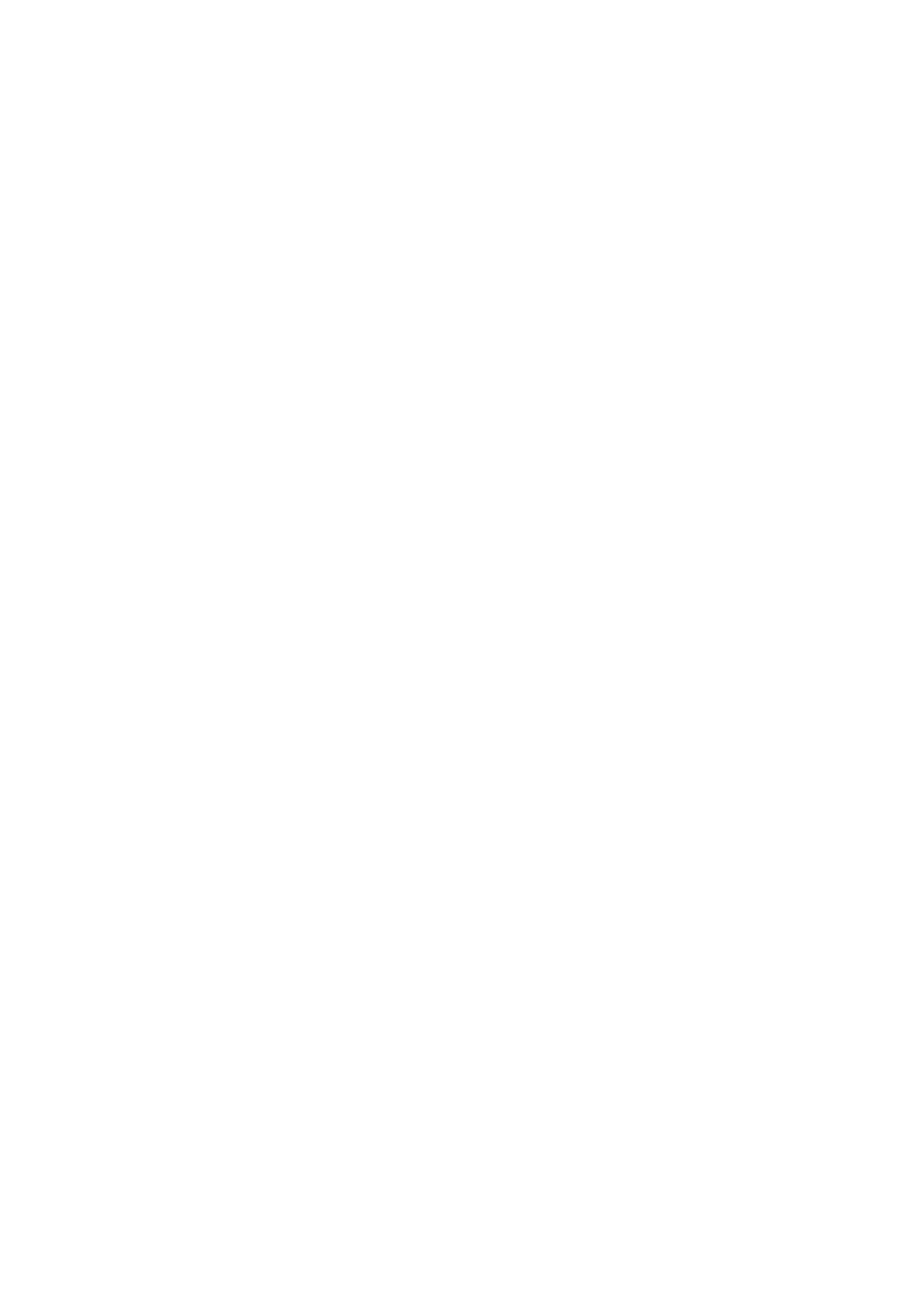## **Contents**

| 1              | <b>Introduction</b> |                         |                                                                        | 5        |  |
|----------------|---------------------|-------------------------|------------------------------------------------------------------------|----------|--|
| $\overline{2}$ | <b>Model</b>        |                         |                                                                        |          |  |
| 3              | $k$ -Ring<br>3.1    |                         |                                                                        |          |  |
|                | 3.2                 |                         |                                                                        | 10       |  |
|                | 3.3                 |                         |                                                                        | 13       |  |
|                | 3.4                 |                         |                                                                        | 14       |  |
| 4              |                     |                         | <b>Aggregation of Distributed State</b>                                | 17       |  |
| 5              |                     | <b>Hypercube</b>        |                                                                        | 21       |  |
|                | 5.1                 |                         |                                                                        | 21       |  |
|                | 5.2                 |                         |                                                                        | 22       |  |
|                |                     | 5.2.1                   |                                                                        | 22       |  |
|                |                     | 5.2.2                   |                                                                        | 31       |  |
|                |                     | 5.2.3                   |                                                                        | 33       |  |
|                |                     | 5.2.4                   |                                                                        | 35       |  |
|                | 5.3                 |                         |                                                                        | 35       |  |
|                |                     | 5.3.1                   | Scalability                                                            | 35       |  |
|                |                     | 5.3.2                   | Repairing in Time $\Theta(d)$ with a Hamiltonian Cycle $\ldots \ldots$ | 36       |  |
|                |                     | 5.3.3                   | Repairing in Time $O(1)$ with DASIS                                    | 38       |  |
|                |                     | 5.3.4                   | Worst-Case Fault-Tolerance vs. Scalability                             | 41<br>41 |  |
|                |                     | 5.4                     |                                                                        |          |  |
|                |                     | 5.4.1                   |                                                                        | 41       |  |
|                |                     | 5.4.2                   |                                                                        | 42       |  |
|                |                     | 5.4.3                   | Resilience to Logarithmic Churn                                        | 42       |  |
|                |                     | 5.4.4                   | The 6-Round Maintenance Algorithm                                      | 43       |  |
|                |                     | 5.4.5                   | Analysis                                                               | 46       |  |
| 6              |                     | 49<br><b>Skip Graph</b> |                                                                        |          |  |
|                | 6.1                 |                         |                                                                        | 49       |  |
|                | 6.2                 |                         |                                                                        | 50       |  |
|                |                     | 6.2.1                   |                                                                        | 50       |  |
|                |                     | 6.2.2                   | <b>DASIS</b>                                                           | 50       |  |
|                |                     | 6.2.3                   |                                                                        | 51       |  |
|                | 6.3                 |                         |                                                                        | 51       |  |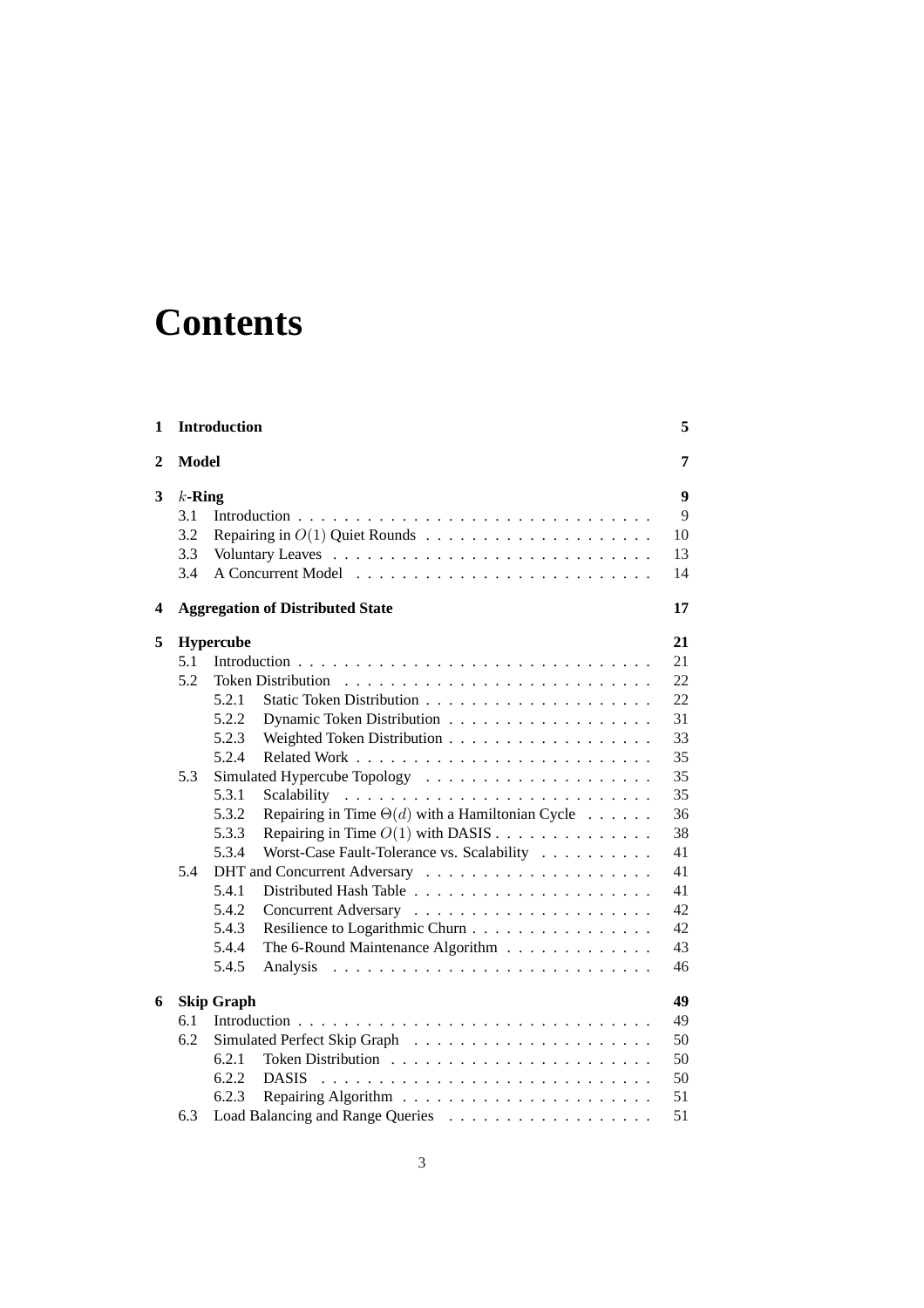| <b>7</b> Conclusions     |          |  |  |  |
|--------------------------|----------|--|--|--|
| <b>A</b> Mean Deviation  | 57<br>58 |  |  |  |
| <b>B</b> Acknowledgments | 59       |  |  |  |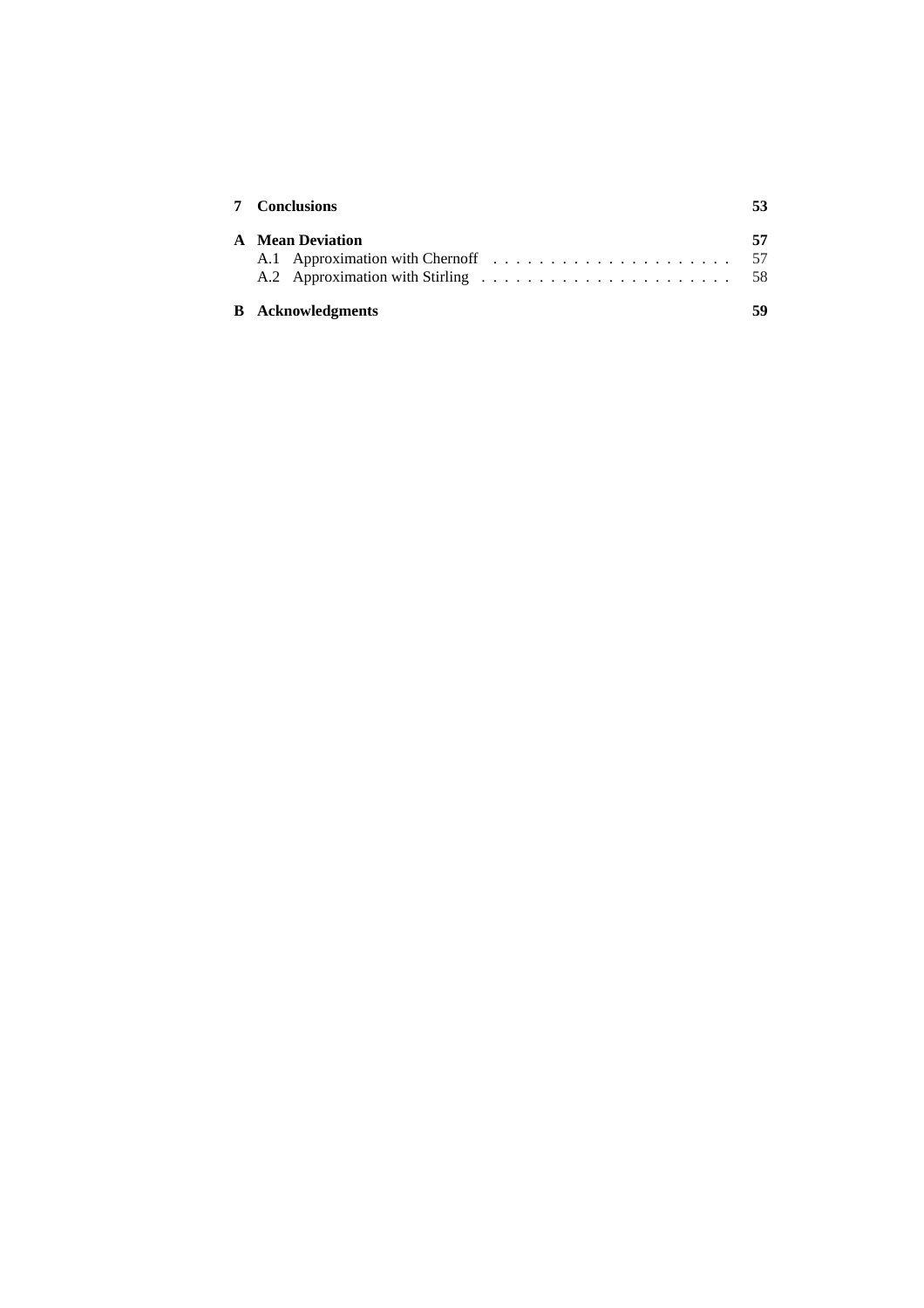# **Chapter 1 Introduction**

Peer-to-peer (p2p) systems and applications are distributed systems without any centralized control — both a bottleneck for scalability and a single point of failure where the software running at each node is equivalent in functionality. These systems emerged as a new distributed computing paradigm because of their potential to harness the computing power of the hosts composing the network.

p2p systems may consist of thousands of peers and are characterized by a high dynamics in the sense that peers may join the system, leave the system voluntarily or simply crash at any moment of time. For example, the median session duration in the multimedia file sharing system Napster [1] was approximately one hour [13]. Besides the composition of the system, also the *total number* of participating peers can vary significantly over time, and it is therefore crucial to control the evolution of the system in order to guarantee desirable properties such as a low peer degree or a low network diameter.

Following the seminal work of Plaxton et al. [10], an assortment of variants of p2p systems have been proposed in literature, such as CAN [12], Chord [15], and Tapestry [18]. However, most fault-tolerance analyzes of these systems are either static or cover only random faults. For example, experimental evidence is supplied that Tapestry is robust against random faults, while Chord is *provably* resilient to a constant fraction of random node failures.

This document focuses on *dynamic worst-case failures*. We introduce a simple dynamic model where a malicious *adversary*, which — having complete visibility of the entire state of the system — controls the joins and leaves in the system, alternates with a *repairing algorithm*. The goal of the repairing algorithm is to re-establish certain properties of the system, for example a high connectivity such that the topology remains one connected component in the next adversarial round. Armed with the insights we get from this simple model, the more realistic scenario where the adversary acts *concurrently* to the repairing algorithm is considered. We will see that it is sometimes possible to transform a repairing algorithm running in time  $O(1)$  to work also in the concurrent model.

The thesis is organized as follows: Chapter 2 introduces the models that will be used throughout this document. In particular, it describes the adversarial operations and formally defines the objective of the repairing algorithm. In Chapter 3 we start our analysis with a very simple topology based on the ring. After the comparison of different models for the case where a repairing algorithm runs in a phase of quiescence, a concurrent model is studied. Chapter 4 presents an algorithm which allows peers to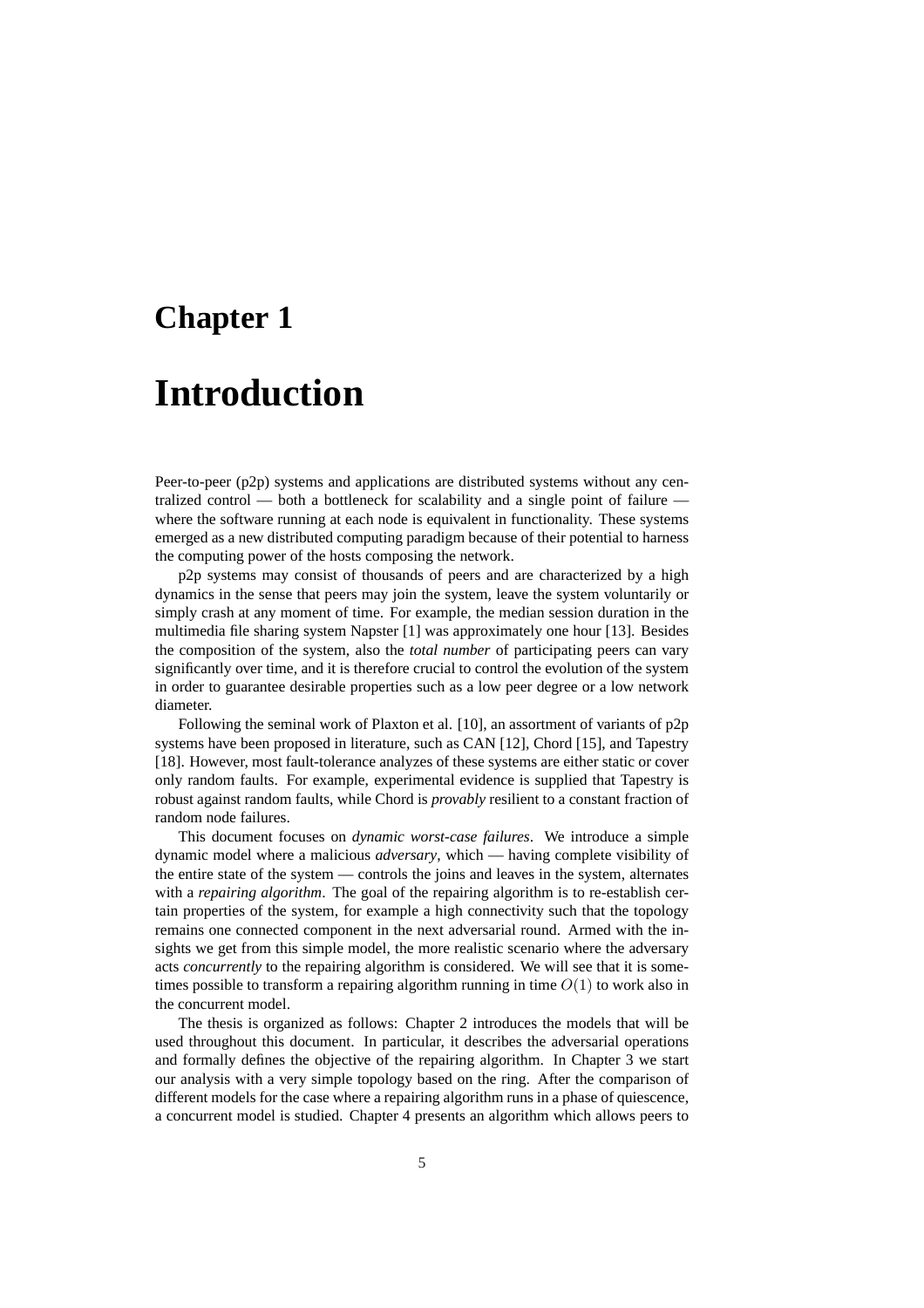aggregate information in a p2p system in a distributed fashion. The properties of this algorithm are useful for the maintenance of the topologies introduced in later chapters. A main emphasis in laid on Chapter 5, where a simulated  $d$ -dimensional hypercube topology is introduced. First, we will present a repairing algorithm which maintains a low peer degree and a low network diameter against a concurrent adversary which inserts and removes  $\Theta(d)$  peers per time interval of constant length. We will then show that this system can also be deployed as an efficient distributed hash table which never loses data. Chapter 6 extends these results to the skip graph topology. We conclude our work in Chapter 7, where we also give some directions for future research projects.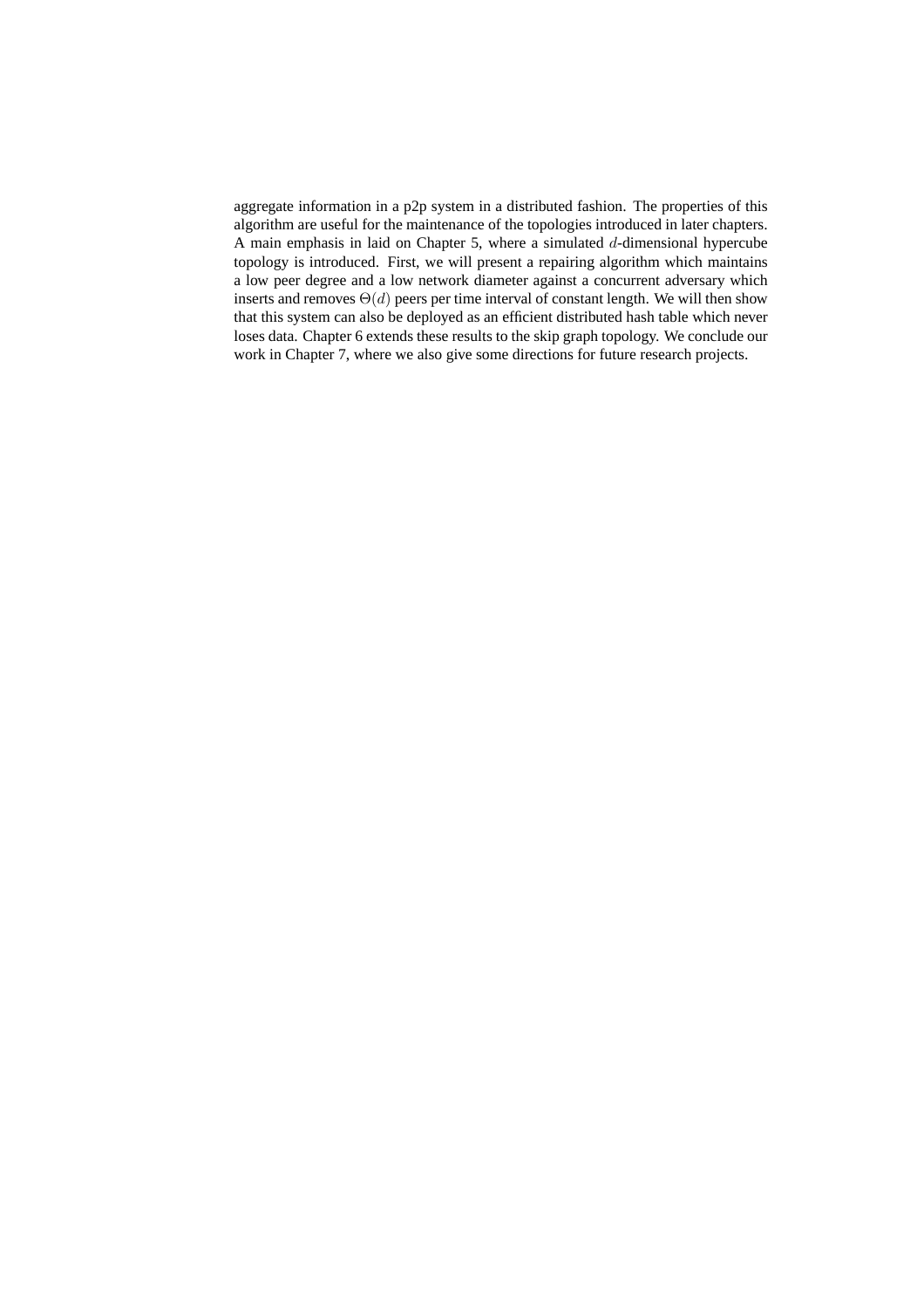## **Chapter 2**

## **Model**

We consider a graph  $G = (V, E)$ , where V represents the set of peers and E describes the adjacency relations of these peers. If not stated otherwise, the classic synchronous *message passing* model is studied, where in every round, a node can send a message to each of its adjacent nodes; local computations are assumed to take no time.

The dynamics of the system is given by a non-oblivious adversary which may insert at most J and remove at most L nodes. We assume that new nodes always arrive at nodes which already belong to the system. Algorithm 1 gives a formal description of the adversarial operations; an example is depicted in Figure 2.1.

### **Algorithm 1** Adversary

1: INPUT: Graph  $G = (V, E), J, L$ 2: choose  $\mathcal{L} \subseteq V$  where  $|\mathcal{L}| \leq L$ ; 3: choose  $J := \{j_0, ..., j_k\}$  where  $k < J$ ; 4:  $V' := (V \setminus \mathcal{L}) \cup \mathcal{J};$ 5:  $E_{\mathcal{L}} := \{ \{v, u\} \mid (\{v, u\} \in E) \wedge (\{v, u\} \cap \mathcal{L} \neq \emptyset) \};$ 6: (\* assume  $j_i$  joins at node  $v_i$  \*) 7:  $E' := (E \setminus E_{\mathcal{L}}) \cup (\bigcup_i \{j_i, v_i\});$ 8: OUTPUT: Graph  $G' = (V', E')$ 



Figure 2.1: Operations of the Adversary

Usually, we start our analysis with a simple dynamic model where the repairing algorithm and the adversary take turns, see Figure 2.2. The goal of a repairing algorithm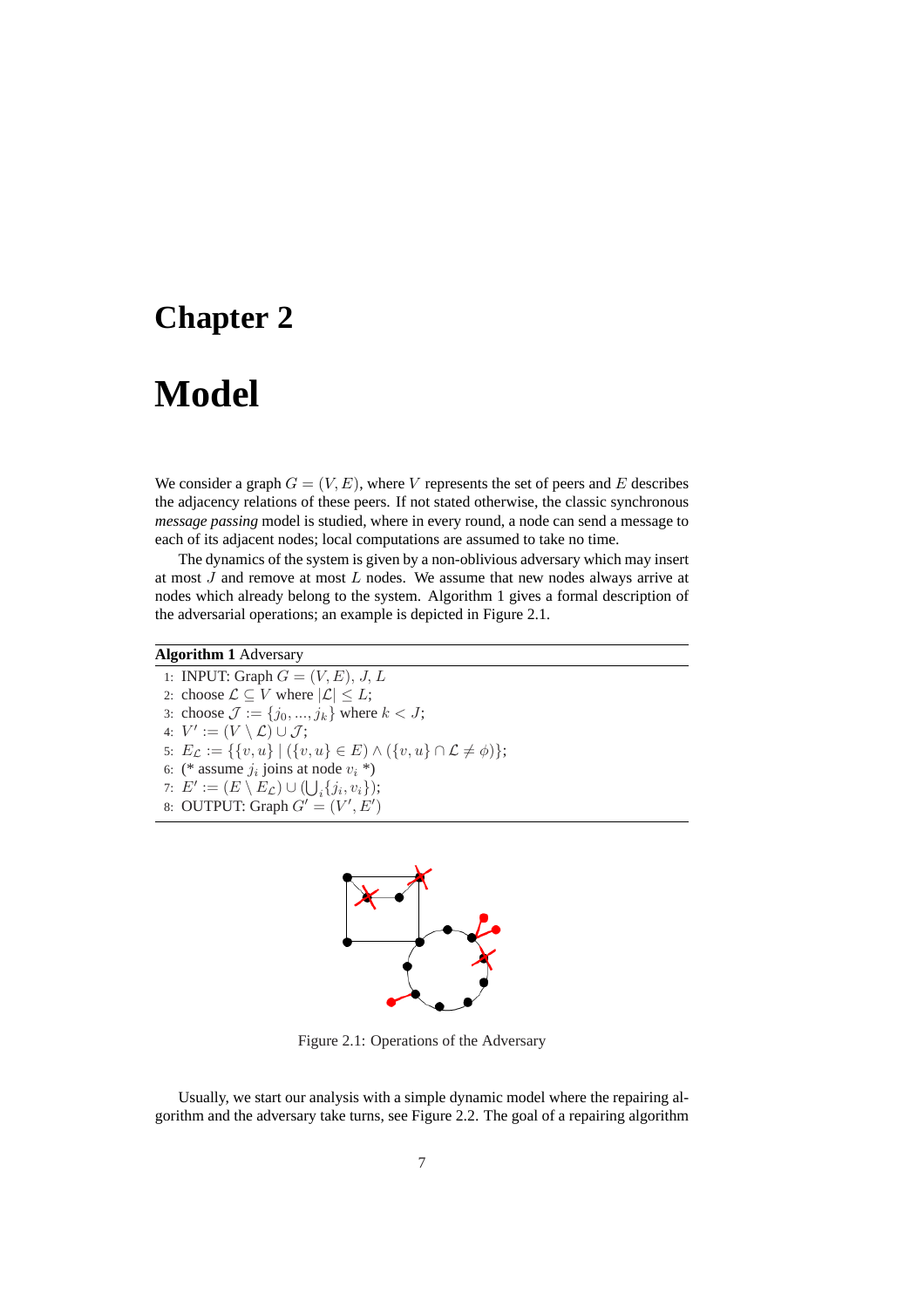is to re-establish — in a *phase of quiescence* — certain properties of the topology after the adversarial round.



Figure 2.2: Repairing and Adversarial Rounds

More formally, we consider a predicate  $\Gamma(G)$  which is true if and only if the topology G fulfills certain properties, for example "graph G is isomorphic to a hypercube". Let  $A_{adv}(J, L)$  denote an adversary which may insert at most J and remove at most L peers per adversarial phase. We say that  $A_{rep}$  is a repairing algorithm with respect to an adversary  $A_{adv}(J, L)$  if it re-establishes  $\Gamma$  after each adversary round, that is

$$
\Gamma(G) \to \Gamma(\mathcal{A}_{rep}(\mathcal{A}_{adv}(J, L)(G))). \tag{2.1}
$$

An interesting question in this context is: Given an adversary  $A_{adv}(J, L)$ , how many rounds of quiescence are minimally needed by any  $A_{rep}$  that fulfills statement (2.1)? Mostly, we will focus on algorithms running in constant time.

After having studied this simple dynamic model, we analyze the more realistic model where the adversary acts concurrently to the repairing algorithm. In this context, we consider an adversary  $A_{adv}(J, L, \delta)$  which can join at most J and remove at most L peers *during any time period* of  $\delta$  rounds. The repairing algorithm  $A_{rep}$  is required to maintain certain properties *all the time*, or, alternatively, to establish the properties whenever the adversary has been inactive for a certain time period. In the latter case,  $\mathcal{A}_{ren}$  may *never* actually achieve  $\Gamma(G)$ . However, note that the fact that a repairing algorithm establishes  $\Gamma(G)$  after a certain phase with no adversarial changes normally implies the existence of weaker predicates which are *always* true: For example the fact that certain variants of a ring are perfectly repaired by  $A_{rep}$  after a constant number of rounds of adversarial inactivity implies that the graph contains a ring as a subgraph *at any moment of time* — if the ring had been disconnected, repairing would take longer.

Finally, we assume peers to act always in perfect accordance with  $A_{rep}$ , that is, Byzantine behavior of any kind is not considered here.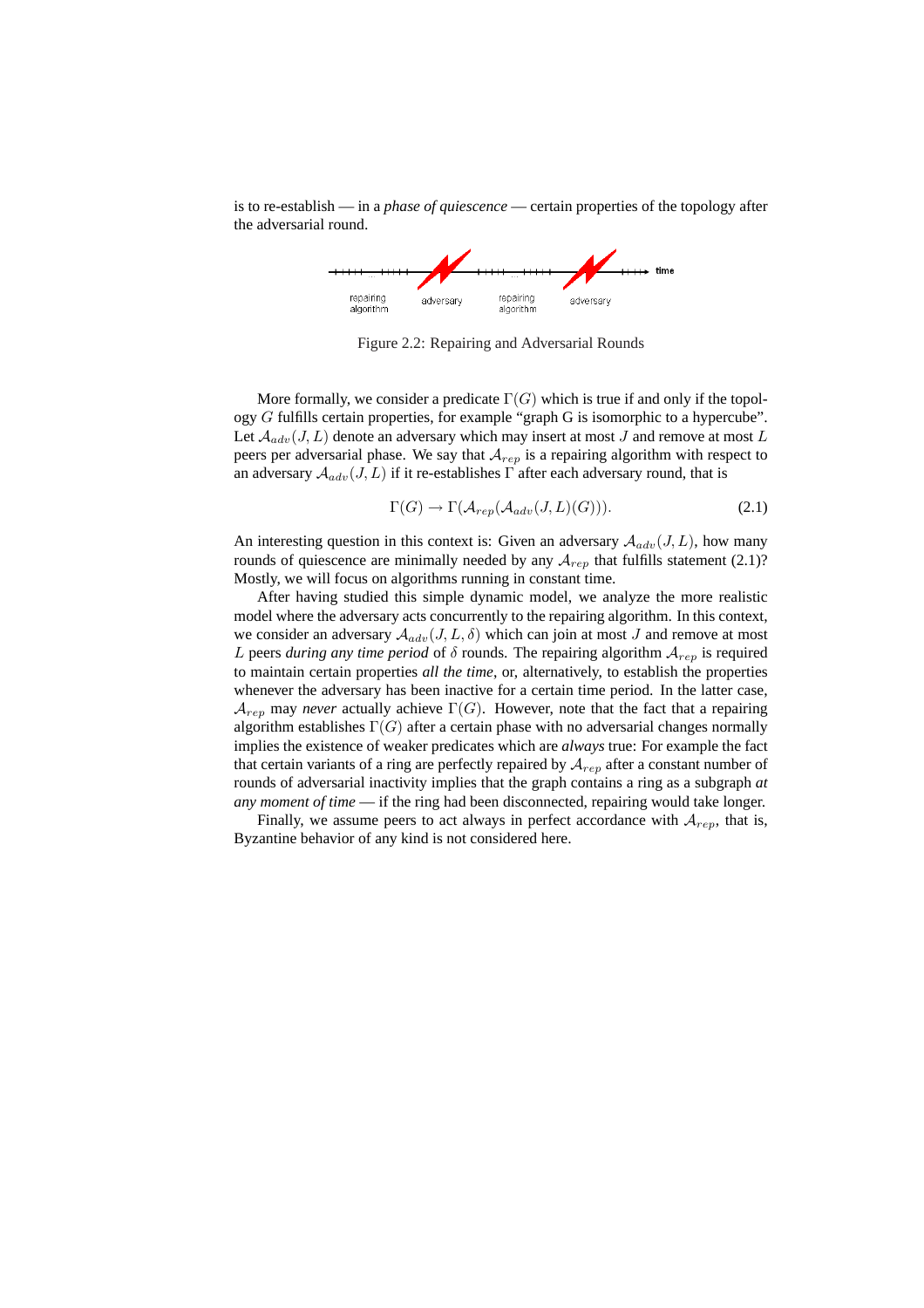## **Chapter 3**

## k**-Ring**

## **3.1 Introduction**

We begin our studies with a very simple topology which is based on the ring, the *drosophila melanogaster* of distributed computing. Note that a ring has some properties that are undesirable in a p2p system, for example it has a network diameter which is linear in the total number of nodes. However, our objective is to get insights to the nature of fault-tolerance *per se*, that is, independently of other criteria, and in this respect we consider the ring as a good starting point. Moreover, many current systems use a ring as a sub-component, for example also Chord [15].

The topology we will analyze is a special instance of an  $N$ -circulant graph (Definition 3.1) called the k*-ring* (Definition 3.2).

**Definition 3.1 (**N **-Circulant Graph).** *An* N -circulant graph *of order* n *is a graph*  $G = (V, E)$  *where*  $V = \{0, ..., n-1\}$  *and*  $E = \{\{i, i + j \pmod{n}\} \mid j \in \mathcal{N}\}\)$ *.* N is *called the* connection set. For example,  $N := \{1, ..., \lfloor n/2 \rfloor\}$  gives the complete graph Kn*.*

**Definition 3.2** (k-Ring). We call an N-circulant graph with connection set  $\mathcal{N}$  :=  $\{1, 2, \ldots, k\}$  *a* k-ring. Figure 3.1 shows an example for  $k=3$ .



Figure 3.1: 3-Ring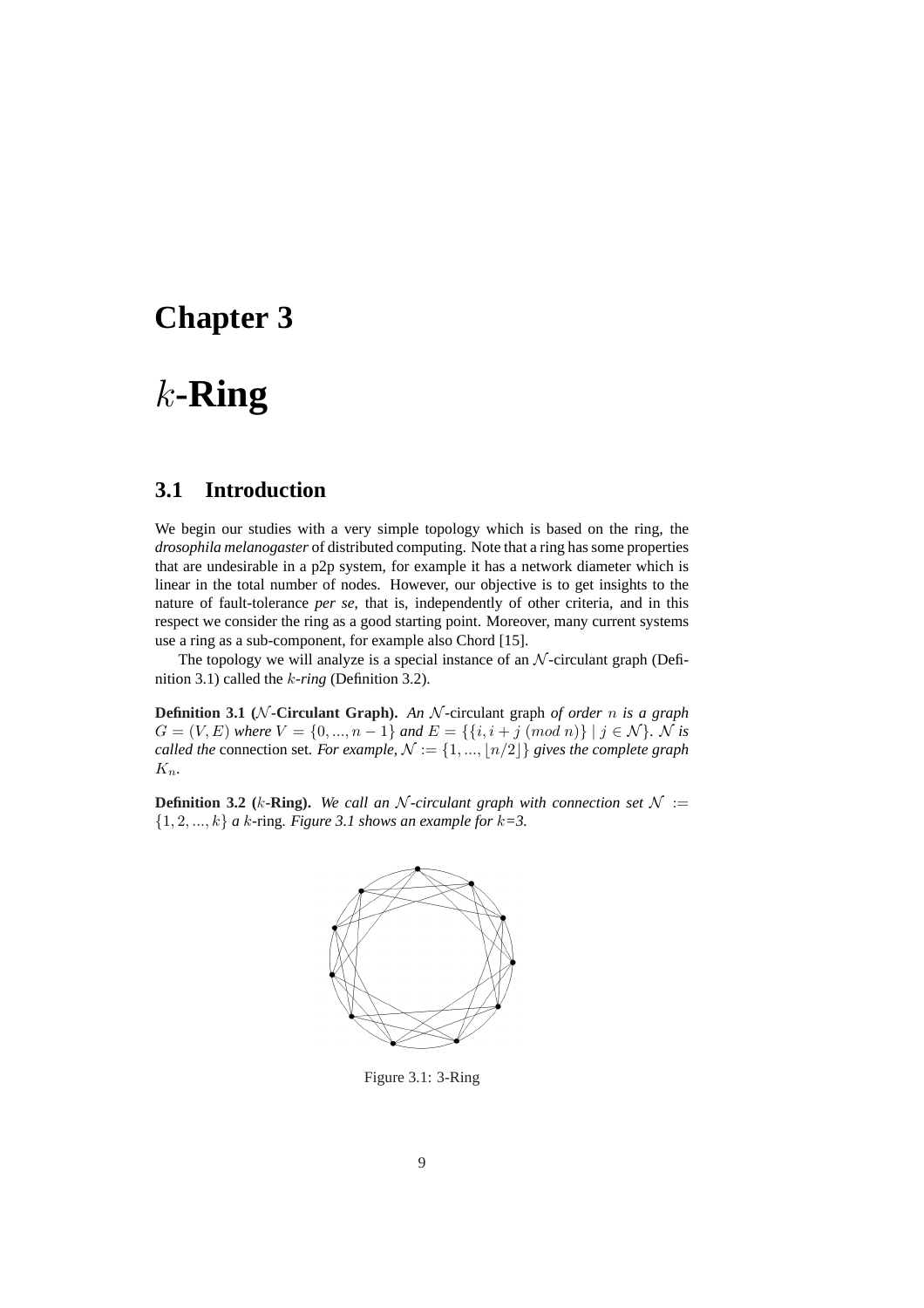## **3.2 Repairing in** O(1) **Quiet Rounds**

First, we consider the simple dynamic model introduced in Chapter 2 where the repairing algorithm and the adversary take turns. That is, after the adversary has inserted at most  $J$  and removed at most  $L$  peers, the repairing algorithm runs in a phase of quiescence. We concentrate on repairing algorithms which re-establish a perfect  $k$ -ring in a *constant* number of quiet rounds. In the following, if not stated otherwise, we always mean mod n.

**Theorem 3.1.** *If*  $L > k$ *, there is no algorithm which rebuilds the k-ring in*  $O(1)$  *rounds of quiescence.*

*Proof.* Consider the case where  $n \gg k$  and where k nodes in a row fail, i.e., nodes  $\{i, i+1, ..., i+k-1\}$  for some i. Since node  $i-1$  is not adjacent to node  $i+k$ , the ring is broken. To construct the edge  $\{i-1, i+k\}$ , a message has to be routed in the opposite direction along the broken ring, requiring time  $\Omega(n)$ .  $\Box$ 

Consider the repairing algorithm presented in Algorithm 2. In the first round, every node sends a packet  $P$ (list of joiners, hop-count) to all of its former neighbors.<sup>1</sup> The message sent to the  $i^{th}$  former neighbor is initialized with hop-count i. In the next rounds, every node  $v$  sorts the received packets by the hop-count in order to handle packets from closer nodes earlier. If it is not the first packet from the corresponding sender, the packet is simply ignored.  $v$  then updates its neighbors and forwards the packet if it is the furthest surviving neighbor of the sender and if the information is interesting for other nodes as well. We assume that a forwarded packet keeps the the *original* sender's address. Finally, when v has collected its new k neighbors on both sides, it assigns the correct neighbors to its joiners. The joiners of a node  $u$  are always inserted on the left side of  $u$ <sup>2</sup>. We now prove some properties of this algorithm.

**Lemma 3.2.** *Algorithm 2 assigns each node* k *neighbors on each side after finitely many steps if*  $L < k$ .

*Proof.* We prove that no packet  $P$  can get lost because of a missing link and that it will always be forwarded if it contains information needed by other nodes.

If less than  $k$  nodes crash, it holds that each node has at least one surviving neighbor on both sides. Moreover, a node forwards a packet P if, before receiving  $\mathcal{P}, k$  $oldsize - 1 - sizeof(joiners[]) > 0$ . Note that v needs  $k - oldsize$  new neighbors on the side on which it received the packet, hence its neighbors on the opposite side need at most  $k - oldsize - 1 - sizeof(ioiners])$  new neighbors, because they additionally have  $v$  and  $v$ 's joiners as neighbors.  $\Box$ 

**Lemma 3.3.** *Algorithm 2 preserves the global order of the surviving nodes on the ring and inserts the joiners of a node directly to its left.*

*Proof.* A packet from the right is appended by append [pjoiners  $|u|$ , a packet from the left by append  $[u]$  pjoiners]; therefore, every node on the ring sees the same order with respect to a single node  $u$ . It remains to prove that the packets itself are always well ordered. All packets that arrive in the same round are sorted by the hopcount, and closer nodes are inserted first. Moreover, it is not possible that a packet from

<sup>&</sup>lt;sup>1</sup>Of course, because of the leaves, not all recipients are still alive. We assume that a message to a peer which has left the system is simply lost.

<sup>&</sup>lt;sup>2</sup>See the append function.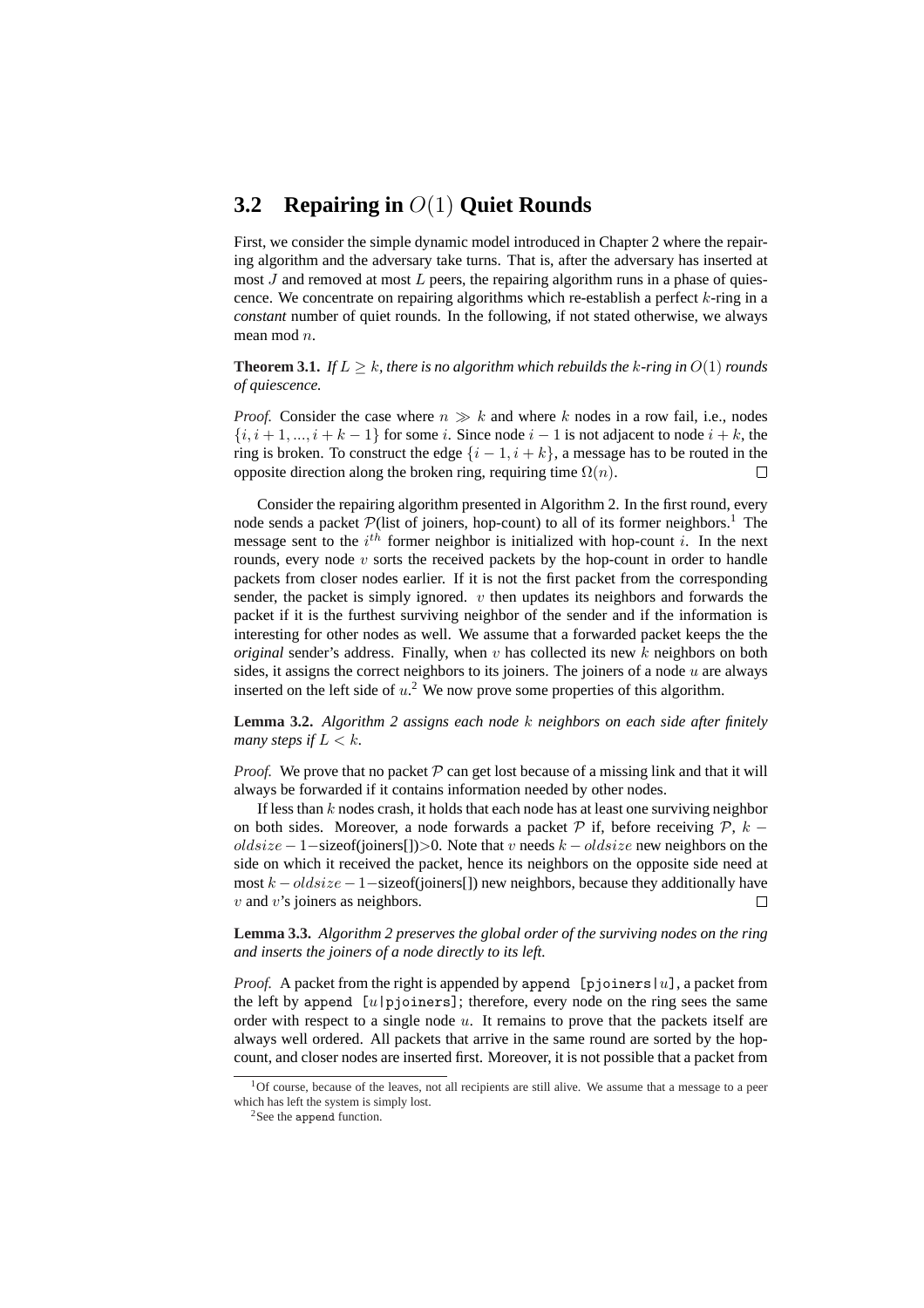### **Algorithm 2** k-Ring

```
1: (* node v^*)
 2: given: oldleft[k], oldright[k], joiners[];
 3: newleft[k], newright[k]; (* empty *)
 4: STEP 1:
 5: for all neighbors i do
 6: SEND \mathcal{P}(\text{joiners}[, i) TO oldleft[i]; SEND \mathcal{P}(\text{joiners}[, i) TO oldright[i];
 7: end for
 8: STEP >1:
 9: RECV all packets P(p\text{joiners}[], pcount) FROM u;
10: (* u is the original sender of \mathcal{P} *)
11: for all packets in order of increasing pcount do
12: if packet from right neighbor then
13: oldrsize := sizeof(newright[]);
14: append [pjoiners]u] to newright[];
15: if u is furthest surviving neighbor then
16: if (k - oldrsize - 1 - sizeof(joiners[]) > 0 then
17: for i := 1 to k do
18: SEND \mathcal{P}(\text{p}|\text{o}|\text{iners}|\text{], } \text{pcount} + i) \text{TO} \text{old}\text{left}[i];19: end for
20: end if
21: end if
22: end if
23: if packet from left neighbor then
24: analogously, appending [u|p]oiners] to newleft[];
25: end if
26: end for
27: if \neg((\text{sizeof}(newright[])) \ge k) \land (\text{sizeof}(newleft[])) \ge k)) then
28: goto STEP > 1;
29: end if
30: LAST STEP:
31: oldright[] := \text{newright}[];
32: for all elements of joiners[] do
33: send joiners[i] its right neighbors [joiners[i - 1], ..., joiners[1], v, newright[1],
       newright[2], ...];
34: end for
35: oldleft[] := [joiners[1], joiners[2], ..., new left[1], new left[2], ...];
36: for all elements of joiners[] do
37: send joiners[i] its left neighbors [joiners[i + 1], joiners[i + 2], ..., newleft[1],
       newleft[2], ...];
38: end for
```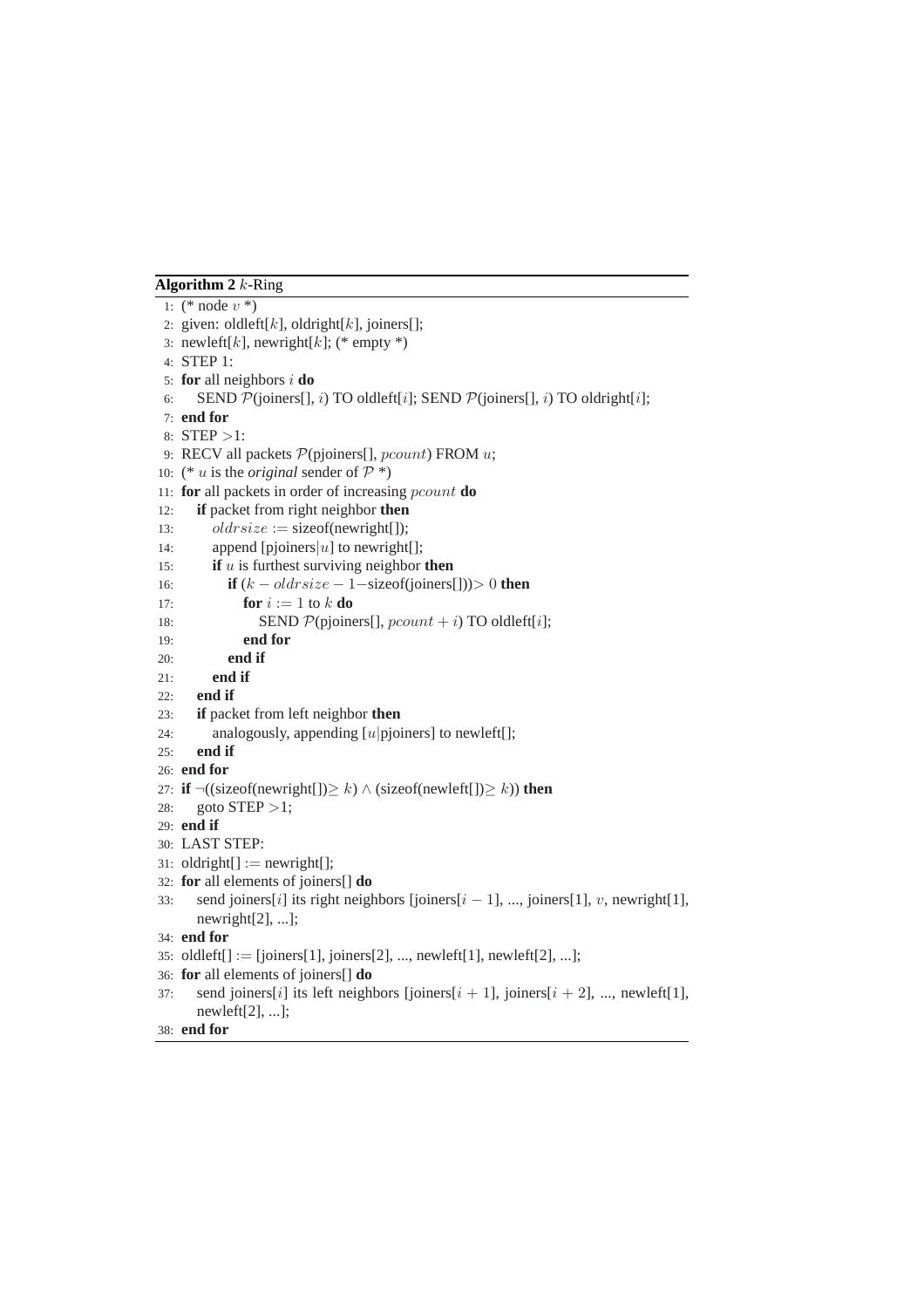a closer node  $w_1$  arrives in a later round than a packet from a node  $w_2$  which is further away.  $\Box$ 

#### **Lemma 3.4.** *If*  $L < k$  *and*  $J = any$ , *Algorithm 2 terminates after at most* 4 *steps.*

*Proof.* If there are only leaves and no joins, in the worst-case, a node  $v$  must get packets from node  $v + 2k - 1$ , which will be v's new  $k^{th}$  neighbor. In a perfect k-ring, a packet can travel k hops in one step, i.e.,  $s \cdot k$  hops in s steps. Moreover, a crashed node can delay a packet by at most 1 step, given that  $L \leq k - 1$ . Since there are at most  $k - 1$ failures, a packet can get at least to node  $v + s \cdot k - (k - 1)$  in s steps. For  $s = 3$  we get  $v + 2k + 1 > v + 2k - 1$ , while  $s = 2$  is not enough:  $v + k + 1 < v + 2k - 1$  for  $\Box$  $k \geq 3$ . In the last step, a node integrates its joiners.

**Corollary 3.5.** *If*  $L < k$  *and*  $J = any$ *, there exists an algorithm which reconstructs the k*-ring in time  $O(1)$ .

**Theorem 3.6.** *If there are no joins, it is possible to repair*  $L \leq k - 1$  *leaves in 2 steps. This is optimal for*  $k > 3$ *.* 

*Proof.* At least 2 steps: Consider the case where  $n \gg k, k \geq 3$  and  $k - 1$  nodes in a row fail, i.e., nodes  $\{i, i+1, ..., i+k-2\}$  for some i.  $\{i-1, i+k-1\}$  is the only edge that bridges the gap. It is impossible to establish edge  $\{i-2, i+k\}$  in only one step.

At most 2 steps: Consider an algorithm which distributes information optimally: It sends all its neighbors (and not just itself, as was the case in Algorithm 2) to all its neighbors. This saves exactly one step compared to Algorithm 2. Moreover, it is not necessary to integrate the joiners, which saves another step compared to Lemma 3.4. .  $\Box$ 

#### **Theorem 3.7.** It is possible to repair  $L \leq 1$  leaves in 1 step if  $k = 2$ . This is optimal.

*Proof.* For the special case where  $k = 2$ , one step is sufficient. Consider the consecutive nodes  $...(i - 2)(i - 1)i(i + 1)(i + 2)...$ , where node *i* leaves. All nodes  $\langle (i-2) \text{ or } (i+2) \text{ can keep their neighbors, and hence this takes no time at all.}$ Edge  $\{(i-2), (i+1)\}\)$  can be established in one step:  $(i-1)$  sends the corresponding information to  $(i - 2)$  and  $(i + 1)$ . By symmetry, this holds also for the other side. □

**Theorem 3.8.** It is possible to repair  $L \leq k - 1$  leaves and J joins in 3 steps. This is *optimal for*  $k > 3$ *.* 

*Proof.* At least 3 steps: In the worst case, a node v must know a joiner of node  $v +$  $2k - 1$ , since  $k - 1$  leaves took place in-between. Sending a packet over  $2k - 1$  hops when  $k - 1$  consecutive nodes have left may take up to three steps: One to the gap, one across the gap and one to the destination node. (If  $k = 2$ , either the sender or the destination node must be adjacent to the gap, therefore two steps are enough.) Figure 3.2 shows an example: It takes 3 steps to send the joiner of node  $i - 2$  to node  $i + k$ and vice versa.

At most 3 steps: Consider again Algorithm 2 where every node sends all its joiners in the first step. It takes 3 steps until every former node knows its new  $k$  neighbors on both sides. With a little change of our algorithm, it is also possible that all *joiners* know their  $k + k$  neighbors: In the first step, a node informs its joiners about the other joiners. Moreover, in the second step, a node saves all joiners about which it has heard by the received packets. Thus, it can send the packets in the third round not only to a neighboring node  $v$ , but also to  $v$ 's joiners directly.  $\Box$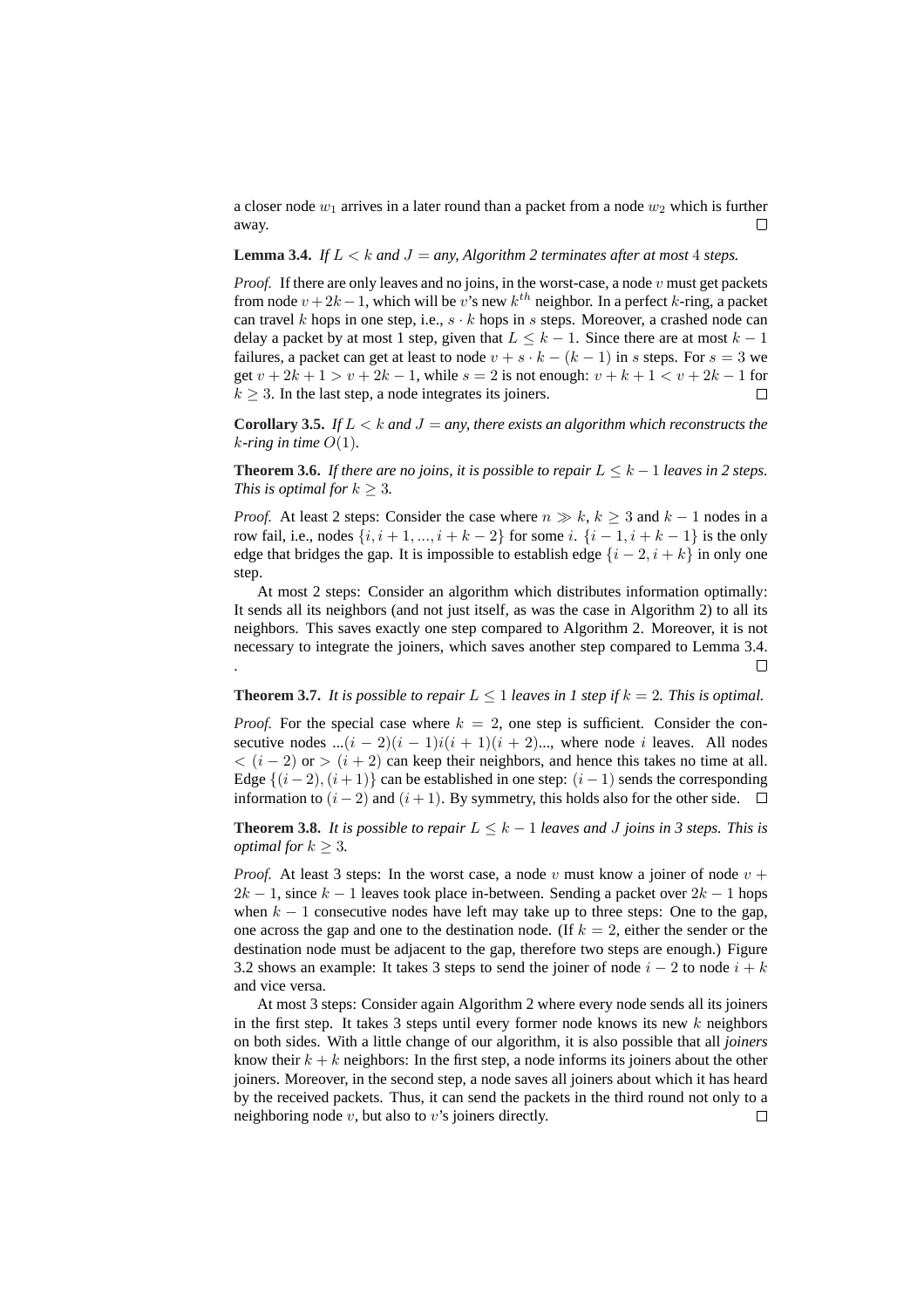

Figure 3.2: Figure for Theorem 3.8

Note that Theorems 3.6, 3.7 and 3.8 even hold if nodes store all senders from the packets they have seen and forward future packets directly to them. However, we won't consider this routing optimization further here.

## **3.3 Voluntary Leaves**

So far, we have assumed that the peers leave the network quietly. This model has the advantage that it covers also the case where peers crash. However, it is possible to show that the system can tolerate more leaves in a scenario where peers never fail but always leave the network voluntarily. We call such a scenario a *goodbye model*, see Definition 3.3.

**Definition 3.3 (Goodbye Model).** We call a setting where nodes call a function  $\overline{F}$  to *finalize before leaving* goodbye model*. In this function, it is possible to send a message to all neighbors, but the departure of the node can not be delayed.*

**Theorem 3.9.** *Under the goodbye model, the* k*-ring can be re-established in time* O(1) *if and only if*  $L \leq 2k - 1$ *.* 

*Proof.*  $\Rightarrow$ : In the worst case, a node v loses  $2k - 1$  neighbors. We show that a link to node  $u := v + 2k$  can be established in constant time. It can then be used to distribute neighbor information, similarly to Algorithm 2. Consider a finalize function  $\overline{F}$  which simply sends all neighbor information to all neighbors. Node  $v + k$  knows both v and  $u$  — they are its  $k^{th}$  neighbors. Calling F informs v about u and vice versa; the ring remains closed.

 $\Leftarrow$ : On the other hand, if  $L \geq 2k$  nodes in a row fail, there is no node w which could inform the nodes adjacent to the gap.  $\Box$ 

However, observe that there is a form of equivalence between the goodbye model and the model where peers may crash.

**Theorem 3.10.** *It is possible to simulate the goodbye model at the cost of one additional step in the repairing algorithm.*

*Proof.* The idea is to execute the commands in function  $F$  as a last step of the quiet phase. If a node  $v$  really leaves, all information it would send in the goodbye model already exists at its neighbors. On the other hand, if  $v$  remains alive, this information can simply be ignored. $\Box$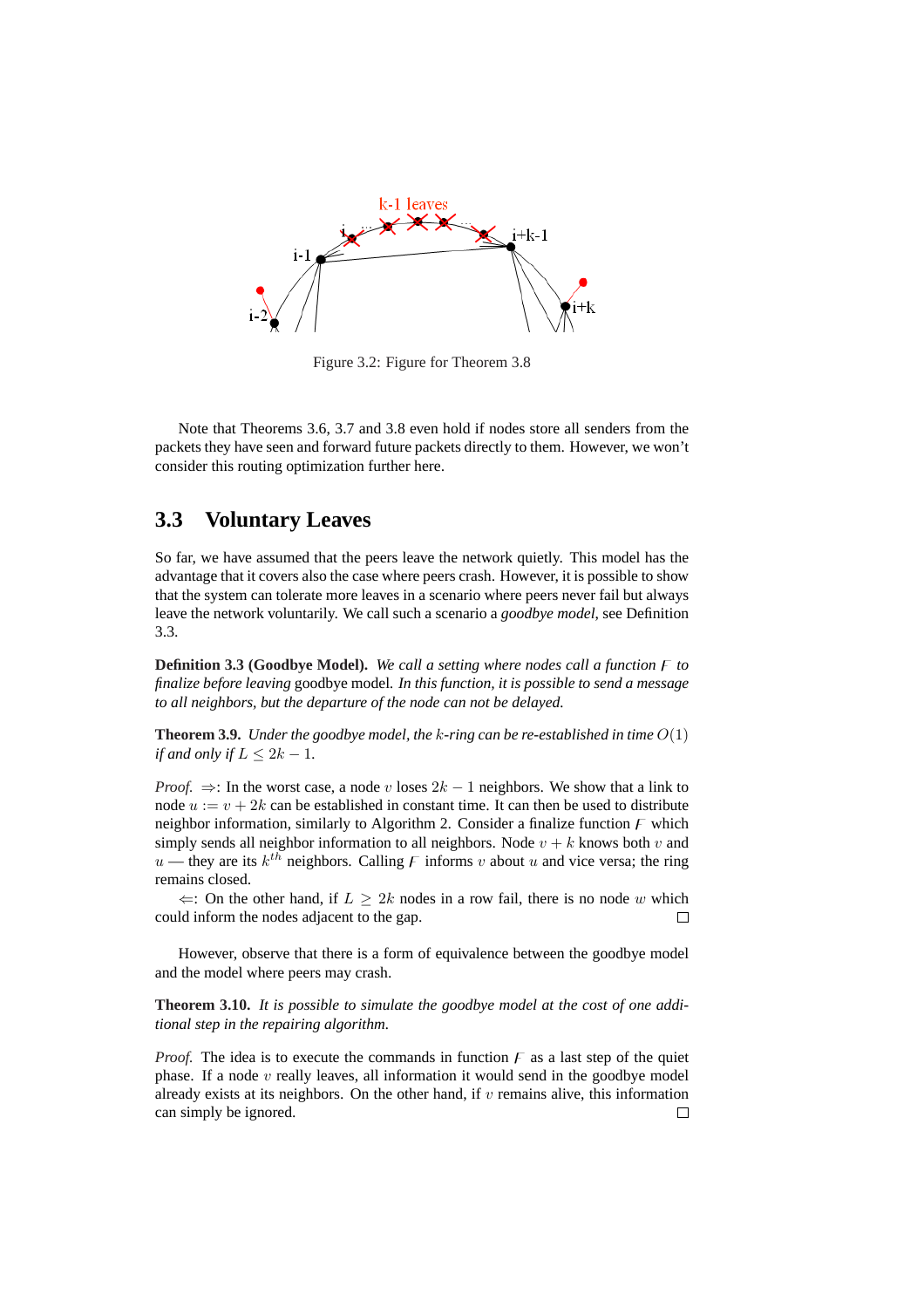## **3.4 A Concurrent Model**

The two models presented so far are both rather theoretical: In real networks, there is no time of quiescence during which an algorithm can repair the  $k$ -ring; rather, nodes may join or fail *concurrently* to the ring's maintenance. We refer to this setting as the *concurrent model*, see Definition 3.4.

**Definition 3.4 (Concurrent Model).** *In the* concurrent model*, an adversary can remove up to* L *and insert up to* J *nodes* in every round*. Hence, there are no quiet rounds and the repairing process runs concurrently to the adversary.*

There are many crucial differences between the concurrent model and the models with a phase of quiescence:

- If nodes  $v$  and  $u$  send a packet to each other at time  $t$ , it is not guaranteed that these packets also arrive at the same time  $t'$ , see Example 3.1.
- It is not possible anymore to send a packet to a node  $v$  at time  $t$  such that  $v$  can forward it at time  $t + 1$ , because it may have left the network by then. Thus, we have to use an algorithm in which *every* node forwards packets.
- When a packet arrives, the enclosed information may not be true anymore; for example, the sender may already have left in the meantime.
- In Algorithm 2, a node v integrates its joiners only by the end of the phase of quiescence. In this more dynamic model, it is crucial to make  $v$ 's joiners independent of  $v$  as soon as possible to handle the case that  $v$  is removed from the network.

**Example 3.1.** *Consider Figure 3.3 and assume that node* w *leaves at the beginning of time* t = 2*, i.e.,* before *sending its messages of that round. Hence,* v *can send its packet via node* w *(arrival time at* u*:* t = 2*), while* u*'s packet has to take another path (arrival time at v: t = 3).* 



Figure 3.3: Figure for Example 3.1

Yet, under the assumption that all nodes are strongly synchronized modulo a certain number, $3$  it is possible to prove a relation between the model with a phase of quiescence and the concurrent model.

<sup>&</sup>lt;sup>3</sup>If the network starts with a single node, every node can simply assign its joiners the current state.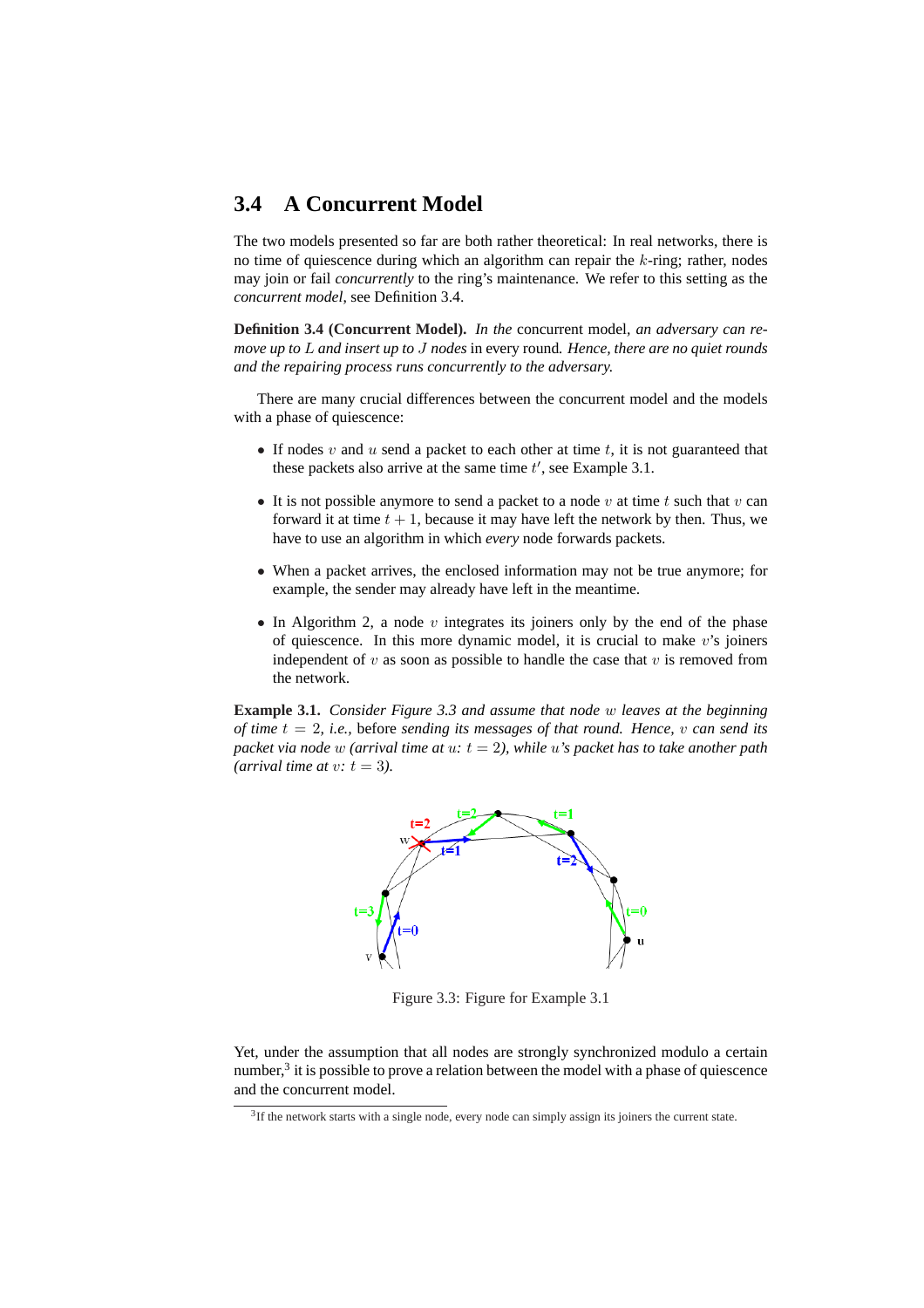**Theorem 3.11.** *Under the assumption of strongly synchronized nodes, and if there are no joins, it holds that: If, in a instantaneous model, an edge* e *appears at time* t*, and if there is an algorithm* A<sup>q</sup> *which reconstructs a perfect* k*-ring in* s *steps of quiescence given at most* L *leaves per adversary round, then there exists a concurrent algorithm*  $\mathcal{A}_c$  *which creates*  $e$  *at time*  $t + s + 1$  *or earlier, if there are at most* L *leaves during any time interval of length*  $s + 1$ *.* 

*Proof.* Consider a concurrent algorithm where every node sends all its neighbor information to all its neighbors at times t iff  $t \equiv 0 \pmod{s+1}$ . These packets have a time-to-live of  $s + 1$  rounds. In all other rounds, *every* node simply forwards the incoming packets. (Broadcast is used to ensure that no packet will get lost because of node failures.) Further, assume that every node stores the information about the  $k + L$ closest nodes on each side. For the ordering, a hop-count is used with respect to the situation when  $t \equiv 0 \pmod{s + 1}$  for the last time. First, we show that this algorithm would yield a perfect k-ring at times  $t \equiv 0 \pmod{s+1}$  with respect to the *current* state of the system if a ping took no time.

Assume that at time 0, the k-ring is perfect. If L nodes leave at once,  $A_q$  reconstructs all edges  $e=(u, v)$  in s steps. But if it is possible to send information from u to v in s steps if all L nodes leave at once, it is also possible for  $A_c$  to send this information from  $u$  to  $v$  if the  $L$  leaves are distributed over the time interval of size  $s$ . For a reason that will become clear later in the text, consider a concurrent algorithm  $A_c$ where every node sends only information about itself in the first round, and not about its neighbors. This costs at most one additional step compared to  $A<sub>a</sub>$ . Thus, at time  $s+1$ ,  $A_c$  has provided any node w with at least as many neighbors as  $A_q$ . However, w does not know which of these neighbors are still alive, and hence a ping is performed, from which it is possible to derive the  $2k$  current neighbors.

Of course, in a real system a ping takes two rounds. We can change  $A_c$  to handle also this more realistic scenario: As a simple solution, w treats all  $k + L$  neighbors as if they were alive. At the cost of some extra storage  $-k+2L$  neighbors have to be stored instead of  $k + L$  — this ensures that an edge is always used with a delay of at most  $s + 1$  steps. A ping is therefore not necessary anymore. It remains to prove that  $A_c$  is still able to order the neighbors correctly. For this, we use again a hop-count which is now incremented with respect to all *potential* neighbors at the last time when  $t \equiv 0 \pmod{s+1}$ ; this facilitates a consistent ordering, as these potential neighbors have been the correct nearest nodes at time  $t - (s + 1)$ .  $\Box$ 

It seems not possible to prove something similarly strong for the case of joins without changing the semantics. Hence, we use a weaker relation for the two models.

**Theorem 3.12.** If there is an algorithm  $A_q$  with a time of quiescence of s steps toler*ating* J *joins and* L *leaves per adversary round, there is also a concurrent repairing algorithm* A<sup>c</sup> *which tolerates* J *joins and* L *leaves distributed over any time interval of size* s*, with the following property: If* A<sup>q</sup> *establishes a perfect* k*-ring after each phase of quiescence,* A<sup>c</sup> *constructs also a perfect* k*-ring if there have been no changes for the last* 2s *rounds.*

*Proof.* We adapt algorithm  $A_c$  as described in the proof of Theorem 3.11 to handle also joins. As a simple solution, assume that every node v delays its joiners until  $t \equiv 0$ (mod  $s$ ): If  $v$  leaves the network earlier, its joiners have to try again at some other node. At times  $t \equiv 0 \pmod{s}$ , every node broadcasts itself plus the identifiers of its joiners; this information is then forwarded in the remaining rounds. A node which has heard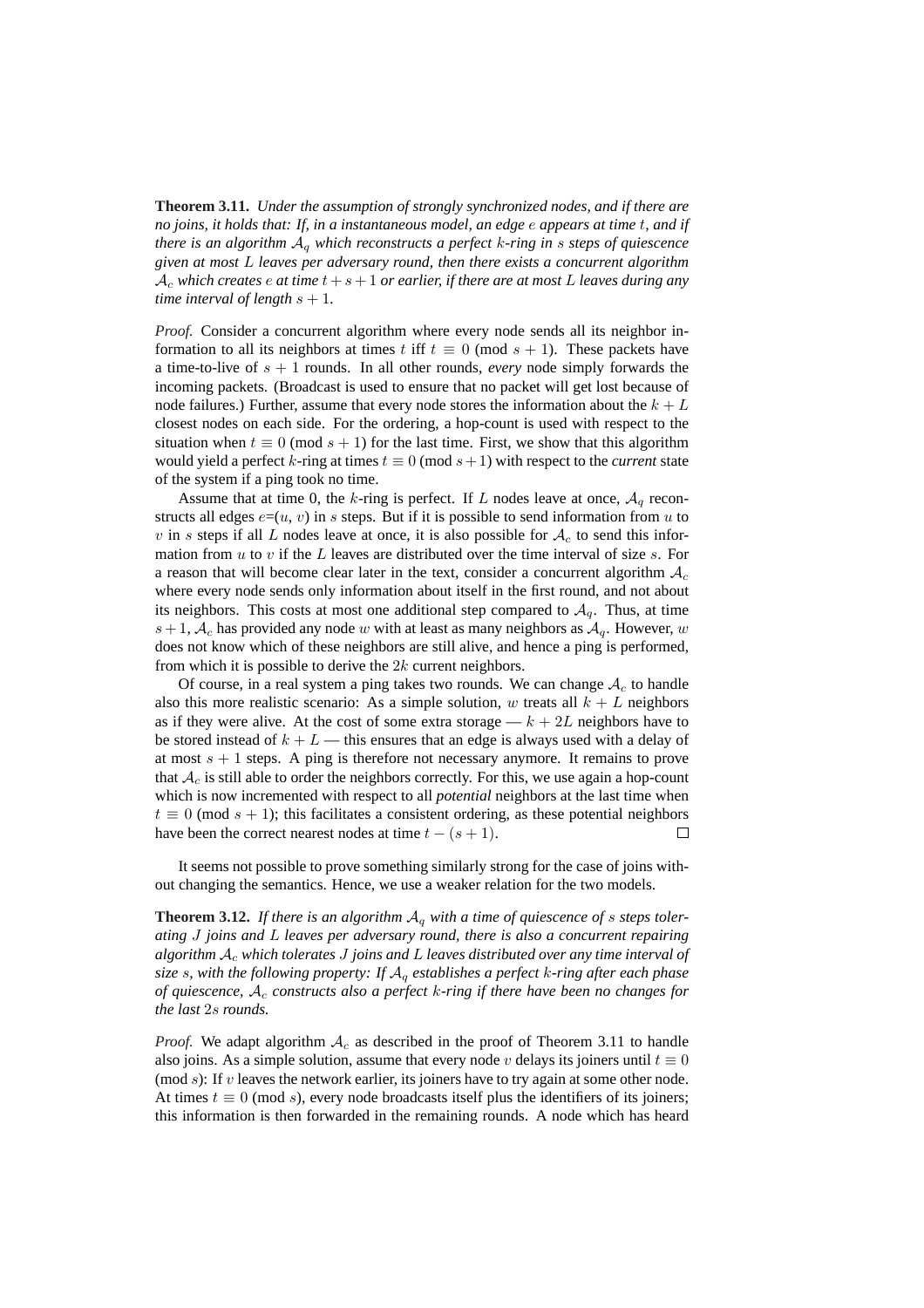about the joiners of a neighboring node  $v$  in the first round sends all packets for  $v$  also to  $v$ 's joiners in the remaining rounds for the case that  $v$  crashes. For the ordering we use hop-counts together with the rule to integrate joiners always on a predefined side.

Analogously to the proof of Theorem 3.11 it follows that at times  $t \equiv 0 \pmod{s}$ every node knows about its  $k$  current neighbors on each side, except for the joiners that have arrived during the last s steps which have not been taken into account yet. Note that here we do not lose a step compared to  $A_q$  because of not sending the neighbors in the first round, so s steps are indeed sufficient. If after  $t \equiv 0 \pmod{s}$  there are no changes during the next  $s$  consecutive rounds,  $A_c$  establishes a perfect  $k$ -ring. On the other hand, it takes at most s rounds until  $t \equiv 0 \pmod{s}$  for the next time, and the claim holds. $\Box$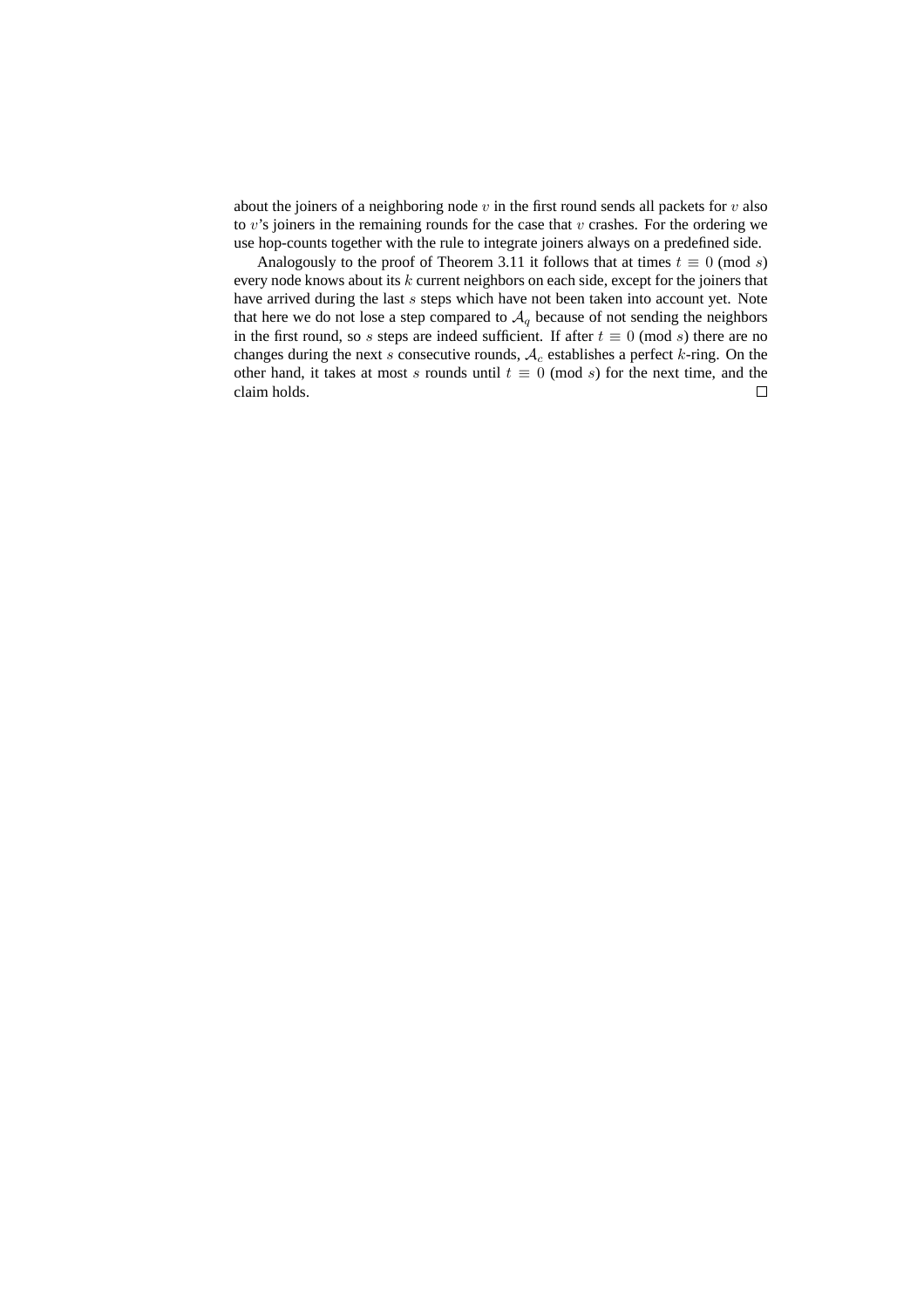## **Chapter 4**

## **Aggregation of Distributed State**

DASIS [2], the *distributed approximative system information service*, allows to aggregate information in a p2p system. Similar ideas can be found in Astrolabe [16] and Willow [17]. After a short introduction to DASIS, we show that DASIS has some interesting properties which will be used by the dynamic and fault-tolerant systems based on the hypercube and on the skip graph presented in Chapters 5 and 6.

DASIS is built on top of the regular p2p structure. The basic idea is as follows: Every node v with bit string  $b_0...b_k$  is considered to be an "expert" on all the subdomains of all the prefixes of its bit string (that is, for  $b_0...b_i$ ,  $i \in [-1, k]$ ). The expert knowledge is constructed inductively through information exchange with the neighbor peers. The node is by definition an expert about its own sub-domain  $b_1...b_k$ . Also, the node v can deduce the state in sub-domain  $b_0...b_i$  by aggregating its own knowledge on sub-domain  $b_0...b_{i+1}$  (which is available by induction) with the knowledge provided by neighbor node u about sub-domain  $b_0...b_{i+1}$ . In the end, node v can deduce the state of the whole system — the sub-domain of the empty prefix  $\varepsilon$ . Figure 4.1 gives an example: Node 001 knows about the state of the sub-domain 000 by its prefix buddy 000, about the sub-domain 01 by its buddy 011 and finally about the sub-domain 1 by its buddy 1100.



Figure 4.1: DASIS

Assume that the information or the state of each node is of type  $T$ . For aggregation,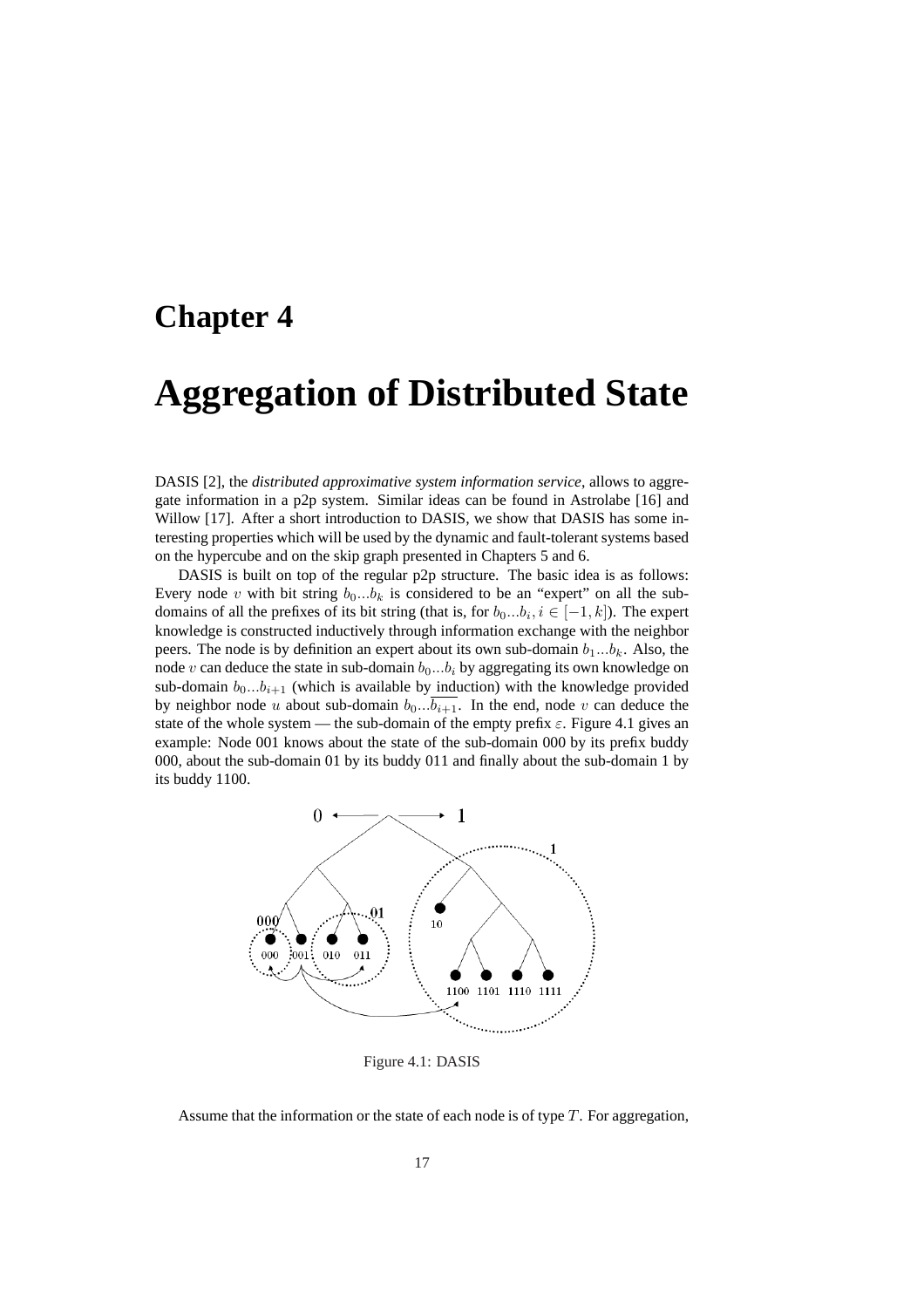we use a commutative function  $\odot$  :  $TxT \mapsto T$ . Further, let *initval*  $\in T$  denote a default value which depends on the aggregation function and assume that  $\Xi : V \mapsto T$ locally computes the new state of a node.

**Example 4.1.** *Consider a graph where every node stores a certain number of coins, and the goal is to compute the total number of coins in the system. In this case,*  $\Xi(v)$ *returns the current number of coins at node* v, the type T is integer  $(T := N)$ , we use *the sum function* ( $\odot := +$ *) and the default value is initval := 0.* 

Algorithm 3 gives a complete description of our synchronous information aggregation system based on DASIS. Note that  $k$  can be different for every node, but we assume that the bit string of a node is never a prefix of the bit string of another node.

## **Algorithm 3** DASIS Aggregation

1: (\* algorithm running on node  $b_0...b_k$  \*) 2: prefix\_agg[ $b_0...b_k$ ,  $b_0...b_{k-1}$ , ...,  $b_0$ ,  $\varepsilon$ ] = initval; 3:  $\text{prefix\_agg}[b_0...b_k] := \Xi(b_0...b_k)$ ; 4: **while** true **do** 5:  $(* new round *)$ 6: **for**  $i := 0$  to k **do** 7: SEND prefix  $\arg[b_0...b_j]$  TO buddy of domain  $b_0...\overline{b_j}$ ; 8:  $s_{b_0...b_j}$  := RECV FROM buddy of domain  $b_0...b_j$ ; 9: **end for** 10: **for all**  $j \in [0, k]$ **:** prefix\_agg' $[b_0...b_{j-1}]$  :=prefix\_agg $[b_0...b_j] \odot s_{b_0...b_j}$ ; 11:  $\text{prefix\_agg'}[b_0...b_k] := \Xi(b_0...b_k);$ 12: prefix\_agg:=prefix\_agg'; 13: **end while**

**Theorem 4.1.** *Assuming a synchronous model where the nodes' states change at the beginning of every round, Algorithm 3 ensures that all nodes always store the same value prefix\_agg[* $\varepsilon$ *], where*  $\varepsilon$  *is the empty prefix.* 

*Proof.* We prove by induction over the prefix length that all nodes sharing the same prefix  $b_0...b_j$  have the same value prefix agg[ $b_0...b_j$ ].

 $j = k$ : Since there is only one node with prefix  $b_0...b_k$ , this is trivially true.

 $j \rightarrow (j-1)$ : We assume that all nodes sharing the prefix  $b_0...b_j$  propagate the same value prefix  $\arg[b_0...b_j]$ , say x, in every round. Analogously, all nodes with prefix  $b_0...b_j$  always have the same value prefix agg[ $b_0...b_j$ ], say y. Therefore, according to Algorithm 3, all nodes with prefix  $b_0...b_{j-1}$  will have prefix agg' $[b_0...b_{j-1}]=x\odot y=$  $y \odot x$ .  $\Box$ 

Of course, the aggregated value for the empty prefix does not reflect the currently correct state of the network, and prefix  $\arg[\varepsilon]$  may not even correspond to any real state the system has been in. However, it is easy to see that for the special case of a d-dimensional hypercube (see Chapter 5) or a perfect skip graph (see Chapter 6), where the nodes' identifiers all have the same length, the value of the empty prefix at time  $t$ is the correct state of the system of time  $t - d$ .

It is expensive to send all information to all neighbors in every step. However, it is also possible to run Algorithm 3 in an event-driven way: A node sends new information only if one of the aggregated prefix values changes. For obvious reasons, consistent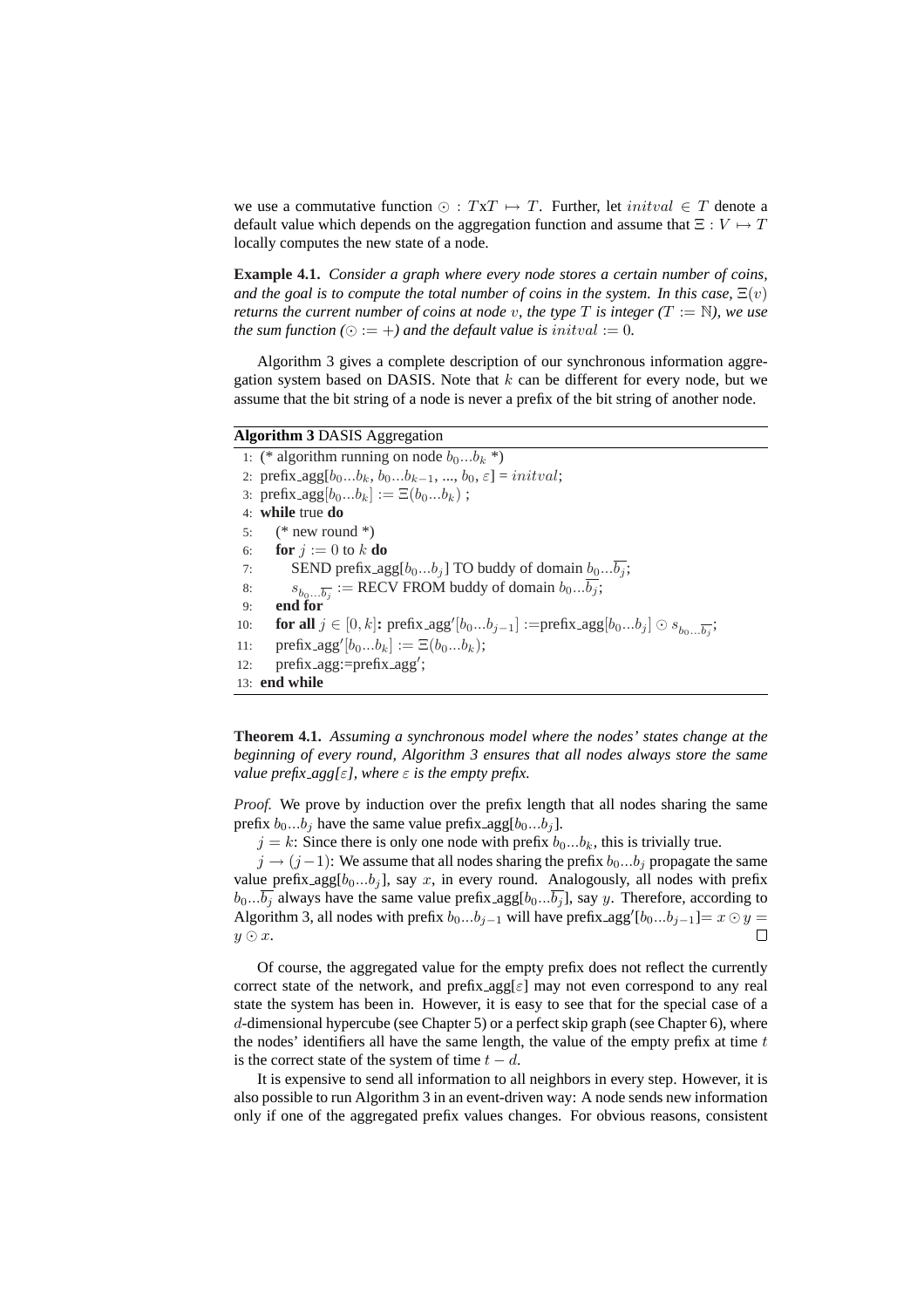prefix values can also be achieved in this more efficient model (sending no information is simply interpreted as "no state change").

Finally, we analyze an asynchronous event-driven system, where it takes an arbitrary but finite amount of time to send a message over a link. In a distributed system without synchronized clocks, it is impossible to ensure that all nodes change a prefix value at the same moment of time. However, some crucial properties remain valid. Assume that each node stores for every prefix  $b_0...b_i$  the aggregated values for the domains  $b_0...b_i$  and  $b_0...\overline{b_i}$  and the value  $b_0...b_i \odot b_0...\overline{b_i}$ . If the state of a node  $v = b_0...b_k$ changes from  $\Xi(v)$  to  $\Xi(v)'$ , v updates *all* its prefix values  $\epsilon, b_0, ..., b_0...b_k$  as follows: prefix\_agg' $[b_0...b_k] := \Xi(v)'$  and prefix\_agg' $[b_0...b_{i-1}] :=$ prefix\_agg' $[b_0...b_i] \odot$  prefix\_agg $[b_0... \overline{b_i}]$  for  $i \in [0,k]$ , where prefix\_agg $[b_0... \overline{b_i}]$  stores the old value of the alternative prefix which hasn't changed. Then the neighbors are informed. Similarly, when a node hears about a change of an alternative prefix  $b_0...\overline{b_i}$ , it updates prefix\_agg $[b_0...\overline{b_i}]$ and calculates the new values of the smaller prefixes, i.e., prefix\_agg' $[b_0...b_{i-1}] := \text{pre}$ fix\_agg $[b_0...b_i]$ ⊙ prefix\_agg ' $[b_0...\overline{b_i}]$  and prefix\_agg' $[b_0...b_{j-1}]$  := prefix\_agg' $[b_0...b_j]$ ⊙ prefix agg  $[b_0...b_i]$  for  $j \in [0, i-1]$  and immediately afterwards sends a message to the corresponding prefix buddies.

**Theorem 4.2.** *In an asynchronous event-driven system, where it takes an arbitrary time to send a message over a link, and if the links are FIFO, it holds that the algorithm presented above provides the same aggregated value for the empty prefix to every node when there is no message on its way. Moreover, this value describes the correct state of the system at that moment of time.*

*Proof.* Every node u hears about a change  $\Xi(v) \to \Xi(v)'$  of a node v exactly once, namely by the prefix buddy representing the sub-tree in which the change has happened. Moreover, since the edges are FIFO, a later change  $\Xi(v)' \to \Xi(v)'$  at node v also arrives later at node  $u$ , because there is a unique path on which changes are propagated from  $v$  to  $u$ . Finally, under the assumption that local computations take no time and that messages are triggered immediately after a change, it holds that when there is no message on its way, then all changes have been accounted for. Thus, all nodes store the correct state of the system at that time.  $\Box$ 

Consider the case where edges are not FIFO. Assume a system consisting of only two nodes  $v := b_0$  and  $u := \overline{b_0}$ . Further, assume that v changes its state at times t and t', sending its new values  $\Xi(v)$  and  $\Xi(v)'$  to u. These are the only two changes that will ever happen. Without the FIFO property,  $\Xi(v)'$  may arrive *before*  $\Xi(v)$ , causing u to store a different value for the empty prefix than  $v$ . Thus, it is impossible to guarantee consistent values with our algorithm if the edges are not FIFO. However, under the assumption that the aggregation function  $\odot$  has the additional property that it is invertible, we can achieve consistency by sending *differences* instead of absolute values. So assume that all elements  $\tau \in T$  have an inverse element  $\tau^{-1}$  such that  $\tau \odot \tau^{-1} = \text{initial}$ — for example,  $\odot := +$  has this property:  $\tau^{-1} \in \mathbb{N} := -1 \cdot \tau$ , where  $\cdot$  denotes the multiplication in Z. If v sends  $(\Xi(v))^{-1} \odot \Xi(v)'$  to u instead of  $\Xi(v)'$ , u finally stores the aggregated value  $\Xi(v) \odot (\Xi(v))^{-1} \odot \Xi(v)' = (\Xi(v))^{-1} \odot \Xi(v)' \odot \Xi(v) = \Xi(v)'$ , the same value as  $v$ .

Assume that in the beginning, it holds for every node  $v := b_0...b_k \in V$ :  $\Xi(v) :=$ *initval.* If there is a change  $\Xi(v) \to \Xi(v)'$ , v sends  $(\Xi(v))^{-1} \odot \Xi(v)'$  to all prefix buddies, and updates prefix\_agg′ $[b_0...b_i]:=\text{prefix\_agg}[b_0...b_i] \odot (\Xi(v))^{-1} \odot \Xi(v)'$  for  $i \in [-1, k]$ . Similarly, receiving a change  $(\Xi(w))^{-1} \odot \Xi(w)'$  from a prefix buddy u with prefix  $b_0... \overline{b_i}$ ,  $v$  updates prefix\_agg  $[b_0... b_j]' := \text{prefix\_agg}[b_0... b_j] \odot (\Xi(w))^{-1} \odot$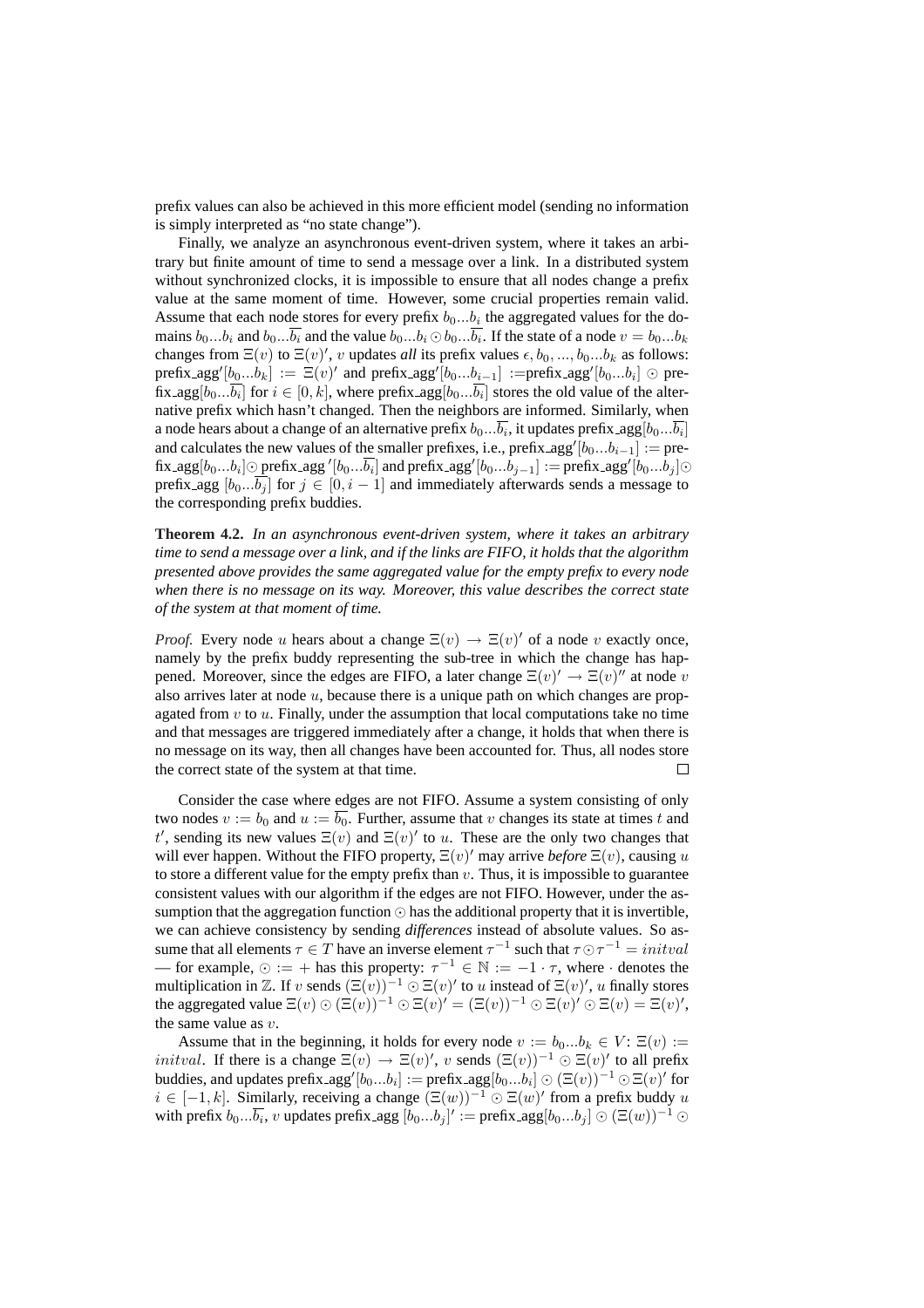$\Xi(w)'$  for  $j \in [-1, i-1]$  and propagates  $(\Xi(w))^{-1} \odot \Xi(w)'$  to the remaining (smaller) prefix buddies.

**Theorem 4.3.** *In an asynchronous event-driven system without the FIFO property, this algorithm guarantees that every node stores the same value for the empty prefix if there is no message on its way. Moreover, this value describes the correct state of the system at that moment of time.*

*Proof.* Obviously, every change  $(\Xi(v))^{-1} \odot \Xi(v)'$  is sent exactly once to every node hence, it is a *broadcast* — by the buddy-structure of DASIS. Since  $\odot$  is commutative, every node stores the same and correct value in a time of quiescence.  $\Box$ 

On the other hand, FIFO can also be achieved in a non-FIFO system by using a time-stamp per link: The sender simply tags each message with a number which is incremented for each message, and hence the receiver can sort the messages and handle them in a FIFO order. This solution has the advantage that  $\odot$  does not have to be invertible.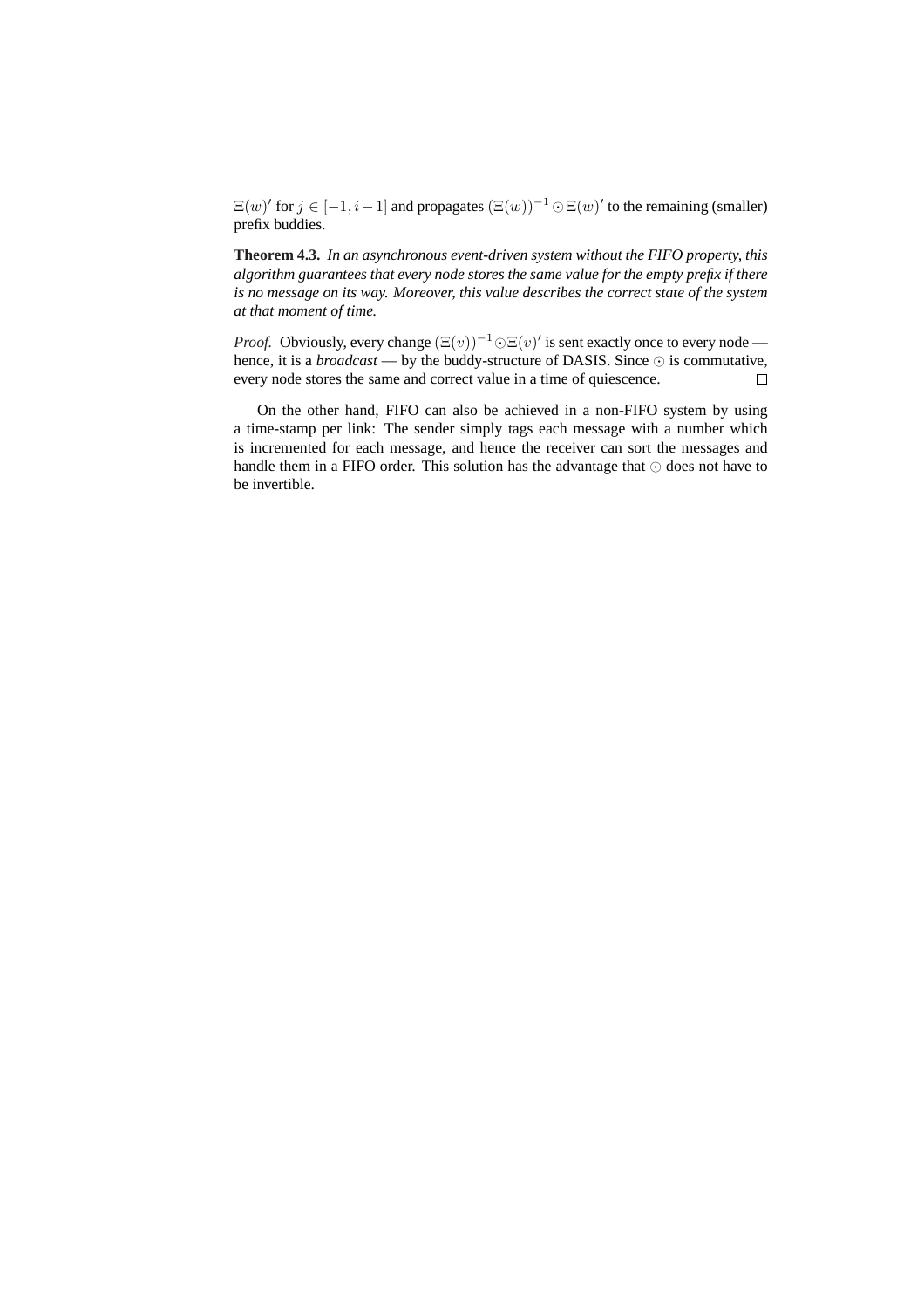## **Chapter 5**

## **Hypercube**

## **5.1 Introduction**

The hypercube topology — see Definition 5.1 — is characterized by a logarithmic node degree and a logarithmic network diameter (in the number of nodes).

**Definition 5.1 (**d**-Dimensional Hypercube).** *A* d-dimensional hypercube *is a graph* **C** = (V, E), where  $V = \{0, 1\}^d$  and  $E = \{(u_0...u_{d-1}, v_0...v_{d-1}) \mid \sum_0^{d-1} |u_i - v_i|$ = 1}*, i.e., two nodes are adjacent if and only if their Hamming distance is 1. If two nodes*  $u$  *and*  $v$  *differ in their*  $i^{th}$  *bit, we say* nodes  $u$  and  $v$  are neighbors across dimension *i*. Figure 5.1 gives an example for  $d = 3$ .



Figure 5.1: 3-Dimensional Hypercube

In this chapter, a *simulated hypercube* is studied, where the hypercube's nodes are represented by *several* peers. One goal of a repairing algorithm maintaining such a simulated hypercube is to guarantee that every node has at least one peer at every moment of time. A way to achieve this is to distribute the peers evenly among all nodes, equalizing potentially biased adversarial churn. Different questions concerning the uniform distribution of peers on a hypercube will be addressed in Chapter 5.2. Chapter 5.3 then presents two repairing algorithms for the simulated hypercube, one running in  $\Theta(d)$  and the other one in  $O(1)$  quiet rounds. Finally, Chapter 5.4 introduces a distributed hash table based on the simulated hypercube. The corresponding repairing algorithm maintains an efficient search structure against a *concurrent* adversary and ensures that no data is lost.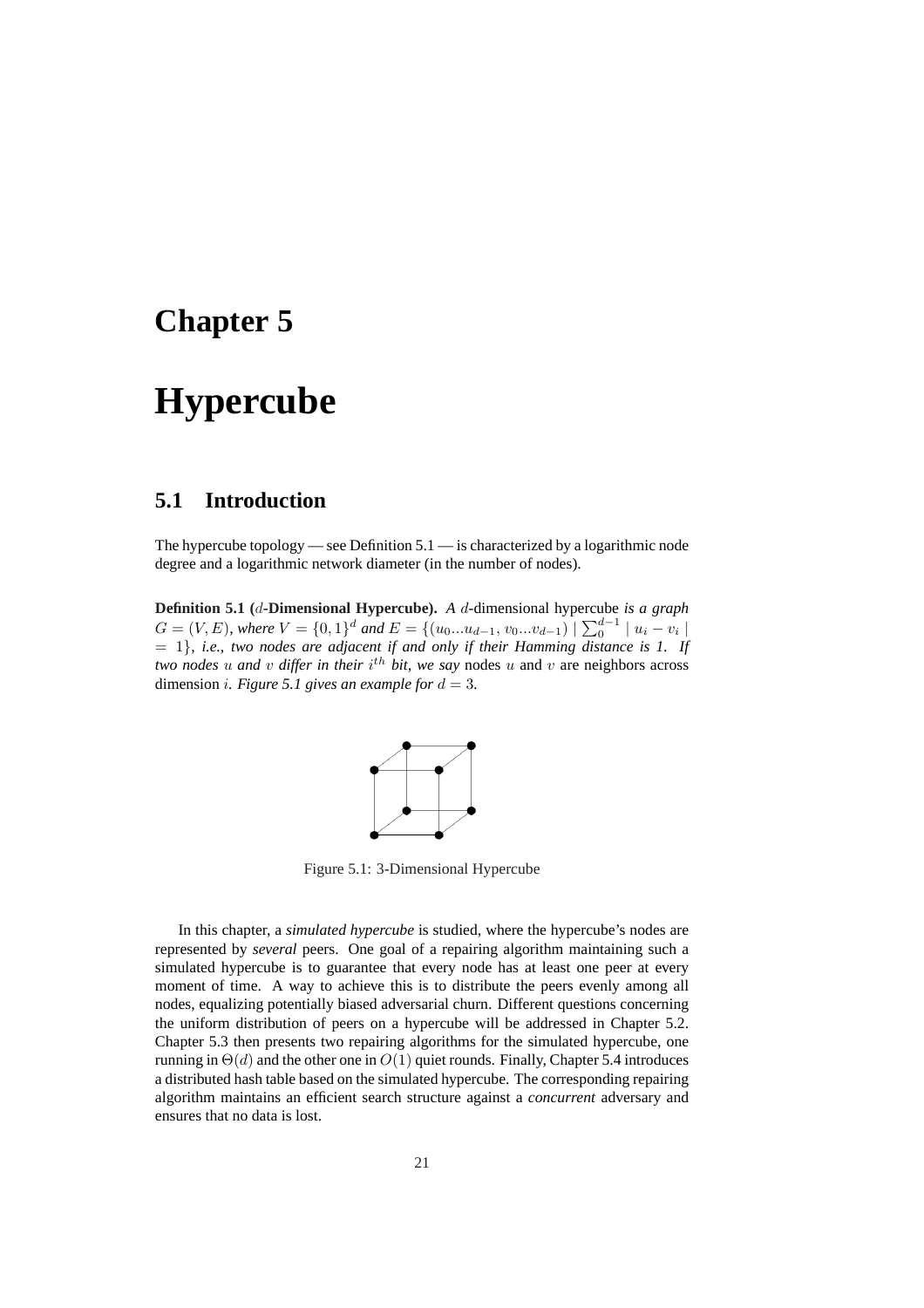## **5.2 Token Distribution**

Distributing peers evenly among the nodes of a simulated hypercube is a special instance of a *token distribution problem* — a fundamental problem to solve on a parallel computer or distributed network, first posed by Peleg and Upfal [8]. This problem has its origins in the area of load balancing, where the workload is modelled by a number of *tokens* or jobs of unit size; the main objective is to distribute the total load equally amongst the processors. Such load balancing problems arise in a number of parallel and distributed applications including job scheduling in operating systems, packet routing, large-scale differential equations and parallel finite element methods. More applications can be found in [14]. In this section, we will study different algorithms for the token distribution on a  $d$ -dimensional hypercube.

Basically, the goal of every token distribution algorithm is to minimize the maximum difference of the number of tokens at any two nodes in the graph, called the *discrepancy* (see Definition 5.2).

**Definition 5.2 (Discrepancy).** *Let* a *be the minimum number of tokens and let* b *be the maximum number of tokens at any node in a hypercube* H*. We say that hypercube* H *has a* discrepancy *of*  $b - a$ *.* 

Token distribution problems can be classified into two categories: *static* and *dynamic*. In the static variant, an initial token distribution is given and the main objective is to re-distribute these tokens evenly amongst all nodes of the graph "in a phase of quiescence". In the dynamic variant on the other hand, the load is dynamic, that is, there are new tokens arriving and old tokens leaving all the times. We will consider the two variants in turn. Finally, an algorithm for the *weighted* token distribution problem on the hypercube is presented. Here, each node is characterized by a fixed weight and the goal is to distribute the tokens in a way that nodes with more weight get more tokens than nodes with little weight.

## **5.2.1 Static Token Distribution**

First, we assume that the tokens are *fractional*, that is, infinitely divisible. Of course, in our case where tokens represent peers, this assumption is not realistic. However, it allows a first comparison of different token distribution algorithms, and, as we will see, simplifies also the analysis of the integer token distribution.

Consider the following algorithm: Every node v, having a tokens, sends  $a/(d+1)$ tokens to each of its  $d$  neighbors. Unfortunately, although the algorithm converges, it may run forever.

#### **Theorem 5.1.** *This algorithm may never terminate with a perfect distribution.*

*Proof.* Consider a 2-dimensional hypercube where node 00 has  $a$ , 01 has  $b$ , 10 has  $c$ and 11 has d tokens at the beginning. After the first step ( $i = 0$ ), node 00 has  $\frac{a+b+c}{3}$ , 01 has  $\frac{a+b+d}{3}$ , 10 has  $\frac{a+c+d}{3}$  and 11 has  $\frac{b+c+d}{3}$  tokens.

Note that after step i and if i is even, a node 00 has a numerator of the form  $xa +$  $xb+xc+(x-1)d$ , 01 of the form  $xa+xb+(x-1)c+xd$ , 10 of the form  $xa+(x-1)b+$  $xc+xd$  and 11 of the form  $(x-1)a+xb+xc+d$ . If i is odd, 00 has a numerator of the form  $(y+1)a+yb+yc+yd$ , 01 has  $ya+(y+1)b+yc+yd$ , 10 has  $ya+yb+(y+1)c+yd$ and 11 has  $ya + yb + yc + (y + 1)d$ . Therefore, before the balancing of step i, the discrepancy is  $max\{|a-b|/3^i, |a-c|/3^i, |a-d|/3^i, |b-c|/3^i, |b-d|/3^i, |c-d|/3^i\}.$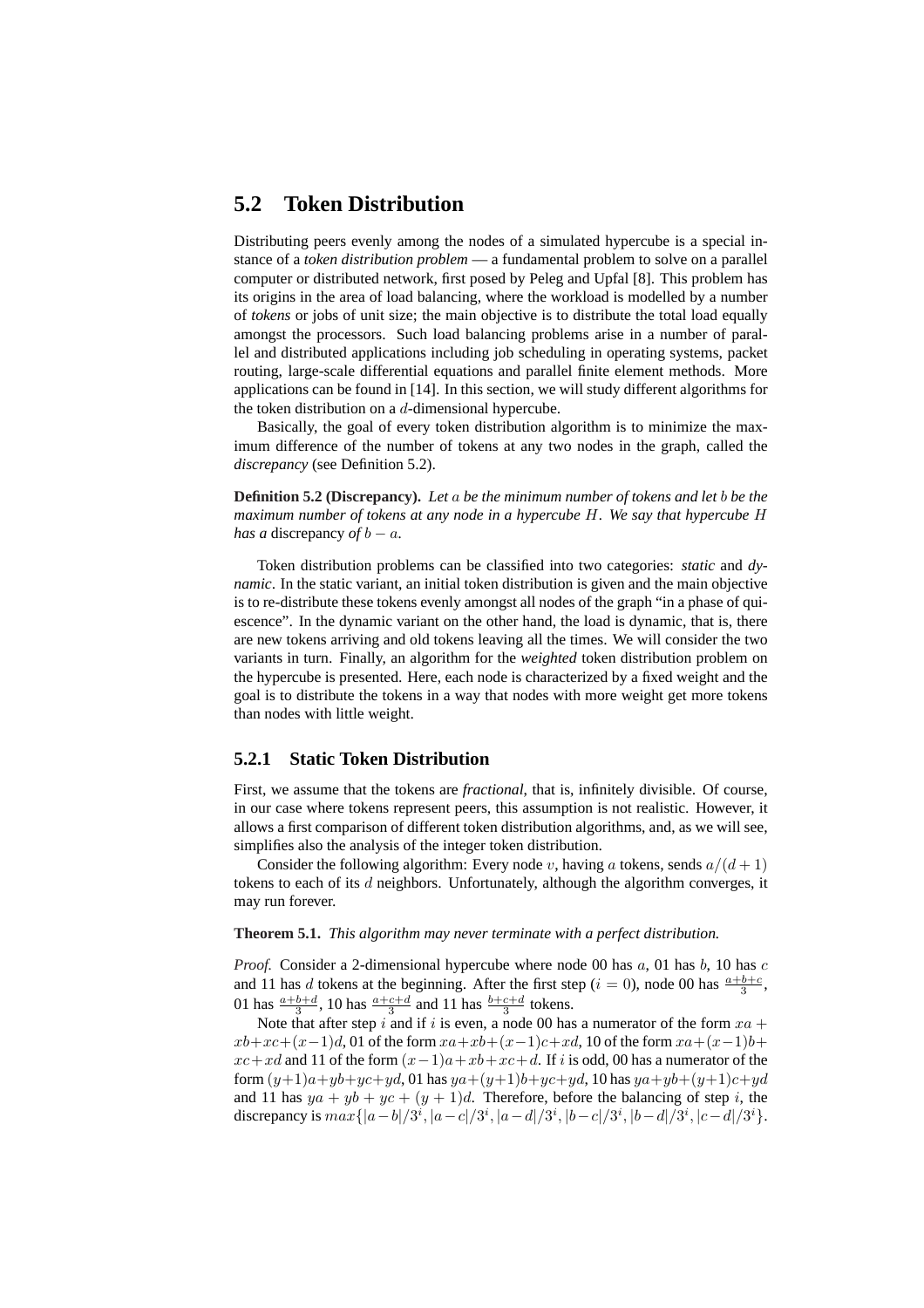Therefore, even if the convergence is — at least for the 2-dimensional case — very fast, there is no guarantee about the absolute discrepancy after a certain number of steps.  $\Box$ 

The next algorithm we will study is shown in Algorithm 4: In step  $i$  (for  $i$  from 0 to  $(d-1)$ , every node  $v := b_0...b_i...b_{d-1}$  having a tokens balances its tokens with only one adjacent node, namely its neighbor in dimension  $i, u := b_0... \overline{b_i}...b_{d-1}$ , having b tokens, such that both nodes end up with  $\frac{a+b}{2}$  tokens. Figure 5.2 illustrates the execution of Algorithm 4 for  $d = 3$ . This algorithm has some nice properties.

**Algorithm 4** Hypercube Token Distribution

- 1: (\* algorithm running on node  $b_0...b_{d-1}$  \*)
- 2:  $my\_id := b_0...b_{d-1};$
- 3:  $\mathcal{T}_{m u \text{-} id}$  :=tokens at this node;
- 4: **for**  $i := 0$  to  $d 1$  **do**
- 5:  $buddy_id := b_0...b_i...b_{d-1};$
- 6: SEND  $|T_{my\_id}|/2$  tokens to node *buddy\_id*;
- 7: update  $T_{my\_id}$  accordingly;
- 8:  $\mathcal{T}_{\text{buddy_id}}$  :=REVC tokens from node  $\text{buddy_id}$ ;
- 9:  $\mathcal{T}_{my\_id} := \mathcal{T}_{my\_id} \cup \mathcal{T}_{buddy\_id};$

```
10: end for
```


Figure 5.2: Token Distribution on Hypercube (Algorithm 4)

### **Theorem 5.2.** *In case of fractional tokens, Algorithm 4 results in a perfect distribution after* d *steps.*

*Proof.* We prove by induction that after the  $i^{th}$  iteration, all nodes with the same postfix of length  $d - 1 - i$  have the same number of tokens.

 $i = 0$ : Let v be node  $0\alpha$  having a tokens and u its neighbor  $1\alpha$  having b tokens, for an arbitrary  $d-1$  bit vector  $\alpha$ . After balancing, both nodes have  $\frac{a+b}{2}$  tokens.

 $i \rightarrow i + 1$ : Consider two *i*-dimensional sub-cubes  $H_0$  and  $H_1$  consisting of all nodes with postfixes  $0\alpha$  and  $1\alpha$  respectively, where  $\alpha$  is an arbitrary bit string of length  $d-1-(i+1)$ . By the induction hypothesis, all nodes in  $H_0$  have the same number of tokens, say a, and all nodes in  $H_1$  have the same number of tokens, say b. After step  $i+1$ , all nodes in  $V(H_0)\cup V(H_1)$  — sharing the postfix  $\alpha$  — will have  $\frac{a+b}{2}$  tokens. To see this, consider the nodes  $v_0 = \zeta 0 \alpha$ ,  $v_1 = \eta 0 \alpha \in V(H_0)$ , and  $u_0 = \zeta 1 \alpha$ ,  $u_1 = \eta 1 \alpha$  $\in V(H_1)$ , where  $\zeta$  and  $\eta$  are arbitrary bit vectors of length  $i + 1$ . During the exchange of round  $i + 1$ ,  $v_0$  balances with  $u_0$  and  $v_1$  with  $u_1$ . Obviously, all four nodes end up with  $\frac{a+b}{2}$  tokens.  $\Box$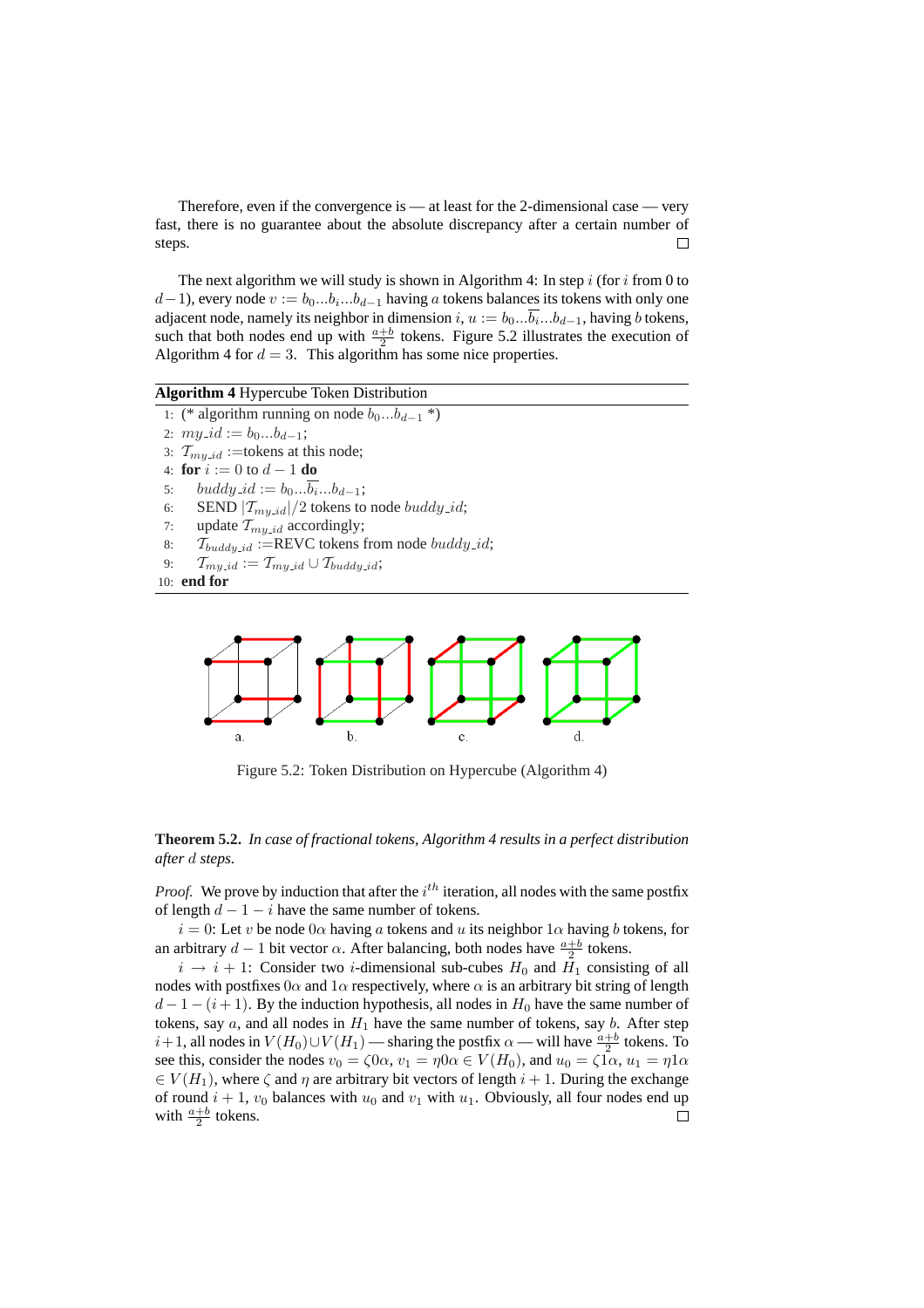Algorithm 4 is optimal in the following sense: There is no algorithm which can guarantee an upper bound on the absolute discrepancy in less than  $d$  steps, and after  $d$ steps, Algorithm 4 reaches the optimal discrepancy 0.

### **Theorem 5.3.** *Every algorithm which, for every initial distribution, can balance the tokens with a discrepancy less than* C *needs at lest* d *steps, for some arbitrary* C*.*

*Proof.* Consider a d-dimensional hypercube  $H$  with  $2<sup>d</sup>$  nodes and the following initial distribution: Node  $1^d$  has  $C \cdot 2^d$  tokens, and all other nodes have no tokens at all. Having  $C$  tokens per node on average, there is always a node  $v$  on  $H$  with at least  $C$ tokens. On the other hand, no algorithm can move any tokens to node  $u := 0^d$  in less than  $d$  steps. The discrepancy between  $v$  and  $u$  is at least  $C$  tokens.  $\Box$ 

Hence, Algorithm 4 has some desirable properties if the tokens are fractional. Moreover, with a little modification, the same algorithm works also for integer tokens: If two nodes  $v$  (a tokens) and  $u$  (b tokens) are balanced, one node will end up with  $\lfloor (a+b)/2 \rfloor$  tokens and the other one with  $\lfloor (a+b)/2 \rfloor$  tokens. In the following, we will assume that this balancing is performed in two sub-steps: In the first sub-step, nodes  $u$ and  $v$  inform each other about the number of tokens they store, so in the second step the larger node can send (the arbitrarily rounded) difference to the smaller node.

### **Theorem 5.4.** *This integer variant of Algorithm 4 yields a discrepancy of at most* d *after* d *steps.*

*Proof.* We show that after round i, the discrepancy among the nodes sharing the same postfix of length  $d-1-i$  is at most  $i+1$ .

 $i = 0$ : Balancing a node v having a tokens with a node u having b tokens results in one node having  $\lfloor (a + b)/2 \rfloor$  and the other one having  $\lfloor (a + b)/2 \rfloor$  tokens, and it holds that  $(\lceil (a + b)/2 \rceil - \lceil (a + b)/2 \rceil) \leq 1$ .

 $i \rightarrow i + 1$ : Consider two sub-cubes  $H_0$  and  $H_1$  that will be balanced in round  $i + 1$ . By the induction hypothesis, the discrepancy within  $H_0$  and  $H_1$  is  $\leq i + 1$ . Let  $a_{min}$ , resp.  $a_{max}$  be the minimal, resp. maximal number of tokens in a node in  $H_0$ .  $b_{min}$  and  $b_{max}$  are defined analogously for  $H_1$ . In the worst case, a maximum node in  $H_0$  is balanced with a maximum node in  $H_1$ , which results in a node having  $\left\lceil \frac{a_{max} + b_{max}}{2} \right\rceil$  tokens. Similarly, balancing the minimum nodes yields a node with  $\lfloor (a_{min} + b_{min})/2 \rfloor$  tokens. The difference is at most  $i+2$ :  $\lfloor (a_{max} + b_{max})/2 \rfloor \le$  $\left\lceil \frac{(a_{min} + i + 1 + b_{min} + i + 1)}{2} \right\rceil = \left\lceil \frac{(a_{min} + b_{min})}{2} \right\rceil + (i + 1) \leq \left\lfloor \frac{(a_{min} + b_{min})}{2} \right\rfloor$  $(b_{min})/2| + (i + 2).$  $\Box$ 

Unfortunately, this bound is tight. Consider the following initial token distribution: Assign  $a + f(v)$  tokens to node v, where  $f : v \in V \mapsto$  (number of 1-bits of node  $v$ ). Since neighboring nodes have a discrepancy of exactly 1, the token distribution algorithm may leave the distribution unchanged. Moreover, the integer version of Algorithm 4 does not even guarantee that *adjacent* nodes have a discrepancy of at most 1 in the final distribution.

**Theorem 5.5.** *Even adjacent nodes may have a discrepancy of* d *after running the integer version of Algorithm 4.*

*Proof.* We recursively construct such a worst case, where node  $01^{d-1}$  has d tokens and its adjacent node  $1^d$  has none.

 $d = 2$ : Consider the initial distribution where nodes 00, 10, 01, 11 have 2, 1, 1, 0 tokens respectively. In the first step, the pair (00, 10) is rounded up in favor of 00, and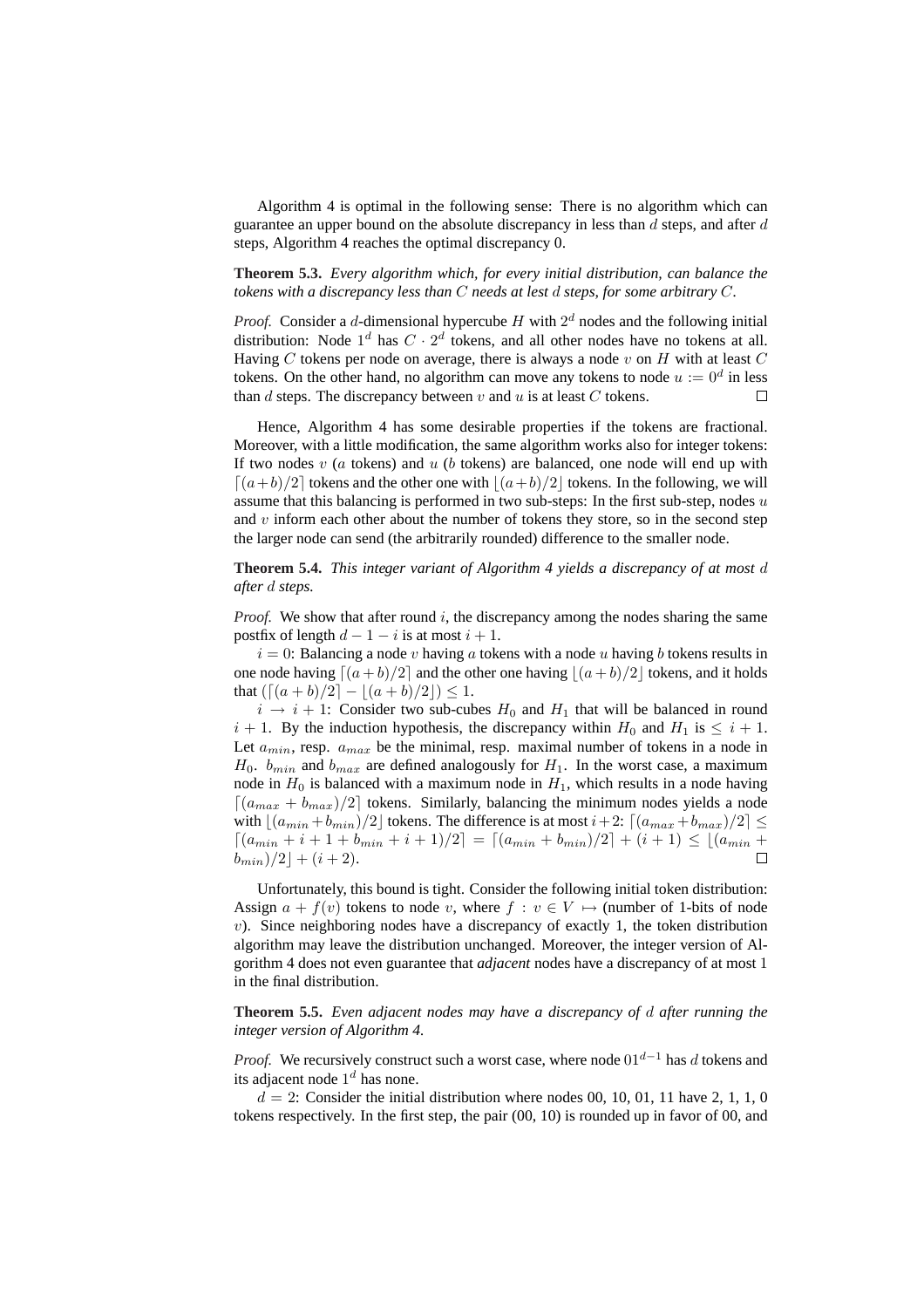$(01, 11)$  in favor of 01; in the second step,  $(00, 01)$  to 01 and  $(10, 11)$  to 10. The claim holds.

 $d-1 \rightarrow d$ : Consider a  $(d-1)$ -dimensional sub-cube  $H_0$ . By the induction hypothesis, node  $01^{d-2}0$  has  $d-1$  tokens and  $1^{d-1}0$  has none. With the same rounding strategy, it must be possible to construct a  $(d - 1)$ -dimensional sub-cube  $H_1$  where every node has exactly one token more than its corresponding node in  $H_0$ , i.e., 01<sup>d-2</sup>1 has d tokens and  $1^{d-1}1$  has 1. In the next step, we balance the sub-cubes as follows: The pair  $(01^{d-2}0, 01^{d-2}1)$  is rounded up in favor of  $01^{d-2}1$ , so  $01^{d-1}$  has d tokens, and the pair  $(1^{d-1}0, 1^{d-1}1)$  in favor of  $1^{d-1}0$ , yielding no tokens at all at node  $1^d$ . All other pairs are rounded arbitrarily.  $\Box$ 

So far, we have not specified which node gets the additional token if two nodes with an odd sum of tokens are balanced. We will show that if the additional token is assigned in a smart way to one of the two nodes, the final worst-case discrepancy is smaller. We will call an algorithm which decides for each edge which node gets the additional token a *rounding strategy*  $\Upsilon : E \mapsto V$ .

First, we present a rounding strategy which yields a discrepancy of at most  $\lceil d/2 \rceil$ : If a node  $v = b_0...b_i...b_{d-1}$  is balanced with a node  $u = b_0...\overline{b_i}...b_{d-1}$ , the potential ra node  $v = 0$ ,  $v_1...v_{d-1}$  is balanced while node  $u = 0$ ,  $v_1...v_{d-1}$ , the potential rounding token is assigned to v if  $i \oplus (\bigoplus_{j=0}^{d-1} b_j)$  is even, otherwise it is assigned to u. Here,  $\oplus$  and  $\bigoplus$  are functions for addition modulo 2.

**Theorem 5.6.** *For this rounding strategy it holds that the final discrepancy never exceeds*  $\lceil d/2 \rceil$ *.* 

*Proof.* Consider a d-dimensional hypercube, a node  $v = b_0...b_i...b_{d-1}$  and its neighbor  $u = b_0...b_i...b_{d-1}$ . Obviously, v and u have different parity sums, and hence the  $a = b_0...b_i...b_{d-1}$ . Obviously, b and a natural party sums, and netted the strategy is well-defined. Note that while  $\bigoplus_{j=0}^{d-1} b_j$  is constant, i changes parity in every step, so  $v$  is rounded up at most every second time. We prove by induction that if  $d$  is even, the discrepancy is at most  $d/2$ . The correctness of the claim for the case where  $d$ is odd is a simple consequence.

 $d = 0$ : Trivial.

 $d \rightarrow d + 2$ : Consider four *d*-dimensional sub-cubes  $H_{00}$  having a maximum of  $\lambda_{max}^{00}$  tokens,  $H_{10}$  (maximum  $\lambda_{max}^{10}$ ),  $H_{01}$  (maximum  $\lambda_{max}^{01}$ ) and  $H_{11}$  (maximum  $\lambda_{max}^{11}$ ). By the induction hypothesis we know that the minimum numbers of tokens are at least  $\lambda_{min}^{00} = \lambda_{max}^{00} - \frac{d}{2}, \lambda_{min}^{10} = \lambda_{max}^{10} - \frac{d}{2}, \lambda_{min}^{01} = \lambda_{max}^{01} - \frac{d}{2}$  and  $\lambda_{min}^{11} = \lambda_{max}^{11} - \frac{d}{2}$ . First,  $H_{00}$  is balanced against  $H_{10}$  and  $H_{01}$  against  $H_{11}$ , then  $H_{00}$  against  $H_{01}$  and  $H_{10}$ against  $H_{11}$ .

By our construction the new minimum node has at least

$$
min\left\{\left\lfloor \frac{\lceil\frac{\lambda_{max}^{00}+\lambda_{max}^{10}}{2}\rceil+\lfloor\frac{\lambda_{max}^{01}+\lambda_{max}^{11}}{2}\rfloor}{2}\right\rfloor-\frac{d}{2},\left\lfloor \frac{\lfloor\frac{\lambda_{max}^{00}+\lambda_{max}^{10}}{2}\rfloor+\lceil\frac{\lambda_{max}^{01}+\lambda_{max}^{11}}{2}\rceil}{2}\right\rfloor-\frac{d}{2}\right\}
$$

tokens, the new maximum node has at most

$$
max\left\{\left\lceil\frac{\lceil\frac{\lambda_{max}^{00}+\lambda_{max}^{10}}{2}\rceil+\lfloor\frac{\lambda_{max}^{01}+\lambda_{max}^{11}}{2}\rfloor}{2}\right\rceil, \left\lceil\frac{\lfloor\frac{\lambda_{max}^{00}+\lambda_{max}^{10}}{2}\rfloor+\lceil\frac{\lambda_{max}^{01}+\lambda_{max}^{11}}{2}\rceil}{2}\right\rceil\right\}
$$

It is easy to verify that the discrepancy grows at most by 1:

$$
\left\lceil\frac{\lceil\frac{\lambda_{max}^{00}+\lambda_{max}^{10}\rceil+\lfloor\frac{\lambda_{max}^{01}+\lambda_{max}^{11}\rceil}{2}\rfloor}{2}\right\rceil ~\leq ~ \left\lfloor\frac{\lceil\frac{\lambda_{max}^{00}+\lambda_{max}^{10}\rceil+\lfloor\frac{\lambda_{max}^{01}+\lambda_{max}^{11}\rceil}{2}\rfloor}{2}\right\rfloor+1
$$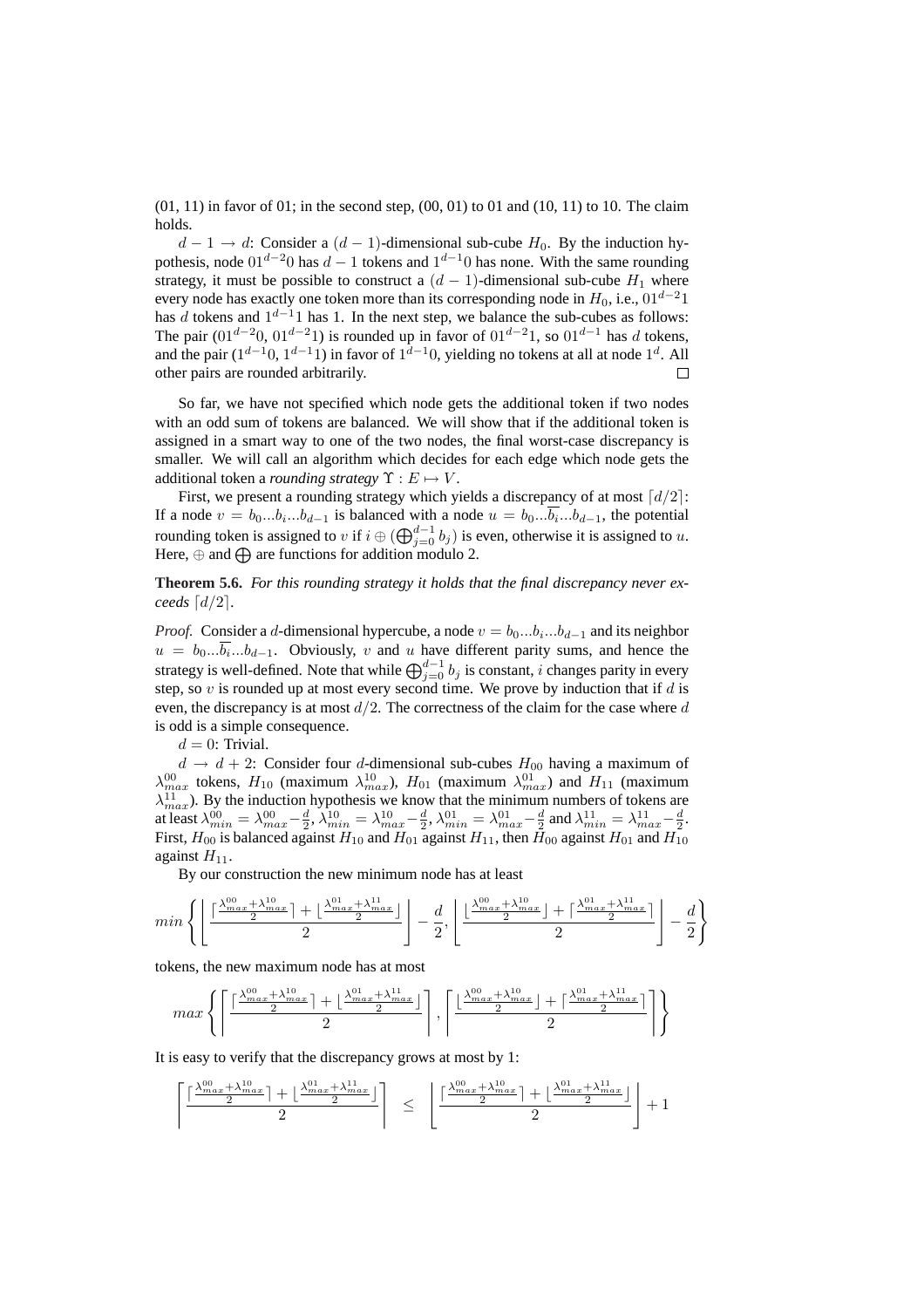$$
\left\lceil\frac{\lceil\frac{\lambda_{max}^{00} + \lambda_{max}^{10}\rceil + \lfloor\frac{\lambda_{max}^{01} + \lambda_{max}^{11}\rceil}{2}\rfloor}{2}\right\rceil \le \left\lfloor\frac{\lfloor\frac{\lambda_{max}^{00} + \lambda_{max}^{10}\rceil + \lceil\frac{\lambda_{max}^{01} + \lambda_{max}^{11}\rceil}{2}\rceil}{2}\right\rfloor + 1
$$

Is there a rounding strategy that defines *off-line*, i.e., independently of the initial distribution, for each edge  $e = \{u, v\}$  on the hypercube whether u or v gets the overflow token and that guarantees an optimal discrepancy of at most one after  $d$  steps of our algorithm? Consider two  $(i - 1)$ -dimensional sub-cubes  $H_0$  and  $H_1$  with  $\forall v \in V(H_0) \Rightarrow v$  has either a or  $a + 1$  tokens and  $\forall u \in V(H_1) \Rightarrow u$  has either b or  $b + 1$  tokens. We require that  $\Upsilon$  distributes the tokens in  $H_0$  and  $H_1$  such that "a-nodes" are never balanced with "b-nodes" (resulting in a node with  $\lfloor \frac{a+b}{2} \rfloor$ ) when at the same time  $(a + 1)$ -nodes are balanced against  $(b + 1)$ -nodes (resulting in a node with  $\lceil \frac{a+b}{2} \rceil + 1$ , which would yield a discrepancy of two if  $(a + b) \equiv 1 \pmod{2}$ . Assume that  $H_0$  has A tokens in total and  $H_1$  has B. Moreover, let A mod  $2^{i-1} = \alpha$ and B mod  $2^{i-1} = \beta$ , i.e.,  $H_0$  has  $\alpha$  nodes with  $a + 1$  tokens and  $H_1$  has  $\beta$  nodes with  $b + 1$  tokens. A possible strategy for  $\Upsilon$  would be to place  $H_0$ 's additional tokens at nodes 0, ...,  $\alpha - 1$  and  $H_1$ 's additional tokens at nodes  $2^i - 1$ , ...,  $2^i - \beta$ , given an arbitrary order on hypercubes.

**Lemma 5.7.** *There is no off-line rounding strategy* Υ *which places tokens with respect to such an order for every initial distribution. More generally, it is impossible to avoid balancing maximum against maximum and minimum against minimum at the same time, yielding a final discrepancy greater than one.*

*Proof.* Let  $|H| :=$  (number of tokens in H) mod  $2^d$ . Consider two 2-dimensional subcubes  $H_0$  and  $H_1$  with  $|H_i| = 2$  for  $i \in \{0, 1\}$ . There are two possible configurations to avoid a discrepancy of two in the 3-dimensional hypercube: Place  $H_0$ 's rounding tokens on the top at 01 and 11 (and hence  $H_1$ 's rounding tokens at the bottom), see Figure 5.3.a on the left, or place them along one of the diagonals, e.g. 01 and 10  $(H_1)$ uses the other diagonal), see 5.3.a on the right. In the upcoming section, we will discuss both possibilities in turn.

*Tokens at 01 and 11:* We use only the left half of Figure 5.3. Consider the initial distribution of Figure 5.3.b. Note that there is no rounding strategy to achieve the desired configuration if we first balance dimension 1 and then dimension 0.

Hence, we can concentrate on the case where we balance dimension 0 first. There are only two possible rounding strategies, depicted in 5.3.c and 5.3.d, where the arrow points to the node which gets the rounding token if there is any. We consider these cases in turn.

For  $|H_0| = 2$ , we always achieve configuration 5.3.a. If  $|H_0| = 3$ , there are two possible configurations to place all three rounding tokens, see 5.3.e and 5.3.f. However, it is not possible for every initial distribution to place the rounding tokens this way: 5.3.g gives a counter example for 5.3.e, 5.3.h is a counter example for 5.3.f.

The same holds for 5.3.d: Here, 5.3.i gives a counter example for 5.3.e and 5.3.j is a counter example for 5.3.f.

*Tokens at 01 and 10:* For this section, we use the right half of Figure 5.3. For symmetry reasons, we can concentrate on balancing dimension 0 first and then dimension 1. Consider the initial distribution of Figure 5.3.b. Again, there are two possible

and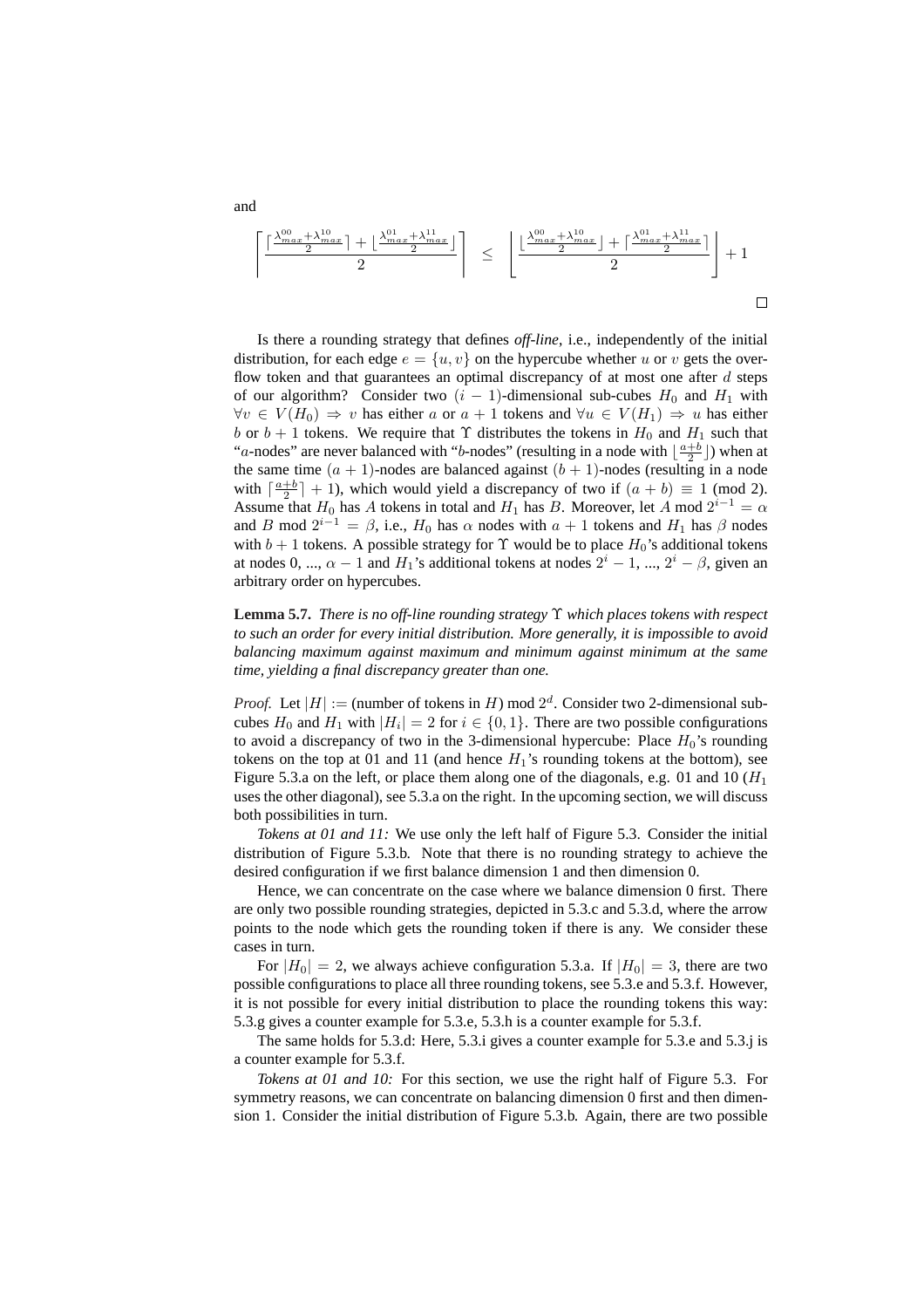rounding strategies, shown 5.3.c in and 5.3.d. For the case where  $|H_0| = 3$ , the counter examples for 5.3.e and 5.3.f are shown in 5.3.g, 5.3.h, 5.3.i and 5.3.j.

Hence, no rounding strategy that prevents balancing maximum against maximum and minimum against minimum for the case  $|H_0| = 2$  and  $|H_1| = 2$  can ensure the position of the third additional token in  $H_0$  if  $|H_0| = 3$ , which — as a consequence may collide with the additional token of  $H_1$  given  $|H_1| = 1$ .  $\Box$ 



Figure 5.3: Rounding Strategy  $\Upsilon$  for  $H_0$ 

It is even possible to show that for every off-line rounding strategy the discrepancy grows *linearly* in d.

### **Theorem 5.8.** *For every off-line rounding strategy* Υ*, the worst-case discrepancy is in*  $\Omega(d)$ .

*Proof.* We show that for any rounding strategy instance, it is possible to construct an initial distribution which yields a discrepancy of at least  $\lceil \frac{d+2}{4} \rceil$ . Two  $(i - 1)$ dimensional sub-cubes  $H_0$  and  $H_1$  are balanced on  $2^{i-1}$  edges, k pointing to  $H_0$ (rounding up in favor of  $H_0$ ), for  $k \in \{0, ..., 2^{i-1}\}\$  and  $2^{i-1} - k$  pointing to  $H_1$ . Without loss of generality assume that  $k \geq 2^{i-2}$ . Further, let S be the set of edges pointing to  $H_0$  and let  $\mathcal{S}_{H_b}$  be the endpoints of these edges which belong to the subcube  $H_b$  for  $b \in \{0, 1\}$ . In our initial distribution,  $a + \theta_e$  tokens are assigned to nodes in  $S_{H_0}$ ,  $a + \theta_e - 1$  to the nodes in  $S_{H_1}$  and  $a + \theta_e$  to all other nodes, where  $\theta_e$  is a constant defined for each edge  $e$  such that the largest node has exactly  $a$  tokens. Figure 5.4 shows such a distribution where  $t_i := a + \theta_e$ : Sub-cube  $H_0$  has at least  $2^{d-2}$ incoming edges, hence, according to our initial distribution, it gets at least  $2^{d-2}$  tokens more than  $H_1$ .

More formally, consider the series of sub-cubes  $(H^{(0)},..., H^{(d)})$  recursively defined as follows:  $H^{(d)}$  is the whole d-dimensional hypercube; for  $i \in \{1, ..., d\}$ ,  $H^{(i-1)}$  is the  $(i-1)$ -dimensional sub-cube (across dimension  $d-1-i$ ) of  $H^{(i)}$  which has more incoming edges. Consider a node  $v = b_0...b_{d-1-i}...b_{d-1}$  and its neighbor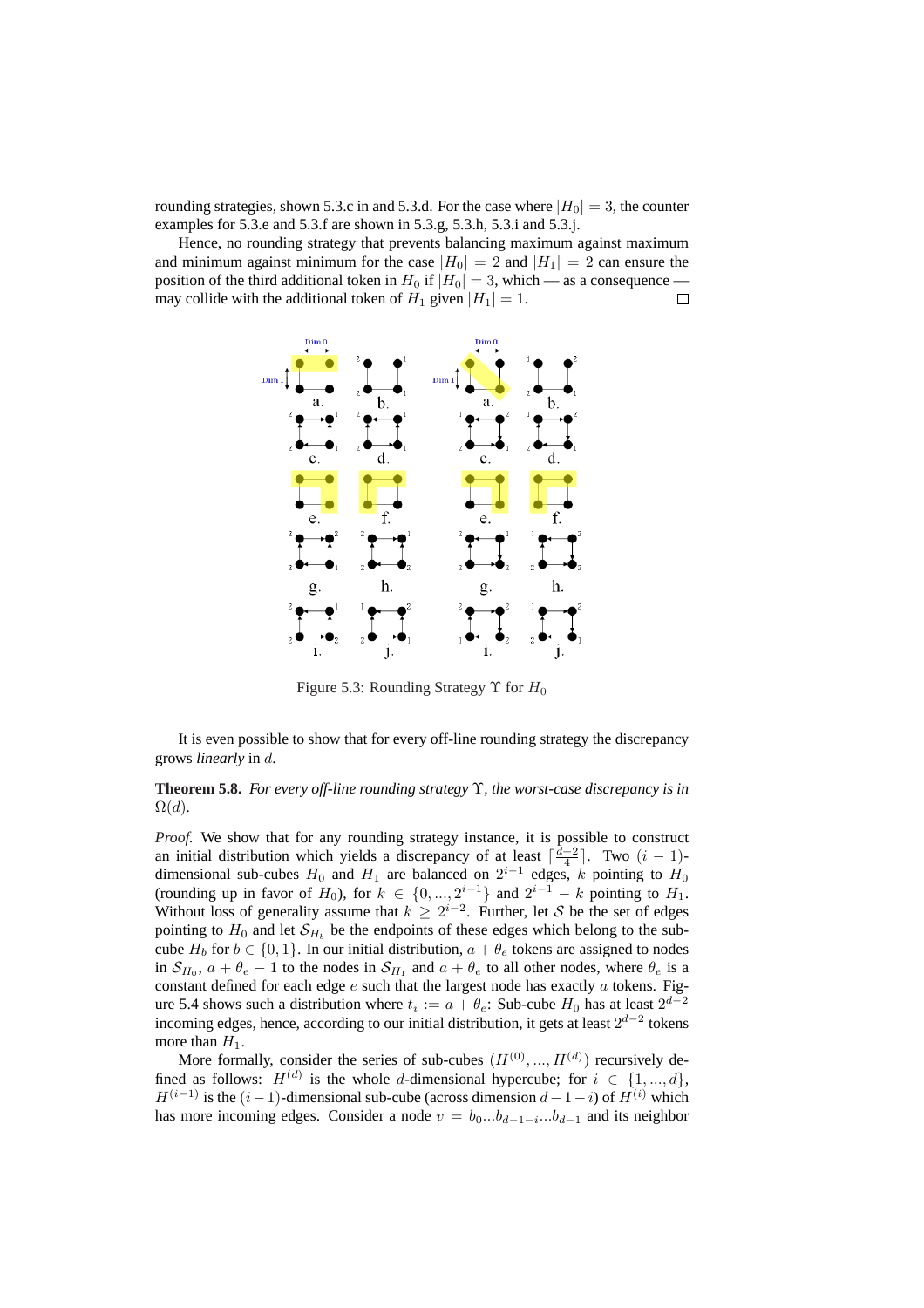$u = b_0... \overline{b_{d-1-i}}...b_{d-1}$  where it holds that  $(v \in V(H^{(i)})) \wedge (u \in V(H^{(i-1)}))$  (this implies that  $v \notin V(H^{(i-1)})$  and  $i > 0$ . In the initial token distribution,

6.11.66 shows that 
$$
v := \begin{cases} \text{6} & \text{if } u = \Upsilon(v, u) \\ \text{6} & \text{if } v = \Upsilon(v, u) \end{cases}
$$

If  $i = 0$ , v is assigned a tokens. Hence, balancing the two sub-cubes of  $H^{(i)}$  requires no token transfer at all. Given this description of the initial token distribution, the total number of tokens in the graph can be computed. We will show that the result implies the existence of a node having at most  $a - \lceil \frac{d+2}{4} \rceil$  tokens after the distribution; together with the fact that there exists a node having  $\alpha$  tokens, the claim follows.

We do a bottom-up analysis, always counting the number of tokens in the biggest *i*-dimensional component  $H^{(i)}$ .  $H^{(0)}$  has a tokens. Adding a node with  $a - 1$  tokens gives  $2a-1$  tokens in  $H^{(1)}$ .  $H^{(1)}$  has at least one incoming edge, and hence it is merged with a hypercube having at most  $2a - 2$  tokens, yielding  $4a - 3$  tokens in  $H^{(2)}$ .  $H^{(3)}$ has at least two incoming edges, therefore it has at most  $(4a-3) + (4a-5) = 8a-8$ tokens. And so forth.

Let  $\delta_i$  be  $a2^i$  minus the total number of tokens in  $H^{(i)}$ , that is,  $\delta_0 = 0$ ,  $\delta_1 = 1$ ,  $\delta_2$ =3,  $\delta_3$ =8 etc. So there are at most  $a2^d - \delta_d$  tokens in the whole hypercube by our construction,  $a2^{d-1} - \delta_{d-1}$  in the larger half and  $(a2^d - \delta_d) - (a2^{d-1} - \delta_{d-1})$  in the smaller half of the last step (across dimension 0). We have

$$
\delta_k = 2\delta_{k-1} + 2^{k-2} = \dots =
$$
  
=  $2^j \delta_{k-j} + j2^{k-2} = \dots =$   
=  $2^{k-1} \delta_1 + (k-1)2^{k-2} = (k+1)2^{k-2}$ 

.

Since there are  $\frac{(a2^d-(d+1)2^{d-2})-(a2^{d-1}-d2^{d-3})}{2^{d-1}}$  $\frac{a^{2}-2}{2^{d-1}}$  =  $a - \frac{d+2}{4}$  tokens on average in the smaller half  $V(H^{(d)}) \setminus V(H^{(d-1)})$ , there must be a node having at most  $\lfloor a - \frac{d+2}{4} \rfloor =$  $a - \lceil \frac{d+2}{4} \rceil$  tokens.

Alternatively, it is possible to calculate the total number of tokens in the smaller half of the last step directly:  $\tilde{\delta}_0 = 1$ ,  $\tilde{\delta}_1 = 2$ ,  $\tilde{\delta}_2 = 5$ , etc. and

$$
\widetilde{\delta}_k = 2\widetilde{\delta}_{k-1} + 2^{k-2} = \dots =
$$
\n
$$
= 2^j \widetilde{\delta}_{k-j} + j2^{k-2} = \dots =
$$
\n
$$
= 2^{k-1} \widetilde{\delta}_1 + (k-1)2^{k-2} = (k+3)2^{k-2}.
$$
\nFor  $k = d - 1$ , we get again  $\lceil \frac{(d+2)2^{d-3}}{2^{d-1}} \rceil = \lceil \frac{d+2}{4} \rceil$ .

**Remark 5.1.** *The technique of the proof of Theorem 5.8 can be used to show that the bound of Theorem 5.4 is tight. For this, we consider a hypercube where* all *two i*-dimensional sub-cubes  $H_0$  and  $H_1$  which are balanced have  $2^i$  edges in the same *direction. The discrepancy per edge is exactly 1 and the initial distribution is a* fixpoint *for this rounding instance, that is, the distribution is never changed during the execution of our token distribution algorithm. Starting with a node* v *having* a *tokens, the biggest 1-dimensional hypercube has* 2a − 1 *tokens, the biggest 2-dimensional hypercube has*  $4a - 4$ *, i.e.,*  $\delta_0 = 0$ *,*  $\delta_1 = 1$ *,*  $\delta_2 = 4$ *,*  $\delta_3 = 12$  *and so on. We have* 

$$
\delta_k = 2\delta_{k-1} + 2^{k-1} = k2^{k-1}
$$

*Hence there are*  $a - \frac{d}{2}$  tokens in the whole hypercube on average. Because of the *symmetric structure of the initial distribution, the minimal node has* a − d *tokens.*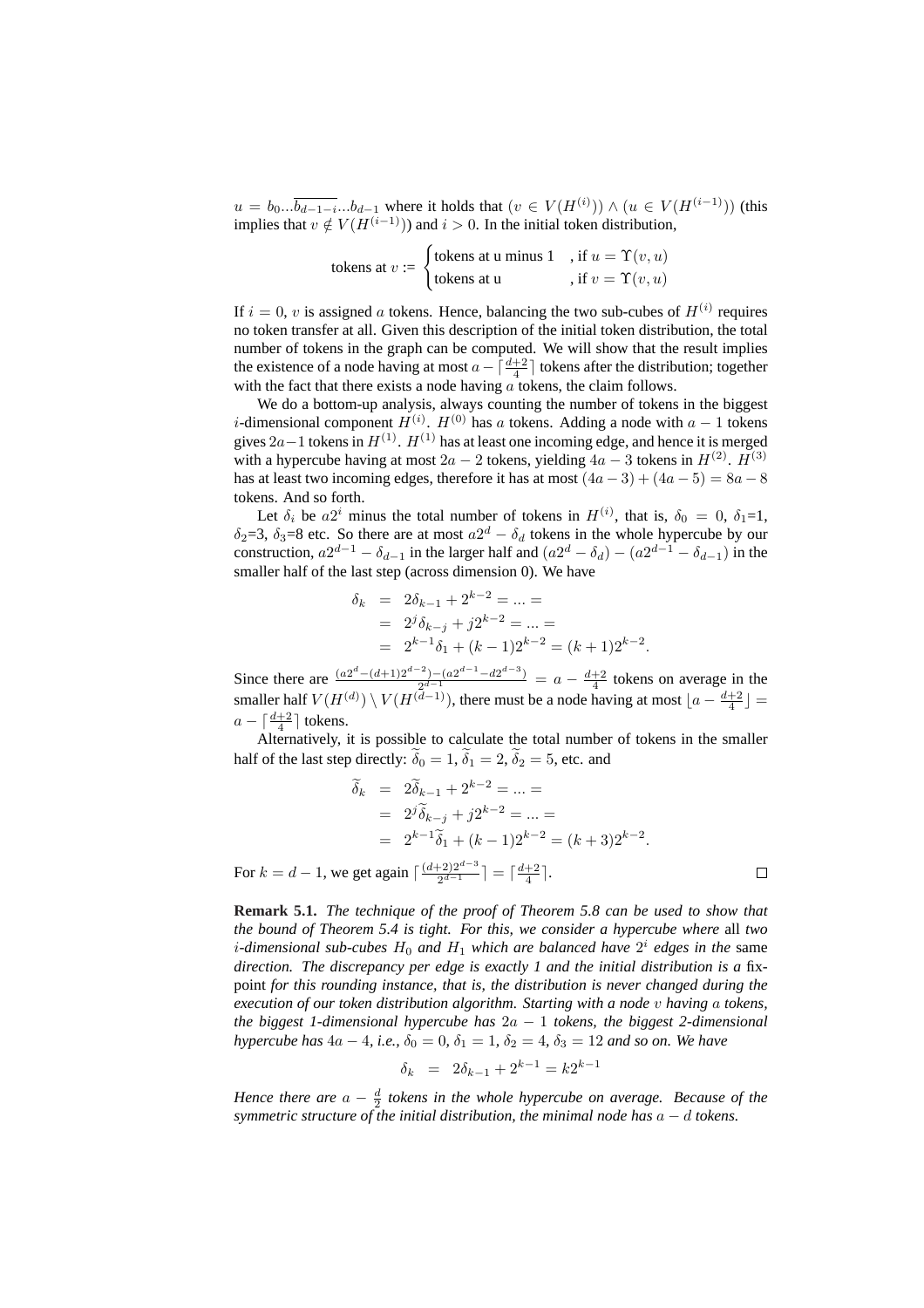

Figure 5.4: Initial Distribution for Discrepancy  $\Omega(d)$ 

Next, we will study an *online* rounding strategy which depends on the initial distribution. A simple idea is to assign the additional token to the node which had less tokens before balancing. Unfortunately, given an initial distribution where every node  $v$  has  $a+f(v)$  tokens, where  $f : v \in V \mapsto$  (number of 1-bits of node v), the final discrepancy is as large as  $d$ . To see this, note that after balancing across dimension  $i$ , the distribution is isomorphic to the distribution before balancing with  $b_0...b_i...b_{d-1} \mapsto b_0...\overline{b_i}...b_{d-1}$ . There may smarter online rounding strategies which achieve smaller discrepancies. However, it seems that these strategies require more information on the initial distribution than the one that can be obtained locally by the neighboring nodes. We will not consider this approach further here.

Last but not least,  $\Upsilon$  could be computed randomly, assigning the potential rounding token to one of the endpoints of the edge according to the outcome of a perfect coin flip. First, we show that that the probability that a  $d$ -dimensional hypercube has a discrepancy of d with a randomized rounding strategy is very small. We need some helper lemmas.

**Lemma 5.9.** *If during the execution of the integer version of Algorithm 4 on hypercube* H *there is an* i*-dimensional sub-cube with a discrepancy less than* i*, the final discrepancy is less than* d*.*

*Proof.* First, we show that combining two sub-cubes  $H_0$  and  $H_1$  with discrepancies  $\Delta_{H_0}$  and  $\Delta_{H_1}$  respectively results in a discrepancy of at most max $\{\Delta_{H_0}, \Delta_{H_1}\}\$ if  $\Delta_{H_0} \neq \Delta_{H_1}$ . Without loss of generality, assume that  $\Delta_{H_0} > \Delta_{H_1}$ . Let  $\lambda_b$  be the minimum and  $\lambda_b$  the maximum node in  $H_b$ , for  $b \in \{0, 1\}$ . In the worst case, we compare the minimums and the maximums and have one rounding error, hence the new minimum node has  $\lfloor \frac{\lambda_0 + \lambda_1}{2} \rfloor$  and the maximum node has  $\lceil \frac{\hat{\lambda}_0 + \hat{\lambda}_1}{2} \rceil = \lceil \frac{\lambda_0 + \Delta_{H_0} + \lambda_1 + \Delta_{H_1}}{2} \rceil \le$  $\lceil \frac{\lambda_0 + \Delta_{H_0} + \lambda_1 + \Delta_{H_0} - 1}{2} \rceil = \Delta_{H_0} + \lceil \frac{\lambda_0 + \lambda_1 - 1}{2} \rceil = \Delta_{H_0} + \lfloor \frac{\lambda_0 + \lambda_1}{2} \rfloor$ .

It follows that the discrepancy may only grow if we balance two sub-cubes of the same discrepancy. On the other hand, balancing two sub-cubes of the same discrepancy can increase the discrepancy at most by one.  $\Box$ 

**Lemma 5.10.** *If the final discrepancy after the integer token distribution on a* d*dimensional hypercube is* d*, there is exactly one maximum and one minimum node.*

*Proof.* Proof by induction.

 $d = 1$ : The claim holds trivially.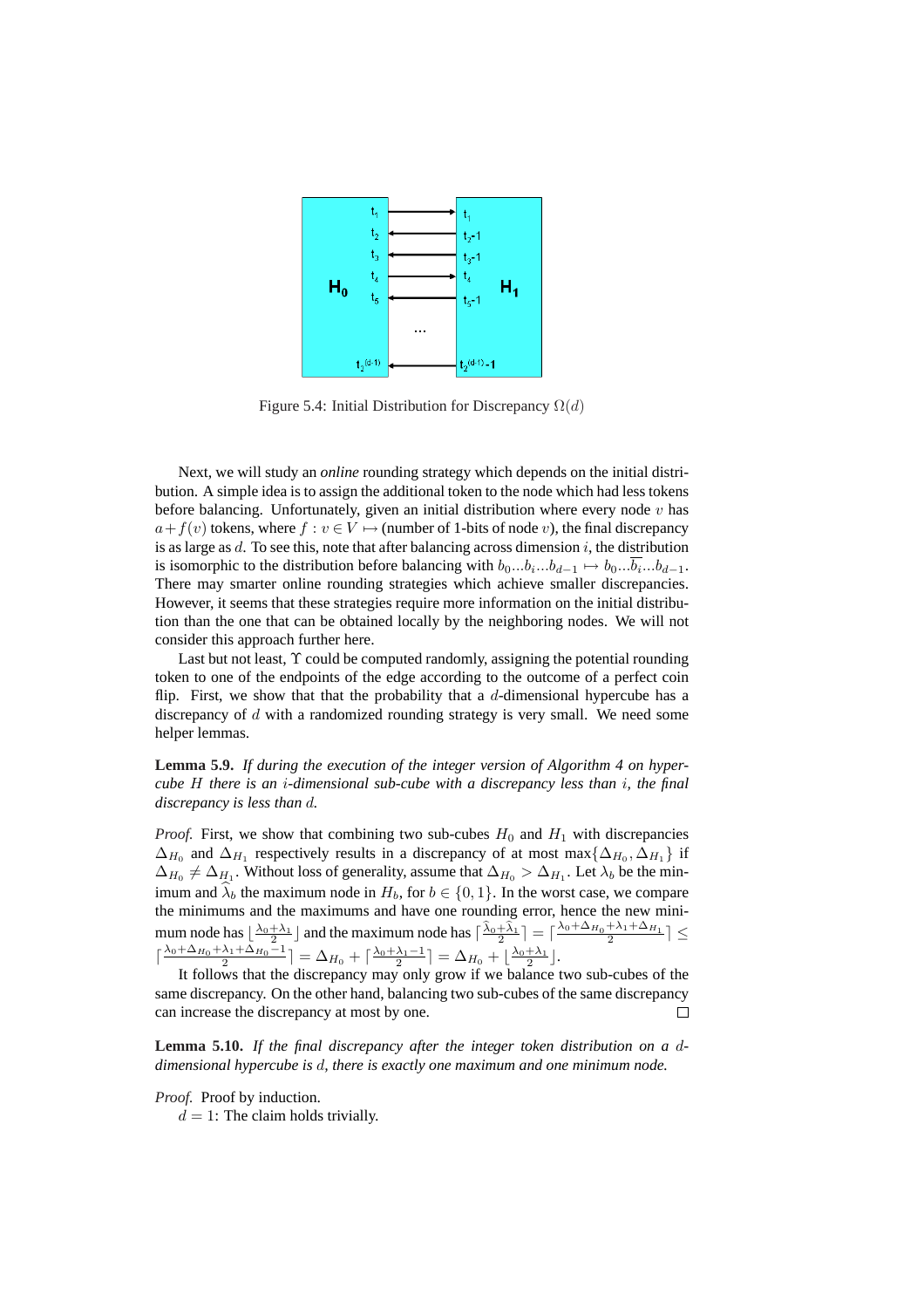$d - 1 \rightarrow d$ : From Lemma 5.9 we know that H may only have a discrepancy of d if the two  $(d - 1)$ -dimensional sub-cubes  $H_0$  and  $H_1$  have a discrepancy of  $d - 1$ . Moreover, by our induction hypothesis,  $H_0$  and  $H_1$  both have exactly one node with  $\lambda_b$  tokens and one with  $\lambda_b + (d-1)$ , for  $b \in \{0,1\}$  and some arbitrary  $\lambda_b \in \mathbb{N}$ . The resulting d-dimensional hypercube has a discrepancy of d if and only if  $parity(\lambda_0 +$  $(d-1)$   $\neq$  parity( $\lambda_1 + (d-1)$ ), and if the two maximum nodes are balanced against each other, resulting in exactly one node with  $\lfloor \frac{\lambda_0 + \lambda_1}{2} \rfloor + d$  tokens. Similarly, the new minimal node can only be either the minimal node of  $H_0$  or the minimal node of  $H_1$  in order that  $H := H_0 \cup H_1$  has a discrepancy of d.  $\Box$ 

We can now calculate the probability that the random rounding strategy yields a discrepancy of d tokens.

**Theorem 5.11.** Let  $\varepsilon$  denote the event that a d-dimensional hypercube has a final dis*crepancy* d under a randomized rounding strategy. It holds that  $Pr[\varepsilon] \leq (\frac{1}{2})^{2^d + 2^{d-1} - d - 1}$ .

*Proof.* Let  $p(i)$  be the probability that an *i*-dimensional hypercube has a discrepancy of *i*. It holds that  $p(i) = \frac{1}{2} \frac{1}{2^{i-1}} p(i-1)p(i-1)$  for  $i \in \{1...d\}$ : The probability that an  $i$ -dimensional hypercube has a discrepancy of  $i$  is the probability that both its subcubes have a discrepancy of  $i - 1$  times the probability that the parity of the maximum nodes is different and rounding takes place, times the probability that both maxima are balanced against each other. Since we do not consider the minima at all, we may overestimate. As a recursion basis, we know that  $p(0) = 1$ , so  $p(1) = \frac{1}{2}$  and  $p(2) = \frac{1}{16}$ etc.

We have

$$
p(d) = \frac{1}{2} \frac{1}{2^{d-1}} p(d-1)p(d-1) = \dots =
$$
  
\n
$$
= \frac{1}{2} \dots \left(\frac{1}{2}\right)^{2^{i-1}} \frac{1}{2^{d-1}} \dots \left(\frac{1}{2^{d-i}}\right)^{2^{i-1}} (p(d-i))^{2^i} = \dots =
$$
  
\n
$$
= \frac{1}{2} \dots \left(\frac{1}{2}\right)^{2^{d-1}} \frac{1}{2^{d-1}} \dots \left(\frac{1}{2^0}\right)^{2^{d-1}} (p(0))^{2^d} =
$$
  
\n
$$
= \prod_{i=0}^{d-1} \left(\frac{1}{2}\right)^{2^i} \prod_{i=1}^{d-1} \left(\frac{1}{2^{d-i}}\right)^{2^{i-1}} =
$$
  
\n
$$
= \left(\frac{1}{2}\right)^{\sum_{i=0}^{d-1} 2^i} \left(\frac{1}{2}\right)^{2^d - d - 1} \le \left(\frac{1}{2}\right)^{2^{d-1}} \left(\frac{1}{2}\right)^{2^d - d - 1}.
$$

Of course, a statement about the expected discrepancy is of greater interest.

**Theorem 5.12.** *Let* X *be the random variable for the final discrepancy in a* d*-dimensional hypercube. It holds that*  $E[X] < 3$ *.* 

 $\Box$ 

*Proof.* It is possible to apply our technique of the proof for Theorem 5.8 also here. However, the difference of the number of tokens in two sub-cubes is now given by a random variable.

In our randomized rounding scheme, the rounding direction of each edge it determined by a perfect coin flip. Let  $X_i$  be the random variable denoting the number of incoming edges of a  $(d-1-i)$ -dimensional sub-cube. Since there are  $2^{d-1-i}$  edges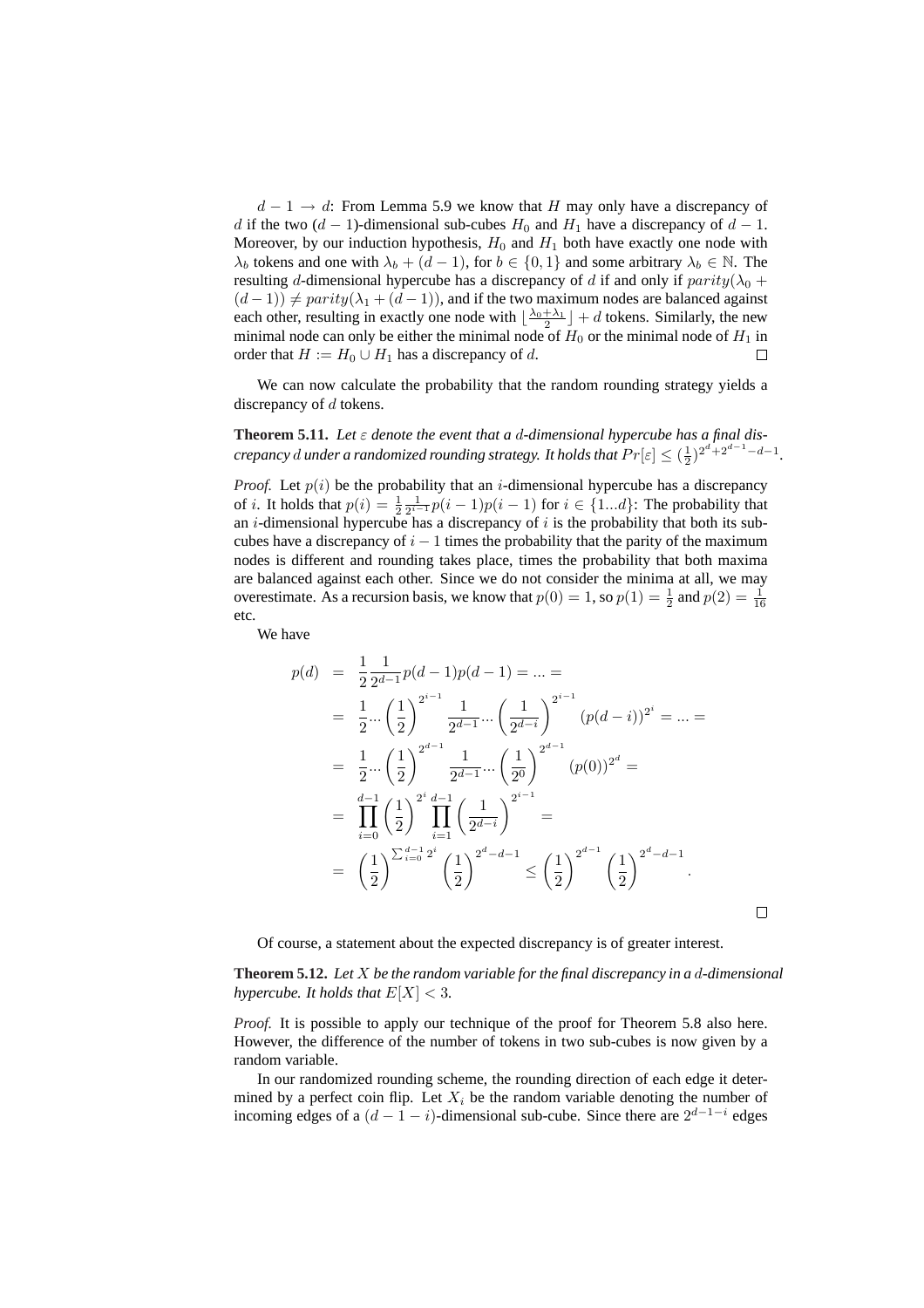connecting two  $(d - 1 - i)$ -dimensional sub-cubes  $H_0$  and  $H_1$ ,  $X_i$  has the binomial distribution  $X_i \sim \mathcal{B}(2^{d-1-i}, 1/2)$ . If rounding happens on every edge, the sub-cubes  $H_0$  and  $H_1$  differ by  $\delta_i$  tokens after balancing, where  $\delta_i := 2 \cdot |X_i - E[X_i]|$ , and the random variables  $\delta_i$  are mutually independent.

Assume that the in the final distribution the maximum node v has a tokens. We show that the average number of tokens in the system is at least  $a - \frac{\sum_{i=0}^{d-1} 2^i E[\delta_i]}{2^d}$  $\frac{2}{2^d}$  by counting the average number of tokens in the biggest  $i$ -dimensional sub-cubes which contain v for  $i \in [0, d]$ . Obviously, the 0-dimensional sub-cube consists only of v and has  $\alpha$  tokens in total. In the next step, this sub-cube is combined with another 0dimensional sub-cube having  $a - \delta_{d-1}$  tokens. The resulting 2-dimensional hypercube having  $2a - \delta_{d-1}$  tokens is combined with a hypercube having  $\delta_{d-2}$  tokens less, so there are  $4a - 2\delta_{d-1} - \delta_{d-2}$  tokens in total, and so forth. Obviously, after d steps, we have  $a2^d - \sum_{i=0}^{d-1} 2^i \delta_i$  tokens in the whole d-dimensional hypercube,  $a \sum_{i=0}^{d-1} 2^i \delta_i$  $\frac{a_{i}^{2} - a_{i}^{2}}{2^{d}}$  on average.

It remains to calculate  $E[\delta_i]$ , which is twice the mean deviation of the binomial distributed random variable  $X_i$ . We have

$$
E[\delta_i] = 2 \cdot \frac{1}{2^{2^{d-1-i}}} \cdot \sum_{j=0}^{2^{d-1-i}} \binom{2^{d-1-i}}{j} \left| j - \frac{2^{d-1-i}}{2} \right| \stackrel{(1)}{\leq} 2\sqrt{\pi 2^{d-1-i}}
$$

Inequality (1) is due to Chernoff, see Appendix A. Hence

$$
\sum_{i=0}^{d-1} 2^i E[\delta_i] = 2\sqrt{\pi} \sum_{i=0}^{d-1} 2^i 2^{\frac{d-1-i}{2}} = 2\sqrt{\pi} 2^{\frac{d-1}{2}} \sum_{i=0}^{d-1} 2^{\frac{i}{2}}
$$

$$
= 2\sqrt{\pi} 2^{\frac{d-1}{2}} \sum_{i=0}^{d-1} (\sqrt{2})^i = 2\sqrt{\pi} 2^{\frac{d-1}{2}} \frac{(\sqrt{2})^d - 1}{\sqrt{2} - 1}
$$

$$
\leq \frac{\sqrt{\pi}}{\sqrt{2} - 1} 2^d
$$

Thus, having a node with  $a$  tokens, the average number of tokens is at least  $a -$ Thus, having a node with a tokens, the average nambel of tokens is at least a  $\frac{\sqrt{\pi}}{\sqrt{2}-1}$ . By symmetry, the expected final discrepancy is twice as much. Moreover, according to Stirling's approximation, see also Appendix A, we overestimated by a factor of at least  $\pi$ , and therefore the total discrepancy is  $2 \cdot \frac{1}{\pi} \cdot \frac{\sqrt{\pi}}{\sqrt{2}-1} = 2.73$ .  $\Box$ 

## **5.2.2 Dynamic Token Distribution**

We turn our attention now to the more interesting *dynamic* token distribution problem and assume that at the beginning of each step, a "token adversary" inserts at most J and removes at most L tokens at arbitrary nodes. We consider again our token distribution algorithm (Algorithm 4), which in the dynamic case cycles forever over the dimensions, that is, after balancing dimension  $d - 1$  it will again start with dimension 0. It can be shown that for any initial distribution and in the case of non-fractional tokens, after the first d steps of Algorithm 4, the discrepancy will forever be bounded by  $d + 2J + 2L$ .

**Lemma 5.13.** *In the dynamic* fractional *token distribution, the number of tokens at a node depends only on the adversarial token insertions and deletions of the last* d *steps and on the total number of tokens in the system. It does not depend on the history of changes that lie more in the past!*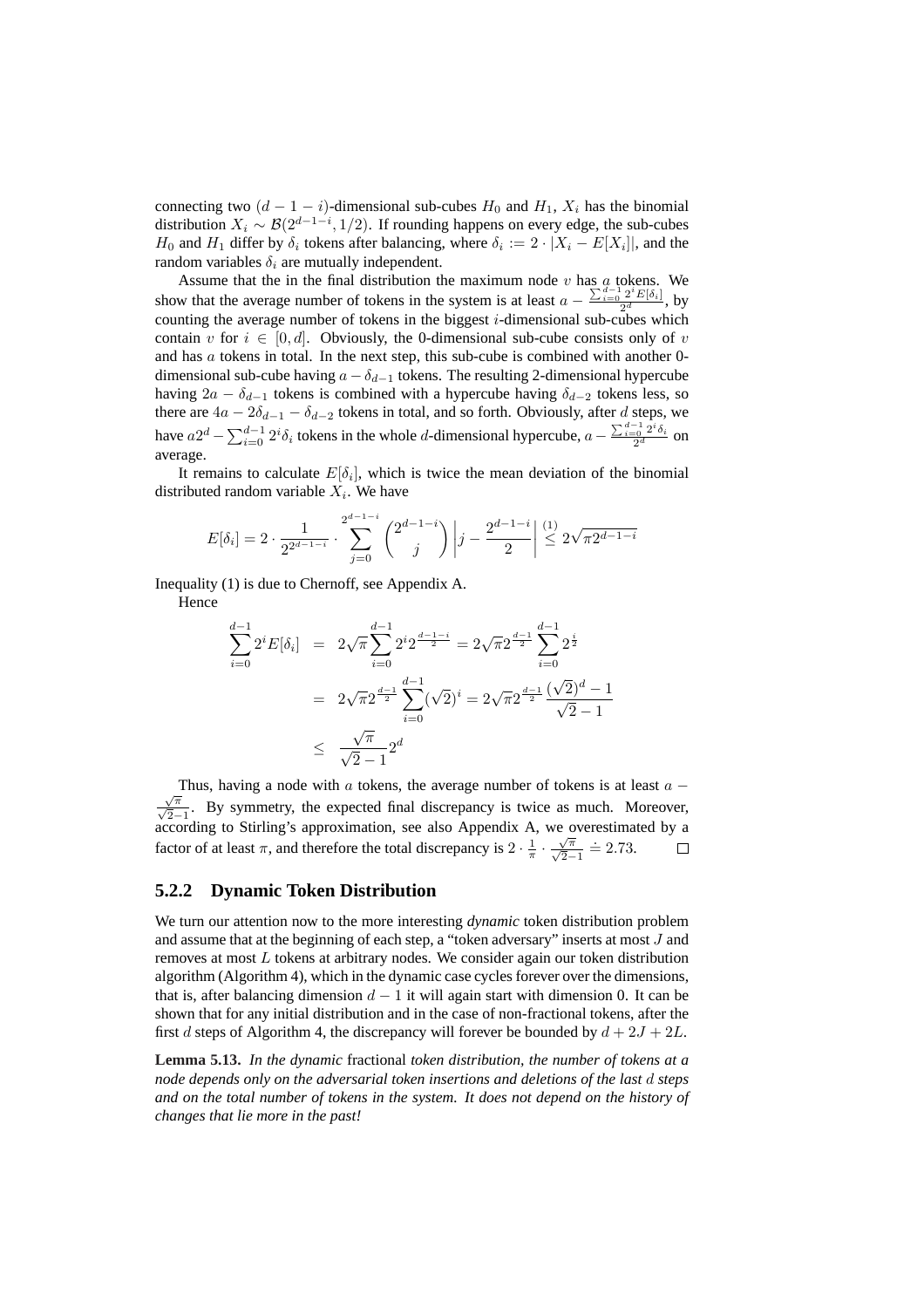*Proof.* Assume that a total amount of T tokens are distributed in two different ways on the d-dimensional hypercube. According to Theorem 5.2, each node has exactly  $\frac{T}{2^d}$  tokens after d steps in the absence of an adversary. On the other hand, the token insertions and removals of the adversary that happen in-between can be treated as an independent superposition, as the corresponding operations are all linear.  $\Box$ 

Based on Lemma 5.13, we prove that the discrepancy of the dynamic integer token distribution is at most  $d$  tokens larger than the discrepancy in the fractional case at every moment of time.

**Lemma 5.14.** *Consider an arbitrary node*  $v \in V(H)$  *in the d-dimensional hypercube H. Let*  $|v|_t^{int}$  denote the number of tokens at v for the (dynamic) integer token distribution at time  $t$  and analogously  $|v|_t^{frac}$  for the (dynamic) fractional token dis*tribution. Moreover, an arbitrary adversary*  $A_{adv}(J, L, \delta)$  *is assumed. It holds that*  $\forall t : |(|v|_t^{int} - |v|_t^{frac})| \leq \frac{d}{2}.$ 

*Proof.* Assume that initially, i.e., for  $t = 0$ , the integer and the fractional distribution are the same. For symmetry reasons, it is sufficient to show the upper bound  $|v|_t^{int} \leq$  $|v|_t^{frac}$  +  $\frac{d}{2}$ . First, we prove by induction that  $|v|_t^{int} \leq |v|_t^{frac}$  +  $\frac{t}{2}$  for the first t steps.  $\tau = \frac{1}{2}$ . First, we prove by model that  $|v|_t \ge |v|_t + \frac{1}{2}$  for the first v steps.<br>  $t = 1$ : If v has a tokens and is balanced with node u having b tokens, we have  $|v|_1^{int} \leq \lceil \frac{a+b}{2} \rceil$  and  $|v|_1^{frac} = \frac{a+b}{2}$  and it holds that  $|v|_1^{int} - |v|_1^{frac} \leq \frac{1}{2}$ . Note that this remains true when the adversary now changes the number of tokens at  $v$  by  $\psi$  tokens:  $(|v|_1^{int} + \psi) - (|v|_1^{frac} + \psi) = |v|_1^{int} - |v|_1^{frac} \leq \frac{1}{2}.$ 

 $t \to t + 1$ : Consider two nodes u and v which are balanced. It holds that

$$
\begin{array}{rcl} |v|_{t+1}^{int} & \leq & \left\lceil \frac{|v|_{t}^{int} + |u|_{t}^{int}|}{2} \right\rceil \leq & \left\lceil \frac{|v|_{t}^{frac} + \frac{i}{2}}{2} + \left\lfloor |u|_{t}^{frac} + \frac{i}{2} \right\rfloor}{2} \right\rceil \\ & \leq & \frac{\left\lfloor |v|_{t}^{frac} + \frac{i}{2} \right\rfloor + \left\lfloor |u|_{t}^{frac} + \frac{i}{2} \right\rfloor}{2} + \frac{1}{2} \\ & \leq & \frac{|v|_{t}^{frac} + |u|_{t}^{frac} + i + 1}{2} = |v|_{t+1}^{frac} + \frac{i + 1}{2} .\end{array}
$$

The second inequality is due to the induction hypothesis and the fact that  $|v|_t^{int}$  and  $|u|_t^{int}$  are integers. Again, the difference between  $|v|_t^{int}$  and  $|v|_t^{frac}$  is not affected by the activity of the adversary.

Thus, a node can deviate at most by  $\frac{d}{2}$  from its fractional value in d steps if the initial integer and fractional distributions are the same. However, this also holds for all later steps. To see this, consider the state of the system at time  $\hat{t} = d + i$  for  $i = 1, 2, \dots$  Let's define a fractional distribution which is the same as the integer distribution at time  $\hat{t} - d$ :  $|v|_{\hat{t}}^{\text{frac}}$  $f^{rac}_{\hat{t}-d} := |v|_{\hat{t}-d}^{int}$ . As we have already shown, at time  $\hat{t}$ , it holds that  $|v|_t^{int} \in [|v|_t^{\overline{frac}} - \frac{d}{2}, |v|_t^{\overline{frac}} - \frac{d}{2}]$ . However, by Lemma 5.13, it also holds that  $|v|_{\hat{t}}^{frac} = |v|_{\hat{t}}^{\widetilde{frac}}$  $_{\hat{t}}^{frac}$  .  $\Box$ 

Let  $\phi_{frac}$  and  $\phi_{int}$  be the discrepancy at any time of the fractional and the integer token distribution algorithm respectively.

**Corollary 5.15.** *It holds that*  $\phi_{int} - \phi_{frac} \le d$  *given an arbitrary token adversary.*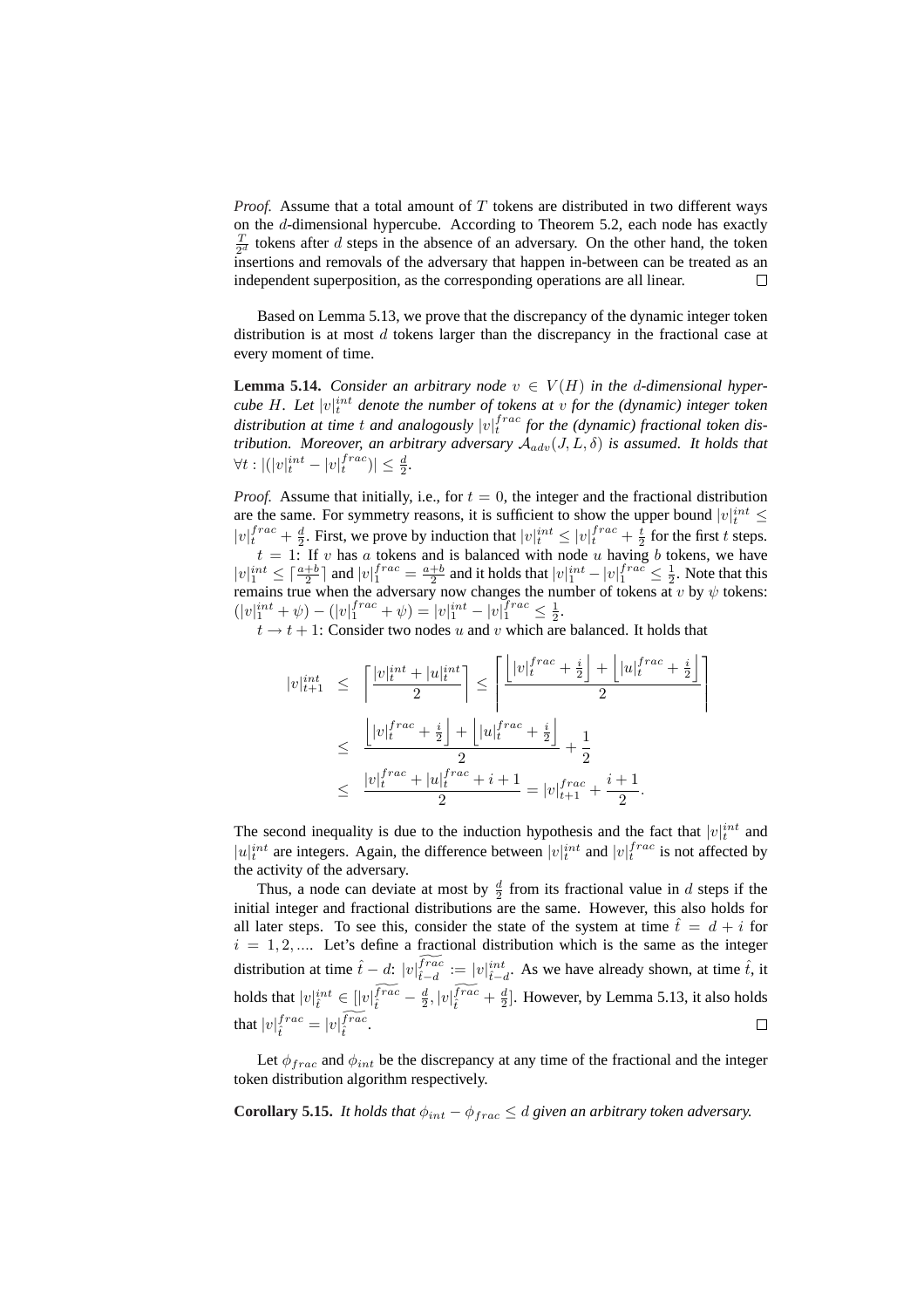**Theorem 5.16.** *Given an adversary*  $A_{adv}(J, L, 1)$ *, in a d-dimensional hypercube it always holds that*  $\phi_{int} \leq 2J + 2L + d$ , *if the initial distribution is perfect (discrepancy 0).*

*Proof.* We show that the *fractional* discrepancy  $\phi_{frac}$  is bounded by  $2J+2L$ . Together with Corollary 5.15, the claim follows. Let  $J_t \leq J$  and  $L_t \leq L$  be the insertions and deletions that happen at the beginning of step  $t$ . First, we consider the case of joins only, i.e.,  $L_t = 0$ . Assume that all  $J_t$  tokens are inserted at node  $v = b_0...b_i...b_{d-1}$  where  $i := t \mod d$ . In the upcoming paragraph, all indices are implicitly modulo d. In step t, according to the token distribution algorithm, v keeps  $J_t/2$  tokens and sends  $J_t/2$ to node  $u = b_0... \overline{b_i} ... b_{d-1}$ . In step  $t + 1$ ,  $J_t/4$  are sent to nodes  $b_0...b_i \overline{b_{i+1}} ... b_{d-1}$  and  $b_0... \overline{b_i b_{i+1}}...b_{d-1}$ , and so on. Thus, after step  $t+d-1$ , every node in the d-dimensional hypercube has the same share of  $\frac{J_t}{2^d}$  tokens from that insertion. We conclude that a node can have at most all insertions of this step, half of the insertions of the last step, a quarter of all insertions two steps ago and so on:

$$
\underbrace{J_t+\frac{J_{t-1}}{2}+\frac{J_{t-2}}{4}+...+\frac{J_{t-(d-1)}}{2^{d-1}}}_{<\ 2J}+\underbrace{\frac{J_{t-d}}{2^d}+\frac{J_{t-(d+1)}}{2^d}+\frac{J_{t-(d+2)}}{2^d}}_{\text{shared by all nodes}}+...\\
$$

Since  $J_{t-i} \leq J$  for  $i = 0, 1, 2, \ldots$ , we have  $\phi_{frac} \leq 2J$ . For the case of only token deletions, the same argument can be applied, yielding a discrepancy of at most 2L. Finally, if there are both insertions and deletions which do not cancel out each other, we have  $\phi_{frac} \leq 2J + 2L$ .  $\Box$ 

### **5.2.3 Weighted Token Distribution**

Assume a heterogenous system where some peers are more powerful than others and assume that a token represents a job of unit size. In such a scenario, instead of distributing the tokens uniformly among all nodes, it may make sense that powerful peers are assigned more tokens than weak peers. We call a setting where tokens have to be distributed with respect to such a criteria a *weighted token distribution problem*. In the following, only the static problem is studied.

More formally, let  $\omega_i$  be the weight of a node  $i \in V$ . Furthermore, let  $\lambda_i^0$  be the number of tokens the initial distribution assigns to i,  $\lambda_i$  the final number of tokens at i, and  $\lambda_i$  the number of tokens at some moment of time during the execution of the weighted token distribution algorithm. We require that for every node  $v \in V$  it holds that  $\lambda'_v = \frac{\omega_v}{\sum_{i \in V} \omega_i} \cdot \sum_{i \in V} \lambda_i^0$ .

For simplicity, we consider arbitrary divisible tokens only here (fractional case). Note that the equal distribution problem is a special instance of this problem for  $\omega_i \equiv 1$ . How can Algorithm 4 be adapted for this more general problem? One idea might be to balance two nodes v and u over a dimension as follows: v sends  $\frac{\omega_u}{\omega_u + \omega_v} \cdot \lambda_v$  tokens to u and u sends  $\frac{\omega_v}{\omega_u+\omega_v} \cdot \lambda_v$  to v. It can quickly be verified that this yields only a very bad approximation of the desired distribution.

The correct solution needs the aggregated weights of both sub-cubes which are balanced — a typical application for DASIS (see Chapter 4)! Let  $\omega_{b_0...b_j}$  denote the sum of weights in the component consisting of all nodes with prefix  $b_0...b_i$ . Our weighted token distribution algorithm is shown in Algorithm 5 and runs in  $\Theta(d)$  rounds.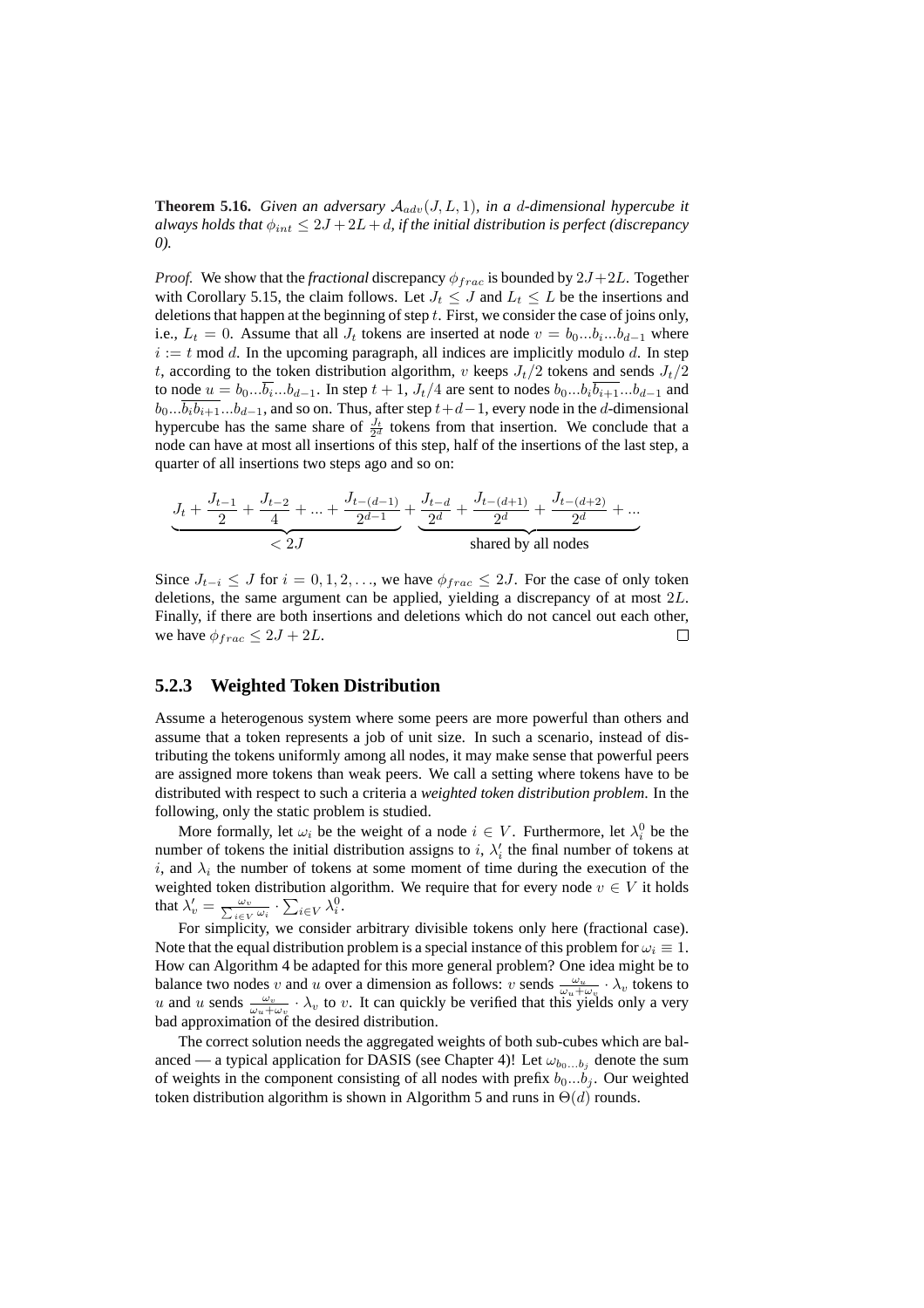### **Algorithm 5** Weighted Token Distribution

1: (\* algorithm running on node  $v := b_0...b_{d-1}$  \*) 2: run DASIS ( $\odot := +$ , *initval* := 0, values  $\omega_i \in \mathbb{R}$ ); (\*  $\Theta(d)$  rounds \*) 3: **for**  $j := 0$  to  $d - 1$  **do** 4: SEND  $\frac{\omega_{b_0...b_j}}{\omega_b \omega_b}$  $\frac{b_0...b_j}{\omega_{b_0...b_j}+\omega_{b_0...b_j}}$   $\lambda_v$  tokens TO node  $b_0...\overline{b_j}...\overline{b_d}$ . 5: RECV tokens and update  $\lambda_v$ ; 6: **end for**

**Theorem 5.17.** *Given a* d*-dimensional hypercube* H*, Algorithm 5 assigns each node*

$$
\lambda'_{v} = \frac{\omega_{v}}{\sum_{i \in V(H)} \omega_{i}} \cdot \sum_{i \in V(H)} \lambda_{i}^{0}
$$

*tokens.*

*Proof.* Consider a node  $v := b_0...b_{d-1}$ . In the following,  $H_{b_0...b_j}$  denotes the set of all nodes  $v \in V(H)$  with prefix  $b_0...b_j$ . By induction after step j, there are

$$
\frac{\sum_{i\in V(H_{b_0...b_j})}\omega_i}{\sum_{i\in V(H)}\omega_i}\sum_{i\in V(H)}\lambda_i^0
$$

tokens in the sub-cube of nodes with prefix  $b_0...b_j$ . Hence, when  $j = d - 1$ , node v alone has  $\overline{\phantom{a}}$ 

$$
\frac{\omega_v}{\sum_{i \in V(H)} \omega_i} \sum_{i \in V(H)} \lambda_i^0
$$

tokens.

.

 $j = -1$ : For the empty prefix, the claim holds trivially.

 $j \rightarrow j + 1$ : By our hypothesis, there are

$$
\frac{\sum_{i \in V(H_{b_0...b_j})} \omega_i}{\sum_{i \in V(H)} \omega_i} \cdot \sum_{i \in V(H)} \lambda_i^0
$$

tokens in the sub-cube with prefix  $b_0...b_j$ . In step  $j + 1$ , every  $u \in V(H)$  with prefix  $b_0... \overline{b_{j+1}}$  sends  $\mathcal{L}$ 

$$
\frac{\omega_{b_0...b_{j+1}}}{\omega_{b_0...b_{j+1}} + \omega_{b_0...\overline{b_{j+1}}}} \lambda_u
$$

tokens to a node with prefix  $b_0...b_{j+1}$ , and vice versa. Thus, summing over all nodes with prefix  $b_0...b_{j+1}$ :

$$
\frac{\sum_{i\in V(H_{b_0...b_j})}\omega_i}{\sum_{i\in V(H)}\omega_i} \sum_{i\in V(H)} \lambda_i^0 \frac{\sum_{i\in V(H_{b_0...b_{j+1}})}\omega_i}{\sum_{i\in V(H_{b_0...b_{j+1}})}\omega_i + \sum_{i\in V(H_{b_0...b_{j+1}})}\omega_i}
$$
\n
$$
= \frac{\sum_{i\in V(H_{b_0...b_{j+1}})}\omega_i}{\sum_{i\in V(H)}\omega_i} \sum_{i\in V(H)} \lambda_i^0
$$

 $\Box$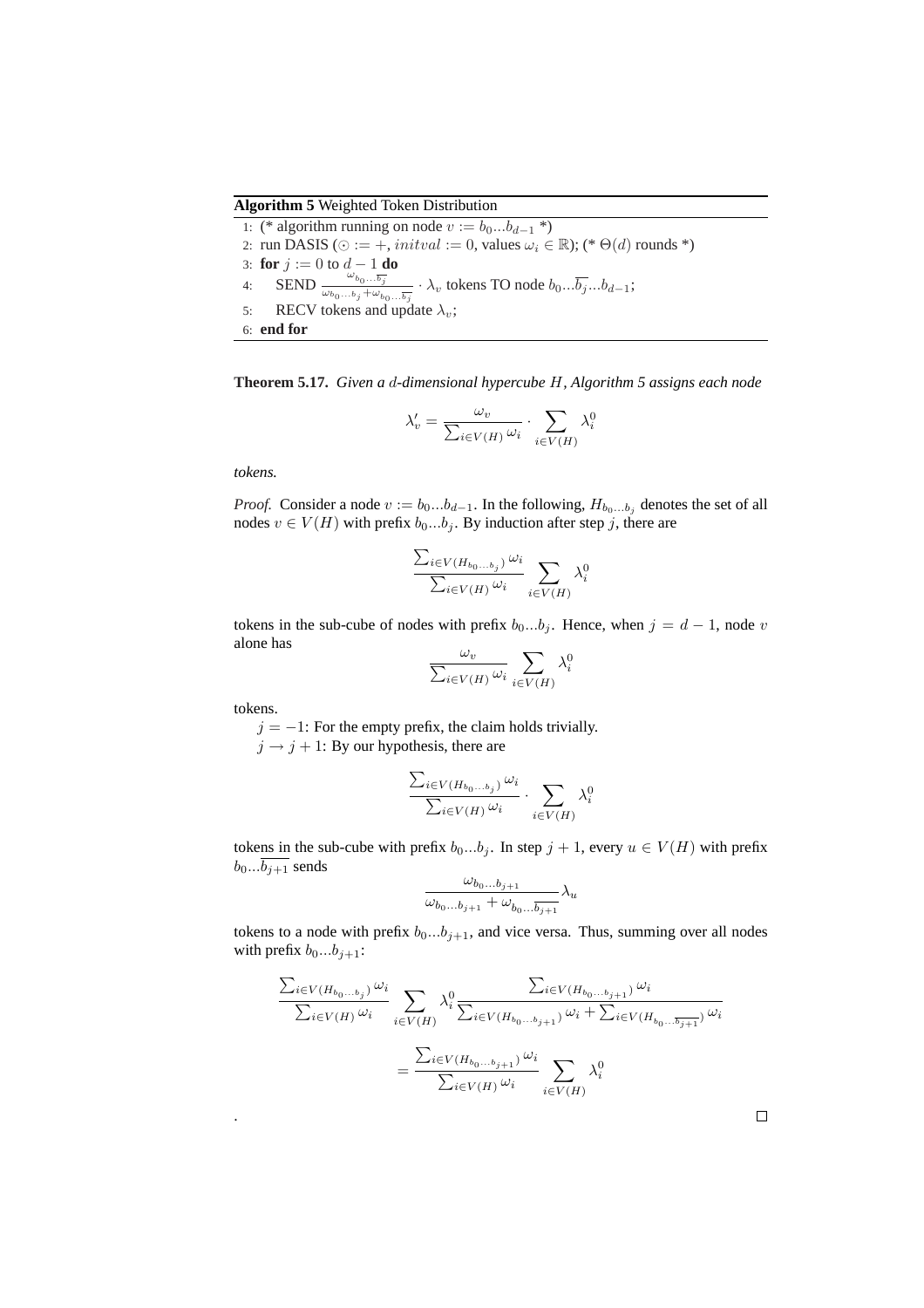### **5.2.4 Related Work**

The basic idea of our token distribution algorithm (Algorithm 4) has independently been invented by Cybenko [5] where it is called the "dimension-exchange method". Cybenko shows also that this algorithm yields a perfect discrepancy after  $d$  steps of quiescence in the fractional case. Moreover, Plaxton [9] has shown that this algorithm yields a discrepancy of d tokens in the worst case if the tokens are integer.

## **5.3 Simulated Hypercube Topology**

After studying some issues concerning scalability, we present two different kinds of fault-tolerant simulated hypercubes in this chapter. The repairing algorithms run both in a time of quiescence and tolerate a constant number of joins and leaves per adversarial round.

### **5.3.1 Scalability**

The nodes of a simulated hypercube are represented by several peers. In the following, we assume that the peers of the same node are completely connected (*intraconnections*), while the peers of two adjacent nodes are connected completely bipartite (*inter-connections*). Now consider such a simulated hypercube of a fixed dimension d, where an adversary sporadically inserts and removes arbitrary peers. Obviously, there are two problems to be addressed: First, if the adversary inserts all peers at the same node, the peer degree grows linearly with these insertions. The solution here is to distribute the peers among the nodes all the times, for example based on the ideas presented in Chapter 5.2, or based on a Hamiltonian cycle (see later in this chapter). However, even with a perfectly uniform distribution, the peer degree still depends linearly on the total number of peers in the system. Hence, the second problem to be addressed is the change of the dimension of the simulated hypercube: If more and more peers join the d-dimensional system, the nodes should expand to the next dimension, and vice versa if there are many leaves.

As a first approach, assume that a node  $v = b_0...b_{d-1}$  whose number of peers reaches a certain threshold splits into two nodes  $v := b_0...b_{d-1}0$  and  $v' := b_0...b_{d-1}1$ , where both new nodes get half of the peers. The problem of this approach is that different nodes expand at different times because they have a different amount of peers. We have to make sure that the hypercube does not degenerate, that is, we would like that the simulated topology always looks "similar to a hypercube". For example, we might postulate that a node can expand to dimension  $d + 2$  only if all other nodes have been expanded to dimension  $d+1$ , and vice versa for the shrinking hypercube. A simple idea to achieve this is to run the peer distribution algorithm presented in Chapter 5.2 with the difference that if a node  $v$  — which has already expanded — is balanced with a non-expanded neighbor  $u$ , it represents also  $v'$ . While this trick works fine if peers were fractional, see Example 5.1, it does not work in reality as the discrepancy is a function in d (see Chapter 5.2).

**Example 5.1.** *Figure 5.5 shows an example where only node 01 is not expanded to dimension 2. Balancing dimension 0, node 110 represents both the peers of itself and those of its expanded node 111, and for dimension 1 node 000 represents the peers at 000 and those at 001. Thus, in the final distribution, node 01 will have double the*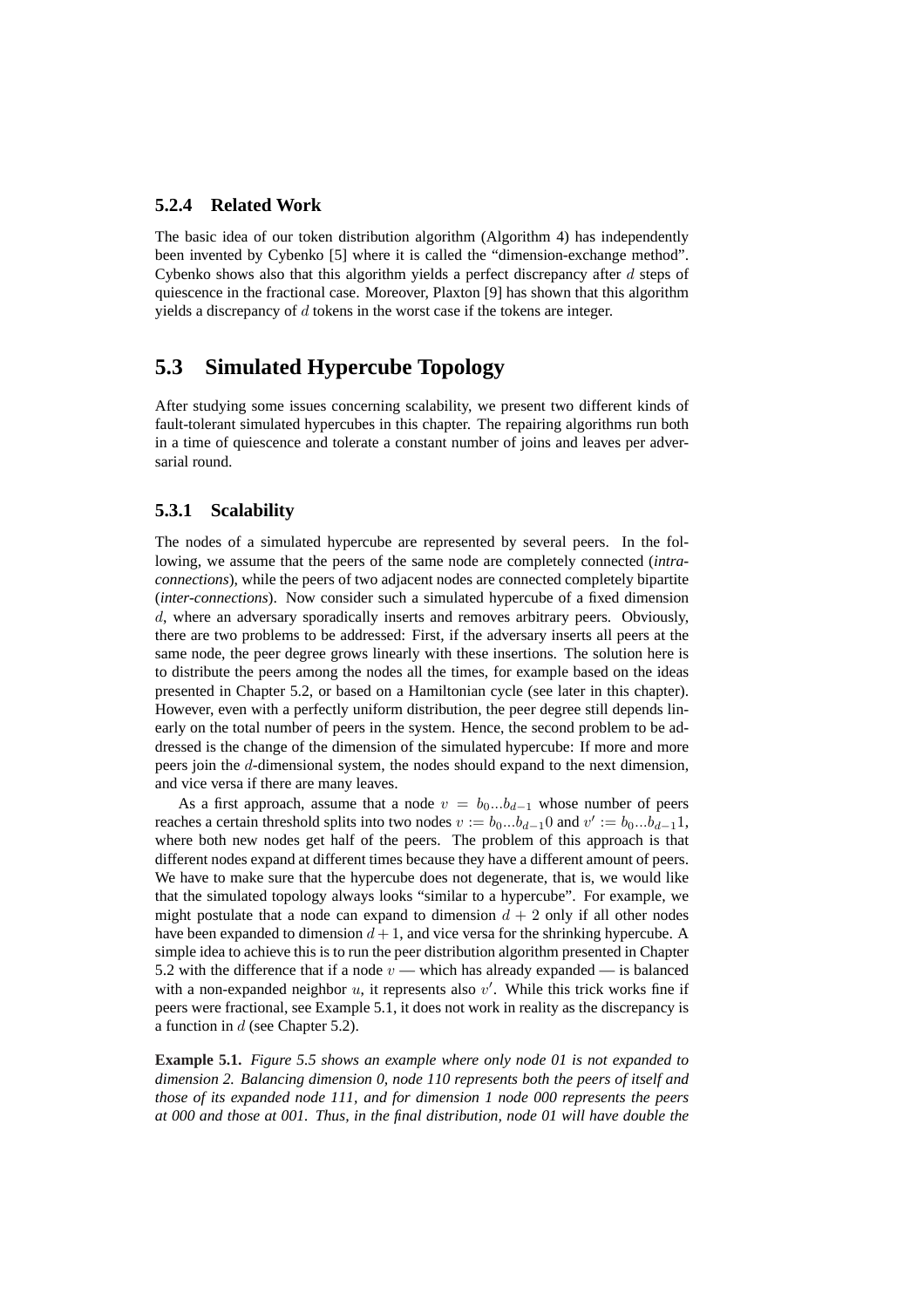*number of peers of all other nodes and will be the first to exceed a given threshold and expand, yielding a perfect 3-dimensional hypercube.*



Figure 5.5: Figure for Example 5.1

In Chapter 5.3.2 we present a repairing algorithm which ensures that an expanded node will never expand again before all other nodes have been expanded as well, and vice versa for the reductions. This is achieved by distributing the peers with respect to a Hamiltonian cycle. An alternative approach is presented in Chapter 5.3.3: Based on the state aggregation algorithm presented in Chapter 4, the nodes will expand or reduce simultaneously, that is, in the same round, although they have not exactly the same number of peers.

### **5.3.2 Repairing in Time** Θ(d) **with a Hamiltonian Cycle**

In order to prevent that an expanded node is expanded again before all other nodes have been expanded, or analogously, to prevent that a reduced node is reduced again before all other nodes have been reduced, a special form of peer distribution is used, based on a Hamiltonian cycle, see Definition 5.3.

**Definition 5.3 (Hamiltonian Path, Hamiltonian Cycle).** *A directed path passing through all vertices*  $v \in V$  *of a graph is called* Hamiltonian path. A Hamiltonian cycle *is a cycle containing all vertices*  $v \in V$ *.* 

While the decision problem whether a general graph has a Hamiltonian cycle is NP-complete [4], there is always a Hamiltonian cycle on a hypercube. We show how such a cycle can efficiently be computed.

**Theorem 5.18.** *Algorithm 6 defines a correct Hamiltonian cycle on a* d*-dimensional hypercube.*

*Proof.* Except for the last step, Algorithm 6 always visits the neighbor in the highest possible dimension which is still unvisited. We show by induction that this strategy produces a Hamiltonian path. Let  $u \leadsto v$  denote a path from a node u to a node v. It holds that, starting at node  $b_0b_1...b_{d-1}$ , this strategy produces a Hamiltonian path  $b_0b_1...b_{d-1} \leadsto \overline{b_0}b_1...b_{d-1}.$ 

 $d = 1$ : The path has only one edge  $(b_0, \overline{b_0})$ , and the claim holds.

 $d \to d + 1$ : Let  $H_0$  be the d-dimensional sub-cube of all nodes  $b_0 \{0, 1\}^d$  and  $H_1$ be the d-dimensional sub-cube of all nodes  $\overline{b_0} \{0, 1\}^d$ . By the induction hypothesis, our algorithm first visits all nodes of  $H_0$  on the path  $u := b_0b_1...b_{d-1}b_d \leadsto v' :=$  $b_0\overline{b_1}b_2...b_{d-1}b_d$ . The highest dimensional neighbor of v' which is still unvisited is node  $u' := \overline{b_0 b_1} b_2 ... b_{d-1} b_d$ . From there, according to the induction hypothesis, our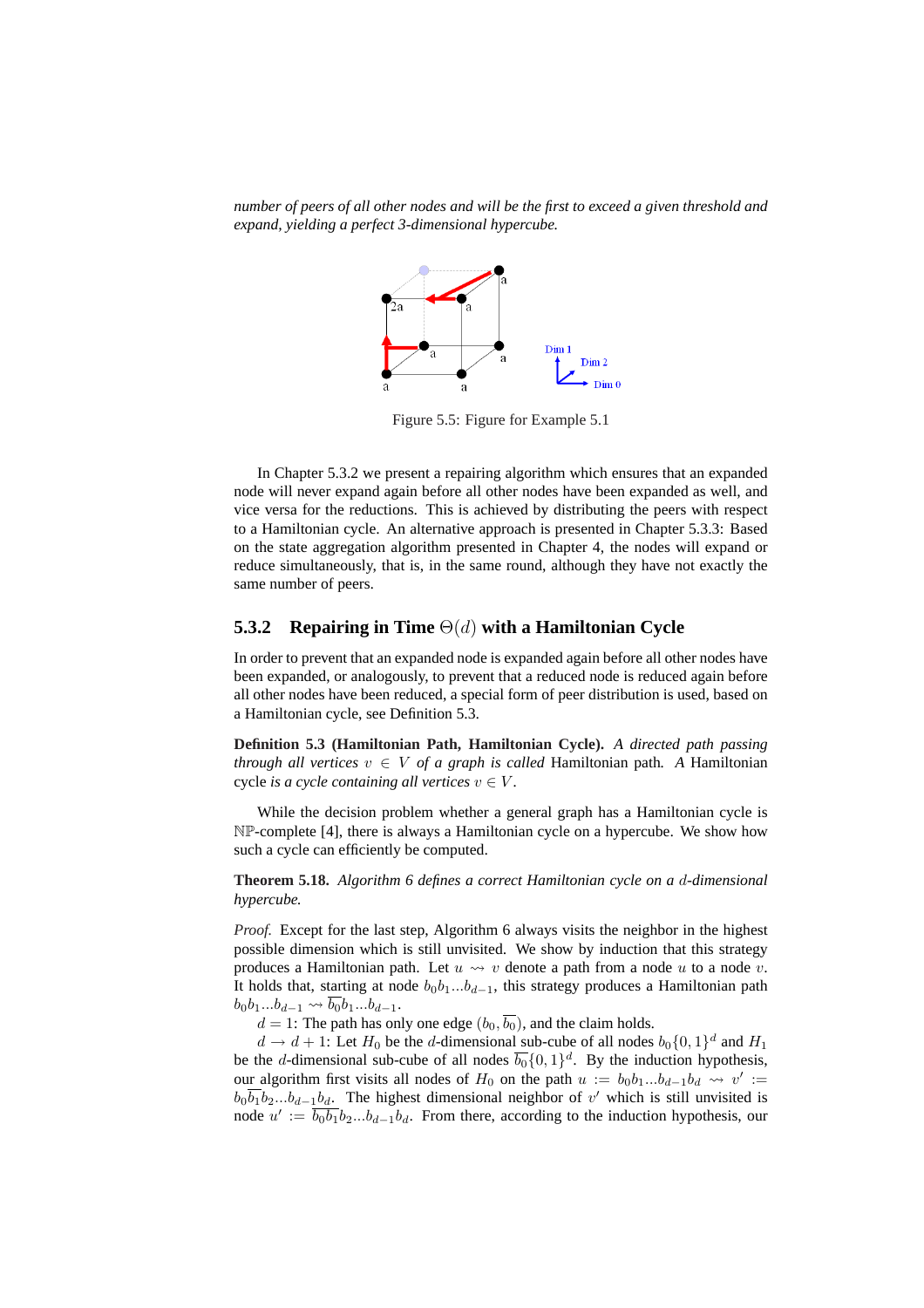**Algorithm 6** Hamiltonian Cycle

```
1: (* start at node b_0...b_{d-1} *)
 2: visited[2^d]:=empty;
 3: for i :=1 to 2^d - 1 do
4: for j := 0 to d - 1 do
5: if \neg visited[b_0...\overline{b_{d-1-j}}...b_{d-1}] then
6: visited[b_0...b_{d-1-j}...b_{d-1}]:=true;
7: visit b_0...b_{d-1-j}...b_{d-1};
8: break;
9: end if
10: end for
11: end for
12: visit b_0...b_{d-1};
```
algorithm produces the Hamiltonian path  $\overline{b_0b_1}b_2...b_{d-1}b_d \rightsquigarrow v := \overline{b_0}b_1b_2...b_{d-1}b_d$  on  $H_1$ . The resulting path on all nodes  $\{0, 1\}^{d+1}$  of the  $(d+1)$ -dimensional hypercube is  $u \rightsquigarrow v'(v', u')u' \rightsquigarrow v$ . Obviously, this path is also Hamiltonian.

Hence, Algorithm 6 produces the correct Hamiltonian path  $b_0b_1...b_{d-1} \leadsto \overline{b_0}b_1...b_{d-1}$ and then returns to node  $b_0b_1...b_{d-1}$ . Since  $\{b_0b_1...b_{d-1}, \overline{b_0}b_1...b_{d-1}\} \in E$ , the claim holds. Figure 5.6 shows an example for  $d = 4$ .  $\Box$ 



Figure 5.6: Hamilton Cycle on a 4-Dimensional Hypercube

Our repairing algorithm runs in a phase of quiescence of  $\Theta(d)$  steps and works as follows: Assume that in a d-dimensional hypercube, every node is simulated by between  $C$  and  $4C$  peers for some arbitrary constant  $C$ . If the number of peers at a node exceeds 4C, the node sends the superfluous peers to a special node given by a distributed pointer HCP; on the other hand, if the number of peers falls beyond  $C$ , new peers are requested from the same special node, see Algorithm 7. Like this, we ensure that changes happen only at that special node. The idea is that the distributed pointer HCP always points to the last node that has been expanded. We will describe a repairing algorithm that tolerates at most  $L := C - 1$  leaves and  $J := C$  joins per adversarial round.

First consider the case where in the adversarial round, there have only been at most  $C - 1$  leaves and no joins. The HCP node receives all superfluous peers after  $d + 1$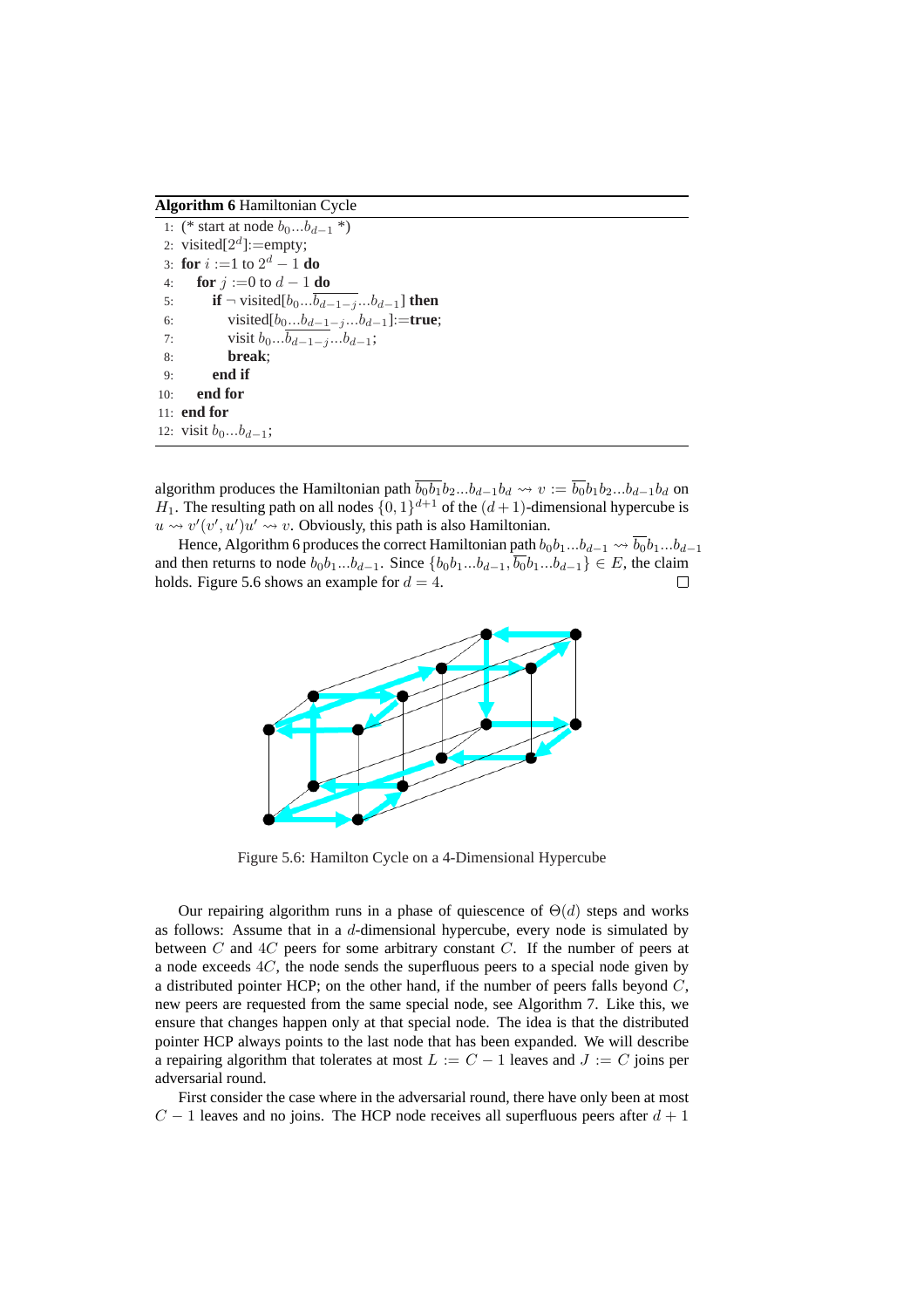**Algorithm 7** Scalable Hypercube in Repairing Time  $\Theta(d)$ 

1: **if** number of peers =  $(C - x)$  where  $x > 0$  **then** 2: SEND "requesting x peers" TO HCP; 3: **end if** 4: **if** number of peers  $=(4C + x)$  where  $x > 0$  **then** 5: SEND x peers TO HCP; 6: **end if**

steps — not  $d$ , as some nodes are already expanded. We know that before the adversary round, HCP had an extension node with at least  $C$  peers. Therefore, the HCP node can satisfy all  $L$  leaves, but maybe has to reduce its extension node and send HCP back to its predecessor, that is, the last node that has been expanded. On the other hand, if there are only  $C$  joins and no leaves, the HCP node checks whether its extension node or itself has still enough space for the received peers. If not, the HCP forwards all peers to its successor node on the Hamiltonian cycle defined on the d-dimensional hypercube. If this successor node has to expand to accommodate the new peers, it becomes the new HCP. The case where leaves *and* joins happen is straight-forward: The HCP node uses overflow peers to satisfy the leaves and the remaining leaves if any are handled as described above. At the end of each phase of quiescence, all nodes are informed about the new position of the distributed pointer HCP by a broadcast.

Thus, the nodes expand well ordered with respect to a Hamiltonian cycle. When the expansion is complete for a dimension  $d$  at node  $v$ , the HCP returns to the starting point, where the expansion for dimension  $d + 1$  starts. Figure 5.7 shows the growth of the hypercube and the position of the HCP pointer. We conclude that this algorithm



Figure 5.7: Growth of Hypercube and HCP Position

works in a phase of quiescence of  $\Theta(\log N)$  steps, where N is the current number of peers in the system. The presented algorithm is a very simple version and could be optimized in several respects.

## **5.3.3 Repairing in Time** O(1) **with DASIS**

The simulated hypercube system presented in the previous section has several drawbacks, for example it is maintained by a repairing algorithm which needs a logarithmic period (in the total number of peers in the system) of quiescence. We now introduce a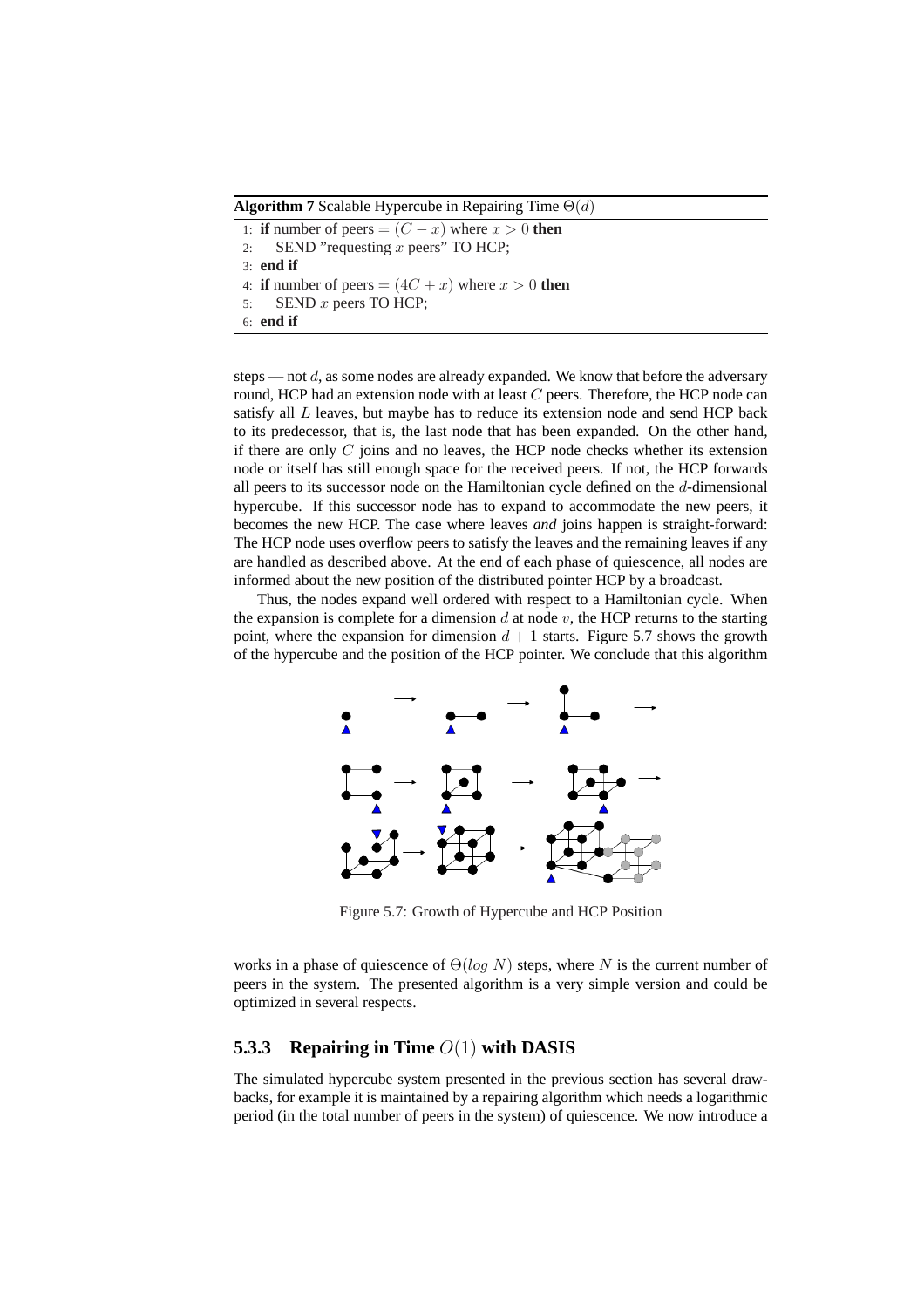repairing algorithm which runs in a constant number of rounds. Again, the hypercube's nodes are simulated by a clique of peers, and peers of adjacent nodes are connected completely bipartite. The repairing algorithm makes use of two components which have already been presented:

- To distribute the peers evenly across the network nodes, we use the integer, concurrent version of our token distribution algorithm (Algorithm 4).
- The information aggregation system DASIS, see Chapter 4, is used to estimate the total number of peers in the system. It allows all nodes to expand or reduce at the same time. Like this, the topology is always a perfect hypercube.

First, note that for the special case of hypercubes, DASIS has another important property.

**Theorem 5.19.** *For the special case of a* d*-dimensional hypercube, at time* t*, DASIS provides each node with an aggregated value which describes the correct state of the system at time*  $t - d$ .

*Proof.* As has been pointed out already, DASIS guarantees that two nodes with the same prefix  $b_0...b_i$  always store the same value for this prefix. Since all nodes in a hypercube have the same number of bits, the information is propagated on a perfect binary tree, that is, the prefix  $b_0...b_i$  stores the aggregated state of the nodes  $b_0...b_i\{0,1\}^{d-1-i}$ at time  $t - (d - 1 - i)$ .  $\Box$ 

The basic idea of our repairing algorithm is simple: In the phase of quiescence, each node exchanges the new estimations of the total number of peers in the system with its prefix buddies (one round of DASIS). Moreover, it balances the peers with its adjacent node in dimension  $i$  according to our token distribution algorithm (Algorithm 4), where i is incremented modulo  $d$  for every execution of the repairing algorithm. If the estimated average number of peers per node  $\mu$  — the estimated total number of peers in the system divided by  $2^d$  — falls beyond a given threshold  $LT$ , the hypercube shrinks ( $d := d - 1$ ), and analogously, if the average exceeds a given threshold UT, the hypercube grows ( $d := d + 1$ ). The repairing algorithm is summarized in Algorithm 8. Note that these steps can indeed be executed in a constant number of rounds. In the following, we will refer to a complete execution of the repairing algorithm as a *phase*.

### **Algorithm 8** Repairing Algorithm in Time O(1)

```
1: (* node b_0...b_{d-1} *)
```

```
2: DASIS round: exchange estimated total number of peers with prefix buddies;
```
- 3: update estimation vector prefix agg[] accordingly;
- 4: balance peers across dimension  $i$ ;

```
5: i := i + 1 \mod d;
```
- 6: **if** (prefix\_agg[ $\varepsilon$ ]/2<sup>*d*</sup>) < *LT* **then**
- 7: merge nodes  $b_0...b_{d-1}$  and  $b_0...\overline{b_{d-1}}$  to  $b_0...b_{d-2}$ ;
- 8:  $d := d 1$ :
- 9: **end if**
- 10: **if** (prefix\_agg $\left[\varepsilon\right]/2^d$ ) > UT **then**
- 11: split node  $b_0...b_{d-1}$  to  $b_0...b_{d-1}$  and  $b_0...b_{d-1}$ 1;
- 12:  $d := d + 1;$
- 13: **end if**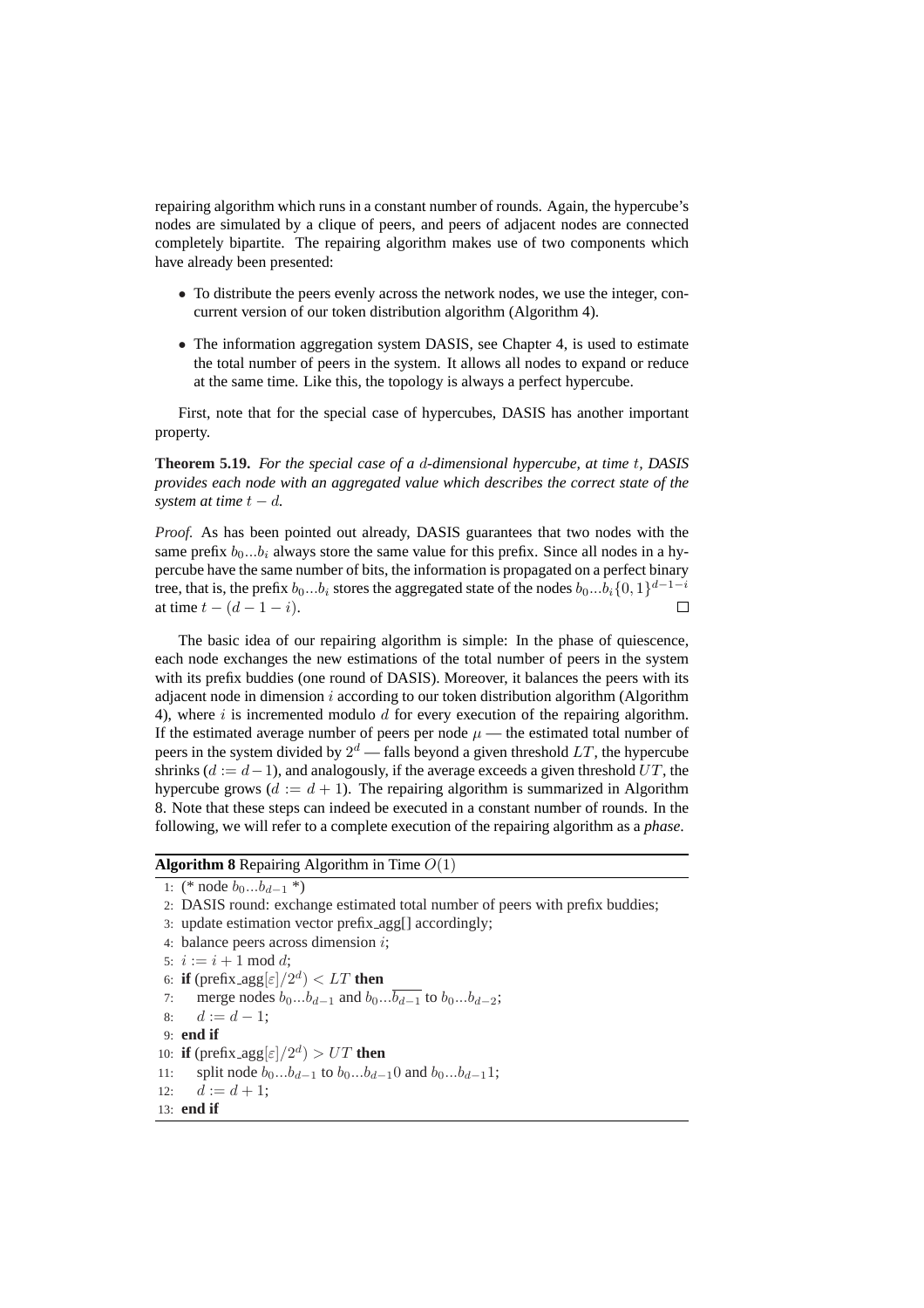Consider the thresholds  $LT := 9C + d$  and  $UT := 36C + 2d$  for some arbitrary constant  $C > 0$ . We claim that, given an adversary  $A_{adv}(C, C)$  which may insert at most C and remove at most C peers per adversarial round,

- 1. a node is represented by more than  $C$  peers at any moment of time,
- 2. no node will ever have more than  $40C + 3d$  peers,
- 3. the network diameter is bounded by  $O(\log N)$ , where N is the total number of peers in the system, and
- 4. the peer degree is bounded by  $O(\log^2 N)$ .

Note that the criteria 1 and 2 imply the criteria 3 and 4.

**Theorem 5.20.** *Let*  $c_1$ ,  $c_2$ ,  $c_3$  *and*  $c_4$  *be constants greater than zero. In a simulated hypercube with between*  $c_1C + c_2d$  *and*  $c_3C + c_4d$  *peers per node, where peers within a node form a clique (complete* intra-connections*), and where peers between adjacent nodes are connected completely bipartite (*inter-connections*), the network diameter is in*  $\Theta(\log N)$  *and the peer degree is bounded by*  $\Theta(\log^2 N)$ *, where* N *is the total number of peers in the system.*

*Proof.* There are  $2^d$  nodes with  $\Theta(d)$  peers each, yielding  $\Theta(d2^d)$  peers in total. Note that  $2^d < d2^d < 2^{2d}$  for  $d > 1$ , and hence  $d = \Theta(\log N)$ . The network diameter is d, so the first claim holds. Moreover, note that a peer has  $\Theta(d)$  intra-node connections and  $d \cdot \Theta(d)$  inter-node connections, yielding a peer degree of  $\Theta(log^2 N)$ .  $\Box$ 

It remains to prove the first two criteria.

**Theorem 5.21.** *A node will always have between* C+1 *and* 40C+3d *peers. Moreover, it holds that after a dimension change from*  $d_{old}$  *to*  $d_{new}$ ,  $\mu \in [9C + d_{new}, 36C + 2d_{new}]$ *for at least*  $d_{new} + 1$  *phases.* 

*Proof.* We consider the cases where the average number of peers per node  $\mu$  falls beyond the lower threshold  $9C + d_{old}$  or exceeds the upper threshold  $36C + 2d_{old}$  in turn. Note that such an event will lead to a dimension change with a delay of  $d_{old}$  phases only, see Theorem 5.19. We prove that after the change,  $\mu \in [9C+d_{new}, 36C+2d_{new}]$ for at least  $d_{new} + 1$  phases, so the dimension remains stable for at least  $2d_{new} + 1$ phases. Moreover, this implies — together with Theorem 5.16 — that the discrepancy before the next change is limited by  $2J + 2L + d_{new} = 2C + 2C + d_{new} = 4C + d_{new}$ . We consider phase t, where the nodes learn that  $\mu \notin [9C + d_{old}, 36C + 2d_{old}]$ .

*Case*  $\mu < 9C + d_{old}$ : At time  $t - d_{old}$ , it held that  $\mu < 9C + d_{old}$  while at time  $t - d_{old} - 1$  we had  $\mu \ge 9C + d_{old}$ . In  $d_{old} + 1$  phases, there are at most  $(d_{old} + 1)C$ leaves, so  $\mu \ge 9C + d_{old} - \frac{(d_{old}+1)C}{2d_{old}}$  $\frac{d^{old+1}C}{2^{d_{old}}} \geq 8C + d_{old}$  before merging. Clearly, there must have been a node with at least  $8C + d_{old}$  peers, so, given the discrepancy of  $4C + d_{old}$ (see Theorem 5.16), every node has at least  $4C$  peers before merging.

What about the maximum? At time  $t - d_{old}$ ,  $\mu < 9C + d_{old}$ , and there have been at most  $d_{old}C$  joins in  $d_{old}$  steps, so  $\mu < 9C + d_{old} + \frac{d_{old}C}{2^{d_{old}}} < 10C + d_{old}$ before merging, and  $\mu < 20C + 2d_{old}$  afterwards. The maximum node has less than  $24C + 3d_{old} = 24C + 3d_{new} + 3$  peers.

Next, we show that  $\mu \ge 9C + d_{new}$  for the next  $d_{new} + 1$  phases after a reduction. At time  $t - d_{old} - 1$ ,  $\mu \ge 9C + d_{old} = 9C + d_{new} + 1$ . The reduction doubles the average number of peers per node, so  $\mu \geq 18C + 2d_{new} + 2$ . Further, there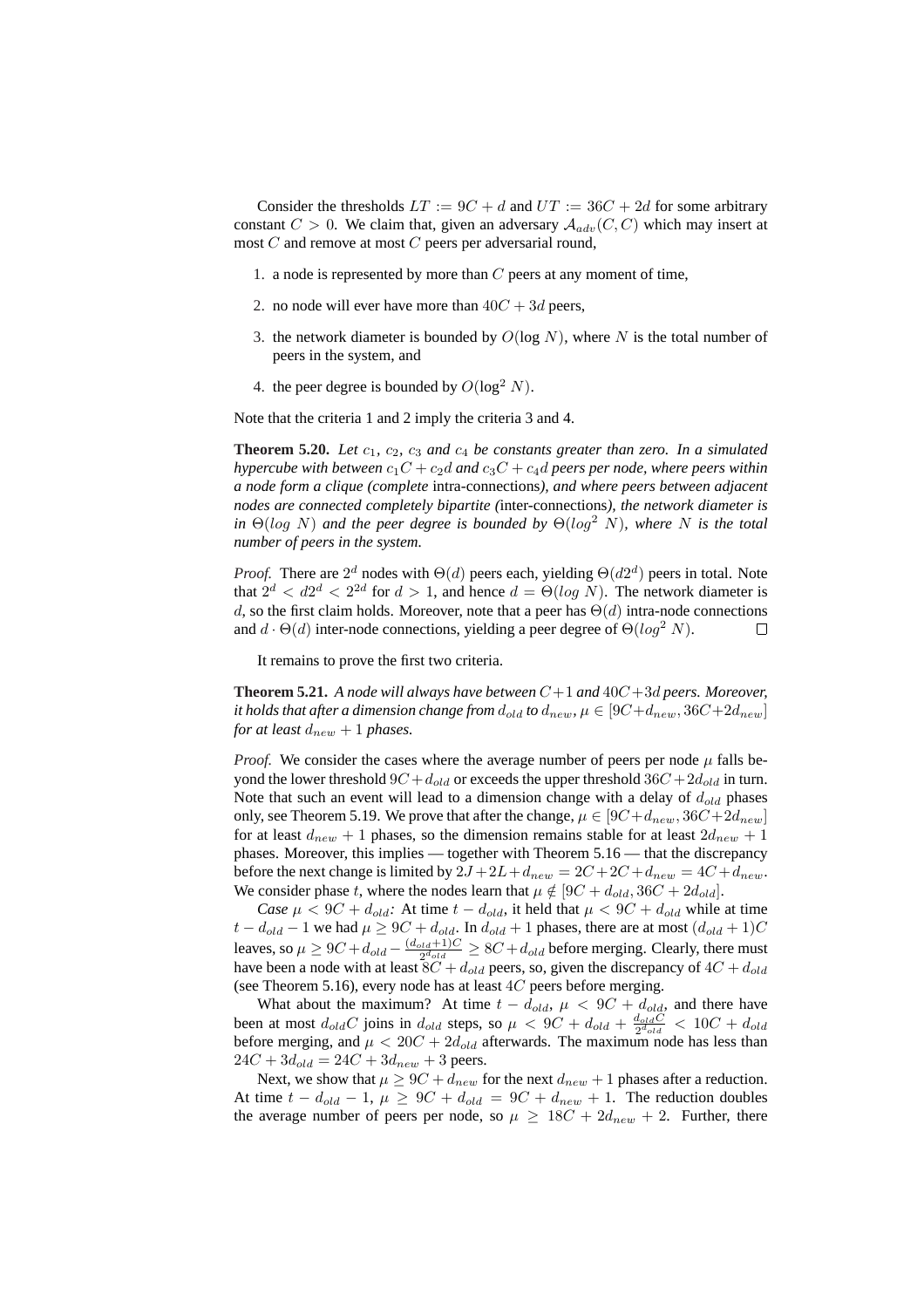are at most  $(d_{old} + 1 + d_{new} + 1)C = (2d_{new} + 3)C$  leaves in the meantime, so  $\mu \ge 18C + 2d_{new} + 2 - \frac{(2d_{new} + 3)C}{2d_{new}} \ge 18C + 2d_{new} - 1.$ 

Finally,  $\mu \leq 36C + 2d_{new}$  for  $d_{new} + 1$  phases. At time  $t - d_{old}$ ,  $\mu < 9C + d_{new} + 1$ , so  $\mu < 18C + 2d_{new} + 2$  after the reduction. There are at most  $(d_{old} + d_{new} + 1)C =$  $(2d_{new} + 2)C$  joins, so  $\mu < 18C + 2d_{new} + 2 + \frac{(2d_{new} + 2)C}{2d_{new}} \le 18C + 2d_{new} + 4$ .

*Case*  $\mu > 36C + 2d_{old}$ : At time  $t - d_{old}$ ,  $\mu > 36C + 2d_{old} = 36C + 2d_{new} - 2$ , so  $\mu > 18C + d_{new} - 1$  after splitting; there are at most  $d_{old}C = (d_{new} - 1)C$  leaves in  $d_{old}$  steps, so  $\mu > 18C + d_{new} - 1 - \frac{(d_{new}-1)C}{2^{d_{new}}} > 18C + d_{new} - 2$ . According to Theorem 5.16, the minimum node has more than  $14C - 2$  peers after splitting. At time  $t - d_{old} - 1$ ,  $\mu \leq 36C + 2d_{old}$ , and there are at most  $(d_{old} + 1)C$  joins. So before splitting,  $\mu \leq 36C + 2d_{old} + \frac{(d_{old}+1)C}{2d_{old}}$  $\frac{d^{2d+1}C}{2^{d_{old}}} \leq 36C + 2d_{old} + 1$ , and the maximum node has at most  $40C + 3d_{old} + 1$  peers.

Next, we show that  $\mu \ge 9C + d_{new}$  for the next  $d_{new} + 1$  phases after the expansion. At time  $t - d_{old}$ ,  $\mu > 36C + 2d_{old} = 36C + 2d_{new} - 2$ , so  $\mu > 18C + d_{new} - 1$  after the expansion. Moreover, there are at most  $(d_{old} + d_{new} + 1)C = 2d_{new}C$  leaves, and  $\mu > 18C + d_{new} - 1 - \frac{2d_{new}C}{2^{d_{new}}} \ge 17C + d_{new} - 1$ . Finally,  $\mu \le 36C + 2d_{new}$  for  $\mu > 100 + a_{new} + 1$  steps: At time  $t - d_{old} - 1$ ,  $\mu \le 36C + 2d_{old} = 36C + 2d_{new} - 2$ , so  $\mu \leq 18C + d_{new} - 1$  after the expansion; moreover, there are at most  $(d_{old} +$  $1 + d_{new} + 1)C = (2d_{new} + 1)C$  joins, so  $\mu \leq 18C + d_{new} - 1 + \frac{(2d_{new} + 1)C}{2d_{new}}$  $20C + d_{new} - 1.$ 

### **5.3.4 Worst-Case Fault-Tolerance vs. Scalability**

The simulated hypercube topologies presented so far tolerate a constant number of leaves, no matter how many peers the system actually contains. Of course, in a real network, peers leave independently, and it would be nice if twice as many leaves are tolerable as the number of peers in the system is doubled. Of course, this goal stands in direct tension to the scalability goal.

**Theorem 5.22.** *In the worst case, a graph* G *can tolerate at most*

$$
min_{v \in V(G)} deg_G(v) - 1
$$

*leaves where*  $deg_G(v)$  *denotes the degree of a node*  $v \in V(G)$ *.* 

*Proof.* Consider a node u with  $deg_G(u) = min_{v \in V(G)}deg_G(v)$ . If  $min_{v \in V(G)}deg_G(v)$ leaves happen, node  $u$  may lose all its neighbors in the worst case and hence gets disconnected from the network.  $\Box$ 

Thus, in the best case the fault-tolerance correlates linearly with the minimum degree of any node in the graph.

## **5.4 DHT and Concurrent Adversary**

### **5.4.1 Distributed Hash Table**

A fundamental problem that confronts p2p systems is to efficiently locate the peer that stores a particular data item. This operation is related to hashing and is therefore sometimes also known as distributed hashing in conjunction with distributed hash tables (DHTs). While so far we have concentrated on the repairing of the simulated hypercube topology, we must now also ensure that no data is lost during the churn.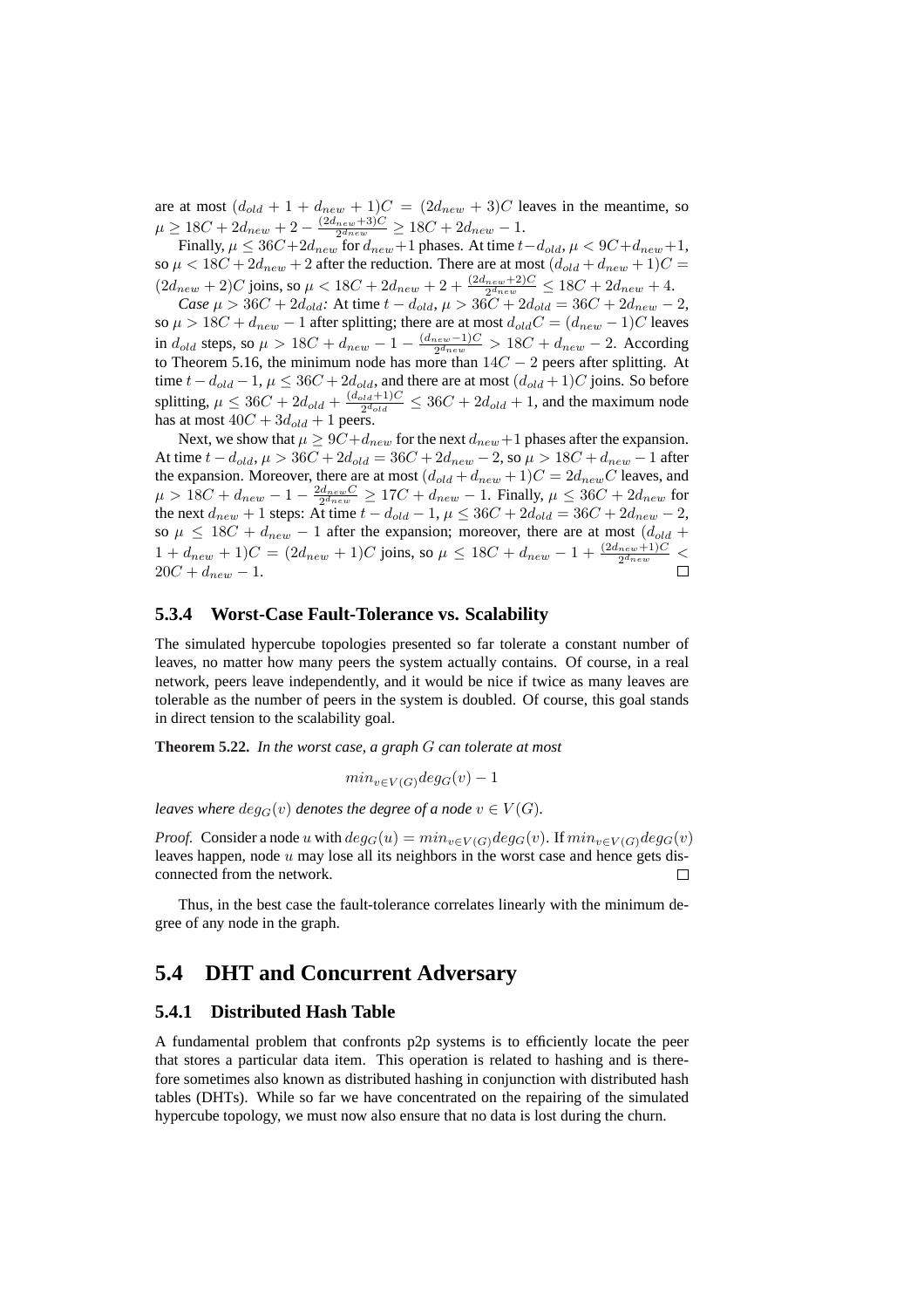There are several possibilities how data items can be stored on a simulated ddimensional hypercube. Here, we assume that a data item is redundantly stored by the peers of the node to which the data item hashes. That is, a data item (for example a song) with a identifier id (for example the title of the song) is stored at the node whose identifier matches the first d bits of  $hash(id)$ , where  $hash(\cdot)$  is a hash function mapping the identifier space to  $\{0, 1\}^{\infty}$ . Of course, for all what matters in practice, a hash function like  $SHA<sup>1</sup>$  having 160-bit output is sufficient. Note that this solution has the disadvantage that the data items and the nodes are glued together. That is, in the worst-case, some nodes get much more data items than others, and a load balancing which would equalize these differences is not possible.

We have not specified yet on which peers of the node a data item is replicated. As a rule, of course, we'd like to store copies at as little peers as necessary, while always guaranteeing that the adversary can not remove all replicas of a given data item.

### **5.4.2 Concurrent Adversary**

We will show that our distributed hash table based on the simulated hypercube is resilient to *concurrent* adversarial churn, which is more realistic than our simple dynamic model with phases of quiescence. This has major implications on the *maintenance algorithm*, as has already been pointed out in the chapter about  $k$ -rings. We assume here that the adversary always acts at the beginning of a round. Again, the changes that an adversary can do are specified with respect to *time intervals*.

### **5.4.3 Resilience to Logarithmic Churn**

We give now a complete description of the new simulated hypercube system, which tolerates  $J := d + 1$  joins and  $L := d + 1$  leaves in any time period of 6 rounds, hence — according to the formalism presented in Chapter 2 — an adversary of type  $A_{adv}(d+$  $1, d+1, 6$ ). Note that this implies that the fault-tolerance is no longer constant, but grows logarithmical with the total number of peers in the system.

One idea would be to store the data items on *all* peers of the data item's node. However, we will show that this is not necessary to tolerate  $\mathcal{A}_{adv}(d+1, d+1, 6)$ . Moreover, this approach would have the disadvantage that each time a peer has to change the node during the peer distribution algorithm, it has to delete all data items of the old node an insert all data items of the new node.

This motivates the division of the peers of a node v into two categories: a *core*  $C_v$ of at most  $2d + 3$  peers and a *periphery*  $\mathcal{P}_v$  consisting of the remaining peers. The data items of node  $v$  will only be stored by the core peers, while the peripheral peers are used for the peer distribution algorithm.

In order to save some links, we assume that all peers within the same node are sill completely connected (*intra-connections*). Additionally, every peer is connected to all *core* peers of the neighboring nodes (*inter-connections*). Figure 5.8 shows an example of this new simulated hypercube topology for  $d = 2$ .

In the next section we will present a maintenance algorithm which maintains this simulated hypercube topology. In particular, it guarantees that (1) there is always at least one core peer per node, hence no data items will ever get lost, and that (2) each node has between  $3d + 10$  and  $45d + 86$  peers at every moment of time. Note that, by a

<sup>&</sup>lt;sup>1</sup> 'Secure Hash Algorithm'', National Institute of Standards and Technology, NIST FIPS PUB 186, U.S. Department of Commerce, 1994.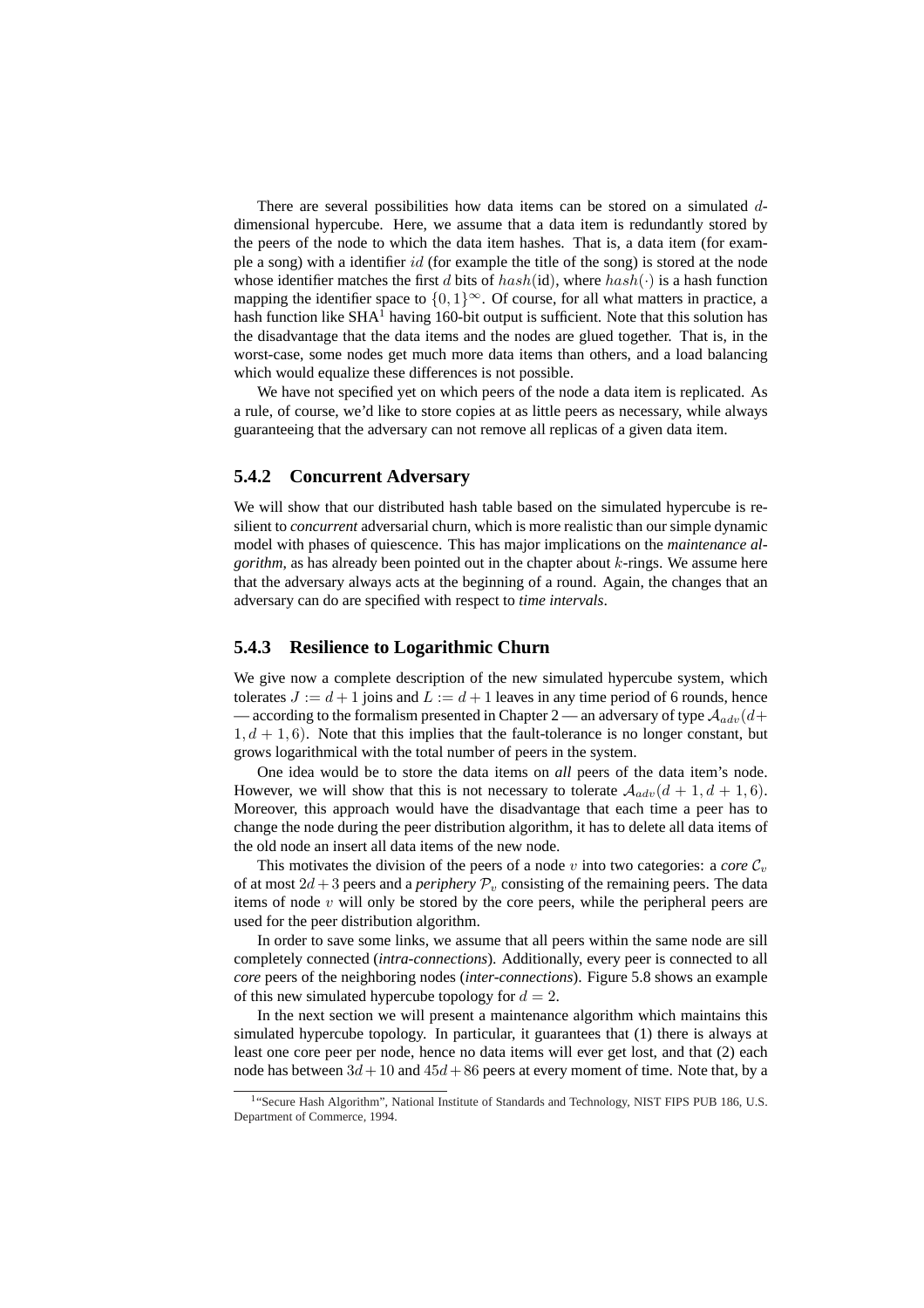

Figure 5.8: 2-Dimensional Simulated Hypercube

similar analysis as in the proof of Theorem 5.20 this implies that the network diameter is bounded by  $\Theta(\log N)$ , where N is the total number of peers in the system, and the peer's out-degree is in  $\Theta(\log^2 N)$ .

### **5.4.4 The 6-Round Maintenance Algorithm**

The *6-round (maintenance) algorithm* maintains the simulated hypercube topology described in the previous section given an adversary  $A_{adv}(d + 1, d + 1, 6)$ . In particular, it ensures that

- 1. every node has at least one core peer all the times and hence no data is lost;
- 2. each node has between  $3d + 10$  and  $45d + 86$  peers at every moment of time;
- 3. only peripheral peers are moved between nodes, thus the unnecessary copying of data is avoided.

In the following, we will again refer to a complete execution of all six rounds (ROUND 1 - ROUND 6) of the maintenance algorithm as a *phase*. Basically, the 6 round algorithm works similar to the repairing algorithm described in Chapter 5.3.3: It balances the peers across one dimension in every phase and estimates the total number of peers in the system with DASIS. If the average number of peers per node  $\mu$  falls beyond the lower threshold  $LT := 8d + 16$ , the hypercube shrinks, and if it exceeds the upper threshold  $UT := 40d + 80$ , it grows. After a detailed description of the six rounds, we prove that the criteria presented above are indeed fulfilled.

In ROUND 1, every peer within each node  $v$  sends its ID plus the IDs of its joiners of the last phase to all former adjacent peers within  $v$ , such that each peer within  $v$  learns the set of the currently active peers in  $v$ . ROUND 2 to ROUND 6 are then based only on the ID set of this snap-shot, which may not represent the current state of the system anymore. In our description, the following convention is used: By  $C_v$  send a packet to  $\mathcal{P}_v$ " we mean that every peer  $\pi_1$  in core  $\mathcal{C}_v$  *which is still alive* sends that packet to each *surviving* peer  $\pi_2$  in the periphery  $\mathcal{P}_v$ , and analogously for other formulations involving an ID set.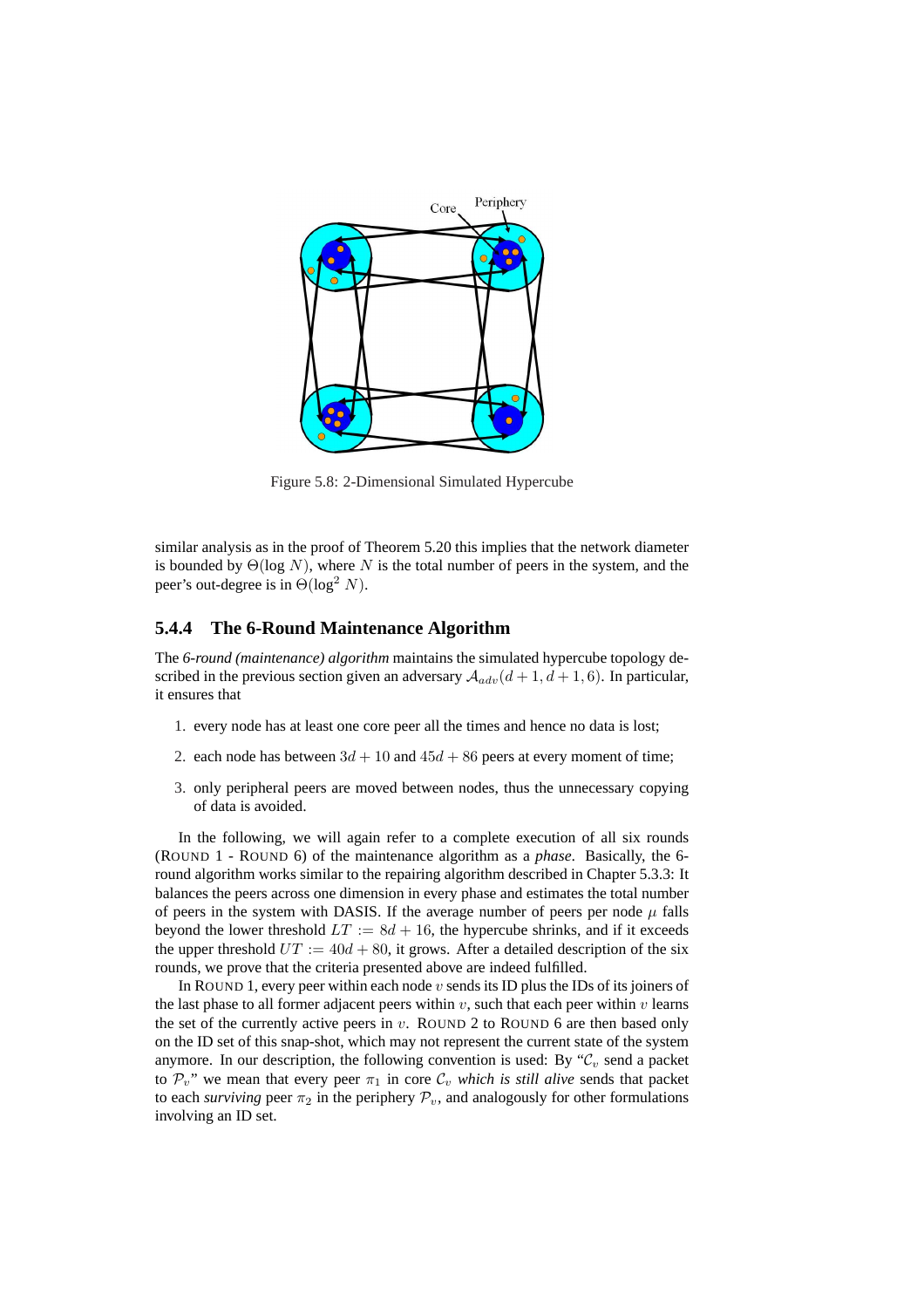We describe the  $i^{th}$  phase (mod d) and assume that  $d > 0$ . The case where  $d = 0$ is straight-forward and not explained further here. The following notation is used: If a hypercube grows to dimension  $d + 1$ , v denotes a node in the lower d-dimensional subcube and  $\overline{v}$  denotes v's adjacent node in the high sub-cube. Analogously, if a hypercube shrinks to dimension  $d-1$ ,  $\overline{v}$  denotes a node in the high  $(d-1)$ -dimensional sub-cube that will be removed and  $\underline{v}$  is  $\overline{v}$ 's adjacent across dimension  $d - 1$ .

#### ROUND 1

**Outline:** Each node  $v$  makes a snapshot of the currently active peers, denoted by the ID set  $S_v$ . The later rounds will only be based on these sets.

**Sent Messages:** Each peer of a node v sends a packet with its own ID and the (potentially empty) ID set of its joiners to all adjacent peers *within* v.

#### ROUND 2

**Outline:** Based on the snapshot of ROUND 1, the core peers of a node  $v$  know the total number of peers in the node,  $size(v) := |\mathcal{S}_v|$ . This information is needed for the peer distribution algorithm and for the estimation of the total number of peers in the system.

**Local Computations:** The core peers compute  $size(v) := |\mathcal{S}_v|$ .

**Sent Messages:** Each peer informs its joiners about  $S_v$ . The core peers  $C_v$  additionally send the number  $size(v)$  to their neighboring core  $\mathcal{C}_u$ , where node u is v's neighbor in dimension  $i$  — the node with which  $v$  has to balance its peers in this phase. The core also exchanges the new estimated total number of peers in its domains with the corresponding adjacent cores.

#### ROUND 3

**Outline:** At the beginning of this round, every peer within a node v knows  $S_v$ , and the transfer for the peer distribution algorithm can be prepared. Let  $v$  again be an arbitrary node and u its adjacent node in dimension i. We assume that  $size(v) > size(u)$ ; the case where  $size(v) \leq size(u)$  is analogous and not described further here. The ID set T of peers that have to move from node v to node u are the  $\frac{size(v)-size(u)}{2}$  (arbitrarily rounded) peers in the periphery  $P_v$  having the smallest identifiers.

**Local Computations:** The peers in each node v compute the new periphery  $P_v$  :=  $\mathcal{S}_v \setminus \mathcal{C}_v$ . The core remains the same.

**Sent Messages:** All cores forward the information about the new estimated total number of peers in the system to their peripheral peers. Moreover, the core of the larger node  $\mathcal{C}_v$  sends the identifiers of the to be transferred peers T to  $\mathcal{C}_u$ , and the number  $\frac{size(v)-size(u)}{2}$  to the new periphery  $\mathcal{P}_v$ .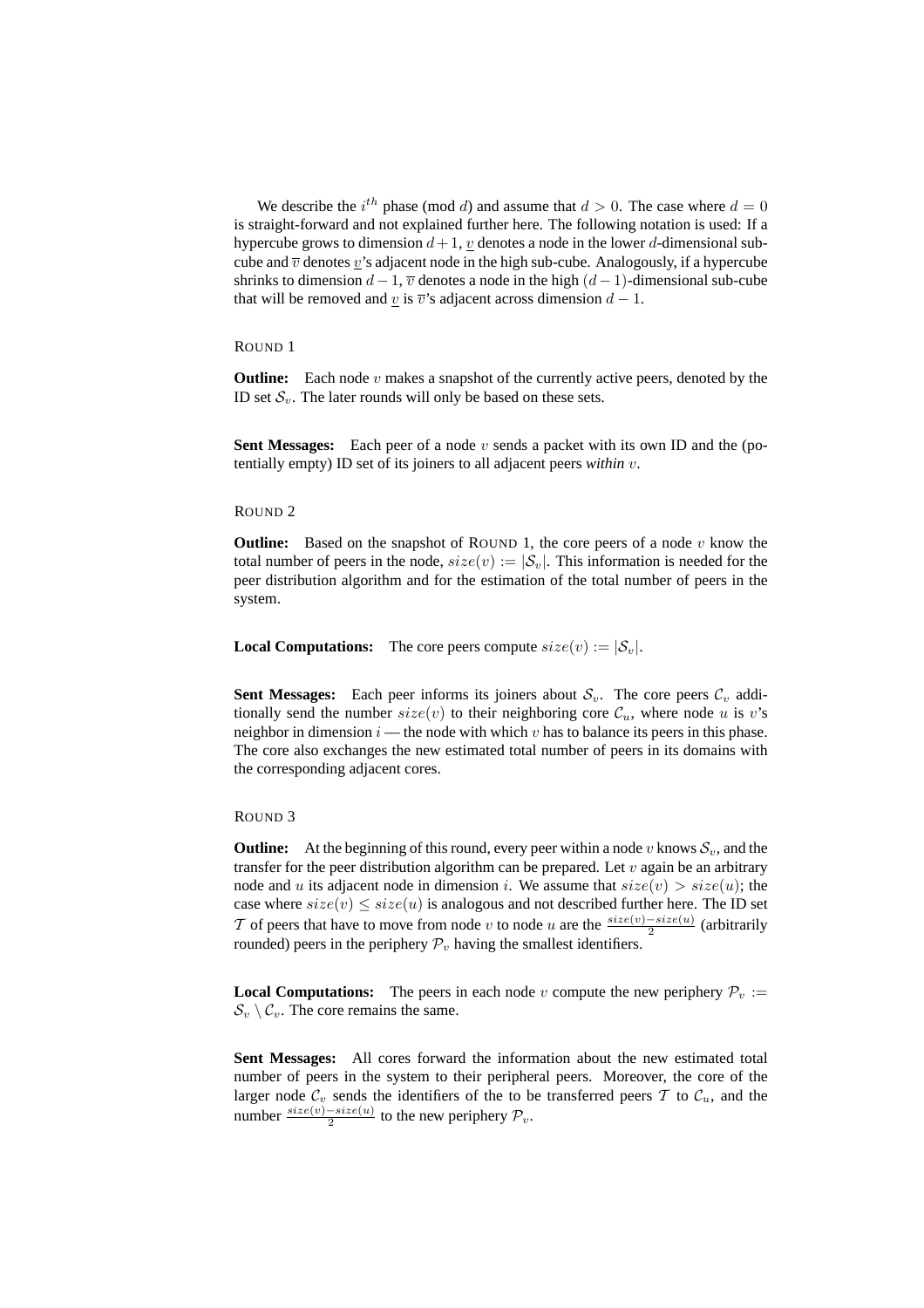#### ROUND 4

**Outline:** The transfer for the peer distribution algorithm is continued. Moreover, this round prepares the dimension reduction if necessary.

**Sent Messages:** The core  $\mathcal{C}_u$  informs the peers in T about all neighboring cores  $\mathcal{C}_{u_j}$ , where  $u_j$  is the neighbor of u in dimension j for  $j \in [0, d-1]$ , about  $\mathcal{C}_u$  itself, about  $\mathcal{S}_u$ and about its peripheral peers  $\mathcal{P}_u$ . Moreover,  $\mathcal{C}_u$  informs its own periphery  $\mathcal{P}_u$  about the newcomers  $T$ .

If the estimated total number of peers in the system is beyond the threshold, the core peers of a node  $\overline{v}$  which will be reduced send their data items plus the identifiers of all their peripheral peers (with respect to the situation *after* the transfer) to the core of their adjacent node  $v$ .

### ROUND 5

**Outline:** This round finishes the peer distribution, establishes the new peripheries, and prepares the building of a new core. If the hypercube has to grow in this phase, the nodes start to split, and vice versa if the hypercube is going to shrink.

**Local Computations:** Given the number  $\frac{size(v)-size(u)}{2}$ , the peripheral peers  $\mathcal{P}_v$  can **Example 2** computations. Cover the number  $\frac{1}{2}$ , the peripheral peers  $P_v$  can<br>compute the set T selecting the  $\frac{size(v)-size(u)}{2}$  smallest elements in  $\mathcal{P}_v$ . From this, the new periphery  $\mathcal{P}_v := \mathcal{P}_v \setminus \mathcal{T}$  is computed. Analogously, the peers in node u (including T) can compute the new periphery  $P_u := P_u \cup T$ .

Then, all peers of each node v calculate the new core  $\mathcal{C}_v^{new}$ : It consists of the peers of the old core which have still been alive in ROUND 1, i.e.,  $\mathcal{C}_v^{old} := \mathcal{C}_v \cap \mathcal{S}_v$ , plus the  $2d + 3 - |\mathcal{C}_v \cap \mathcal{S}_v|$  smallest IDs in the new periphery  $\mathcal{P}_v$ , denoted by  $\mathcal{C}_v^{\triangle}$ . Hence, the new core is given by  $\mathcal{C}_v^{new} := \mathcal{C}_v^{old} \cup \mathcal{C}_v^{\triangle}$ , and the new periphery by  $\mathcal{P}_v^{new} := \mathcal{P}_v \setminus \mathcal{C}_v^{\triangle}$ .

If the hypercube has to grow in this phase, the smallest  $2d + 3$  peers in the new periphery  $\mathcal{P}_v^{new}$  become the new core of the expanded node,  $\mathcal{C}_{\overline{v}}$ . Half of the remaining peripheral peers, the ones with the smaller identifiers, build the new periphery  $\mathcal{P}_{\overline{v}}$ , and the other half becomes  $P_v$ . All these operations can be computed locally by every peer.

**Sent Messages:** The old core  $C_v^{old}$  informs all its neighboring nodes (i.e., their old cores) about the new core  $\mathcal{C}_v^{new}$ . Moreover,  $\mathcal{C}_v^{old}$  sends its data items to the peers in  $\mathcal{C}_v^{\triangle}$ .

If the hypercube is about to grow,  $C_v^{old}$  sends the necessary data items to the core peers of the new node,  $\mathcal{C}_{\overline{v}}$ . Moreover,  $\mathcal{C}_v^{old}$  informs its neighboring (old) cores about the IDs of its expanded core  $\mathcal{C}_{\overline{v}}$ .

If the hypercube is about to shrink, all cores  $C_v^{old}$  inform their periphery about the peers arriving from the expanded node and the peers in the expanded node about the new core  $C_{\underline{v}}^{new}$  and its periphery.  $C_{\underline{v}}^{old}$  copies also the data items of  $C_{\overline{v}}^{old}$  to the peers  $\mathcal{C}^{\Delta}_v.$ 

#### ROUND 6

**Outline:** Building the new cores and accomplishing the dimension change if necessary.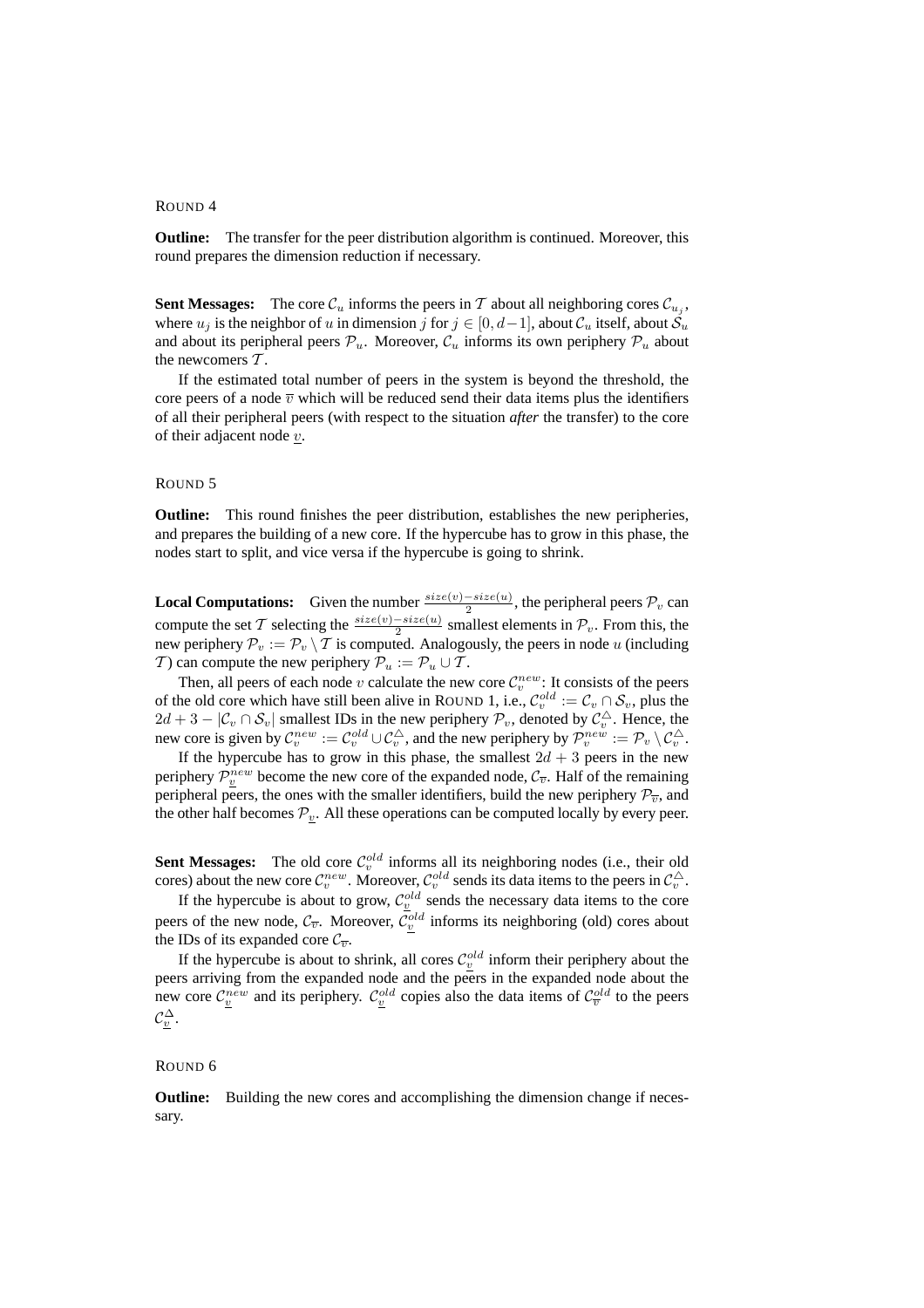**Local Computations:** If the hypercube has been reduced, every peer can now compute the new periphery  $\mathcal{P}_v$ .

**Sent Messages:** The old core  $\mathcal{C}_v^{old}$  forwards the information about the new neighboring cores to the peers  $C_v^{\Delta} \cup \mathcal{P}_v$ .

If the hypercube has grown,  $C_v^{old}$  forwards the expanded cores of its neighboring nodes to *all* peers in its expanded node  $\bar{v}$ . Note that his requires that  $\mathcal{C}_v^{old}$  remembers the peripheral peers that have been transferred to  $\overline{v}$  in ROUND 5.

#### **5.4.5 Analysis**

We show that, given an adversary  $A_{adv}(d + 1, d + 1, 6)$  which inserts and removes at most  $d + 1$  peers per phase, the 6-round algorithm indeed guarantees at least one core peer per node at every moment of time, and that no core peer ever has to change the node for the peer balancing. Moreover, we prove that every node has always between  $3d + 10$  and  $45d + 86$  peers if  $d > 0$ , which implies a logarithmic network diameter.

First, consider a much simpler system without any notion of core and periphery, where the maintenance algorithm simply runs the peer distribution algorithm and the information aggregation algorithm to count the total number of peers in the system, and expands or reduces the hypercube with respect to the thresholds  $LT = 8d + 16$ and  $UT = 40d + 80$  presented above. Moreover, assume that these operations are performed in quiet phases, where the adversary may remove at most  $d + 1$  and add at most  $d + 1$  peers only in-between.

**Lemma 5.23.** *For this simpler system, it holds that every node in the simulated* d*dimensional hypercube has at least* 3d + 10 *and at most* 45d + 86 *peers at every moment of time. Moreover, after the hypercube has changed its dimension from*  $d_{old}$  to  $d_{new}$ , the dimension will remain stable for at least  $2d_{new} + 1$  phases.

*Proof.* We consider the cases where the average number of peers per node  $\mu$  falls beyond the lower threshold  $8d_{old} + 16$  or exceeds the upper threshold  $40d_{old} + 80$  in turn. Note that such an event will lead to a dimension change with a delay of  $d_{old}$  phases only, see Theorem 5.19. We prove that after the change,  $\mu \in [8d_{new} + 16, 40d_{new} + 80]$ for at least  $d_{new}$  +1 phases. The dimension remains stable for at least  $2d_{new}$  +1 phases which implies — together with Theorem 5.16 — that the discrepancy before the next change is limited by  $2(d_{new} + 1) + 2(d_{new} + 1) + d_{new} = 5d_{new} + 4$ .

*Case*  $\mu < 8d + 16$ : At time  $t - d_{old}$ , it held that  $\mu < 8d_{old} + 16$  while at time  $t-d_{old}-1$  we had  $\mu \geq 8d_{old}+16$ . In  $d_{old}+1$  phases, there are at most  $(d_{old}+1)(d_{old}+1)$ 1) =  $d_{old}^2 + 2d_{old} + 1$  leaves, so  $\mu \ge 8d_{old} + 16 - \frac{d_{old}^2 + 2d_{old} + 1}{2d_{old}} > 8d_{old} + 14$  before merging. Clearly, there must be a node with more than  $\delta d_{old} + 14$  peers, hence, given the discrepancy of  $5d_{old} + 4$  (see Theorem 5.16), every node has more than  $3d_{old} + 10$ peers before merging.

What about the maximum? At time  $t-d_{old}$ ,  $\mu < 8d_{old}+16$ , and there have been at most  $d_{old}(d_{old}+1)$  joins in  $d_{old}$  steps, so  $\mu < 8d_{old}+16+\frac{d_{old}(d_{old}+1)}{2^{d_{old}}}< 8d_{old}+18$ before merging, and  $\mu < 16d_{old} + 36$  afterwards. The maximum node has less than  $21d_{new} + 61$  peers.

Next, we show that  $\mu \ge 8d_{new} + 16$  for the next  $d_{new} + 1$  phases after a reduction. At time  $t - d_{old} - 1$ ,  $\mu \geq 8d_{old} + 16 = 8d_{new} + 24$ . The reduction doubles the average number of peers per node, so  $\mu \ge 16d_{new} + 48$ . Further, there are at most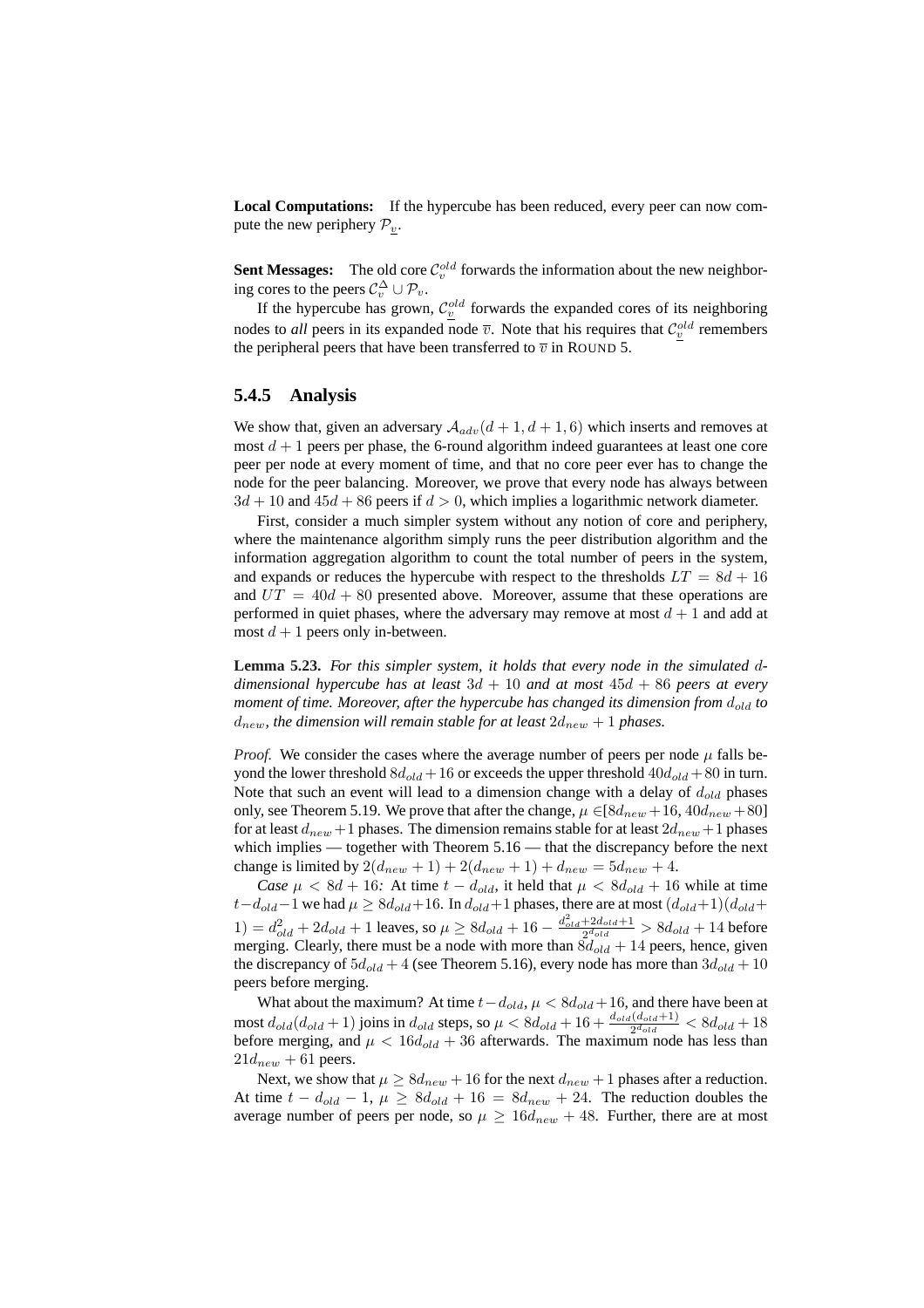$(d_{old} + 1)(d_{old} + 1) + (d_{new} + 1)(d_{new} + 1) = 2d_{new}^2 + 6d_{new} + 5$  leaves in the meantime, so  $\mu \ge 16d_{new} + 48 - \frac{2d_{new}^2 + 6d_{new} + 5}{2^{d_{new}}} > 16d_{new} + 41 > 8d_{new} + 16.$ 

Finally,  $\mu \le 40d_{new} + 80$  for  $d_{new} + 1$  phases. At time  $t - d_{old}$ ,  $\mu < 8d_{new} + 24$ , so  $\mu < 16d_{new} + 48$  after the reduction. There are at most  $d_{old}(d_{old} + 1) + (d_{new} + 1)$  $1)(d_{new} + 1) = 2d_{new}^2 + 5d_{new} + 3$  joins, so  $\mu < 16d_{new} + 48 + \frac{2d_{new}^2 + 5d_{new} + 3}{2^{d_{new}}} <$  $16d_{new} + 54 < 40d_{new} + 80$ .

*Case*  $\mu > 40d + 80$ : At time  $t - d_{old}$ ,  $\mu > 40d_{old} + 80 = 40d_{new} + 40$ , so  $\mu > 20d_{new} + 20$  after splitting; there are at most  $d_{old}(d_{old} + 1) = d_{new}^2 - d_{new}$  leaves in  $d_{old}$  steps, so  $\mu>20d_{new}+20-\frac{d_{new}^2-d_{new}}{2^{d_{new}}}>20d_{new}+19.$  According to Theorem 5.16, the minimum node has more than  $15d_{new} + 15$  peers after splitting. At time  $t-d_{old}-1, \mu \leq 40d_{old}+80$ , and there are at most  $(d_{old}+1)(d_{old}+1) = d_{old}^2+2d_{old}+1$ joins. So before splitting,  $\mu \leq 40d_{old} + 80 + \frac{d_{old}^2 + 2d_{old} + 1}{2d_{old}} < 40d_{old} + 82$ , and the maximum node has at most  $45d_{old} + 86$  peers.

Next, we show that  $\mu \ge 8d_{new} + 16$  for the next  $d_{new} + 1$  phases after the expansion. At time  $t - d_{old}$ ,  $\mu > 40d_{old} + 80 = 40d_{new} + 40$ , so  $\mu > 20d_{new} + 20$  after the expansion. Moreover, there are at most  $d_{old}(d_{old} + 1) + (d_{new} + 1)(d_{new} + 1) =$  $2d_{new}^2 + d_{new} + 1$  leaves, and  $\mu > 20d_{new} + 20 - \frac{2d_{new}^2 + d_{new} + 1}{2d_{new}} > 20d_{new} + 17 \ge$  $8d_{new} + 16$ . Finally,  $\mu \leq 40d_{new} + 80$  for the next  $d_{new} + 1$  steps: At time  $t - d_{old} - 1$ ,  $\mu \leq 40d_{old} + 80 = 40d_{new} + 40$ , so  $\mu \leq 20d_{new} + 20$  after the expansion; moreover, there are at most  $(d_{old} + 1)(d_{old} + 1) + (d_{new} + 1)(d_{new} + 1) = 2d_{new}^2 + 2d_{new} + 1$ joins, so  $\mu \leq 20d_{new} + 20 + \frac{2d_{new}^2 + 2d_{new} + 1}{2^{d_{new}}} < 20d_{new} + 24 < 40d_{new} + 80$ .  $\Box$ 

In our real system, repairing takes six rounds and runs *concurrently* to the adversary. However, as all operations in the whole phase are based upon the state of ROUND 1, a phase can be considered as running uninterruptedly, that is, as if the adversary inserted  $d+1$  and removed  $d+1$  peers only *between* the phases. Thus, Lemma 5.23 also holds in our system. However, we additionally have to postulate that there is always at least one *core peer*. By Lemma 5.23, it is always possible to select  $2d + 3$  core peers in ROUND 5 with respect to the state of ROUND 1. These peers have to survive until ROUND 6 of the next phase, so for twelve normal rounds in total; however, as the adversary  $\mathcal{A}_{adv}(d + 1, d + 1, 6)$  may remove at most  $2d + 2$  peers in twelve rounds, this clearly holds.

Finally, we show that there are indeed enough peripheral peers in ROUND 3 such that core peers do not have to change the node for the peer distribution.

**Lemma 5.24.** *In* ROUND 3, it holds that  $|\mathcal{P}_v| > \frac{size(v) - size(u)}{2}$  $\frac{-size(u)}{2}$ .

*Proof.* By Lemma 5.23, we know that  $size(v) \geq 3d+10$  and  $size(u) \geq 3d+10$ . As v has at most 2d+3 core peers, we have  $|\mathcal{P}_v| \geq size(v) - (2d+3) \geq size(v) - size(u) >$  $size(v) - size(u)$  $\Box$  $\frac{-size(u)}{2}$ .

**Theorem 5.25.** *Given an adversary*  $A_{adv}(d+1, d+1, 6)$  *which inserts and removes at most* d+ 1 *peers per phase, the 6-round algorithm ensures that (1) every node has at least one core peer all the times and hence no data is lost; (2) each node has between* 3d + 10 *and* 45d + 86 *peers at every moment of time, yielding a logarithmic network diameter; (3) only peripheral peers are moved between nodes, thus the unnecessary copying of data is avoided.*

*Proof.* The three criteria follow directly from Lemmata 5.23 and 5.24.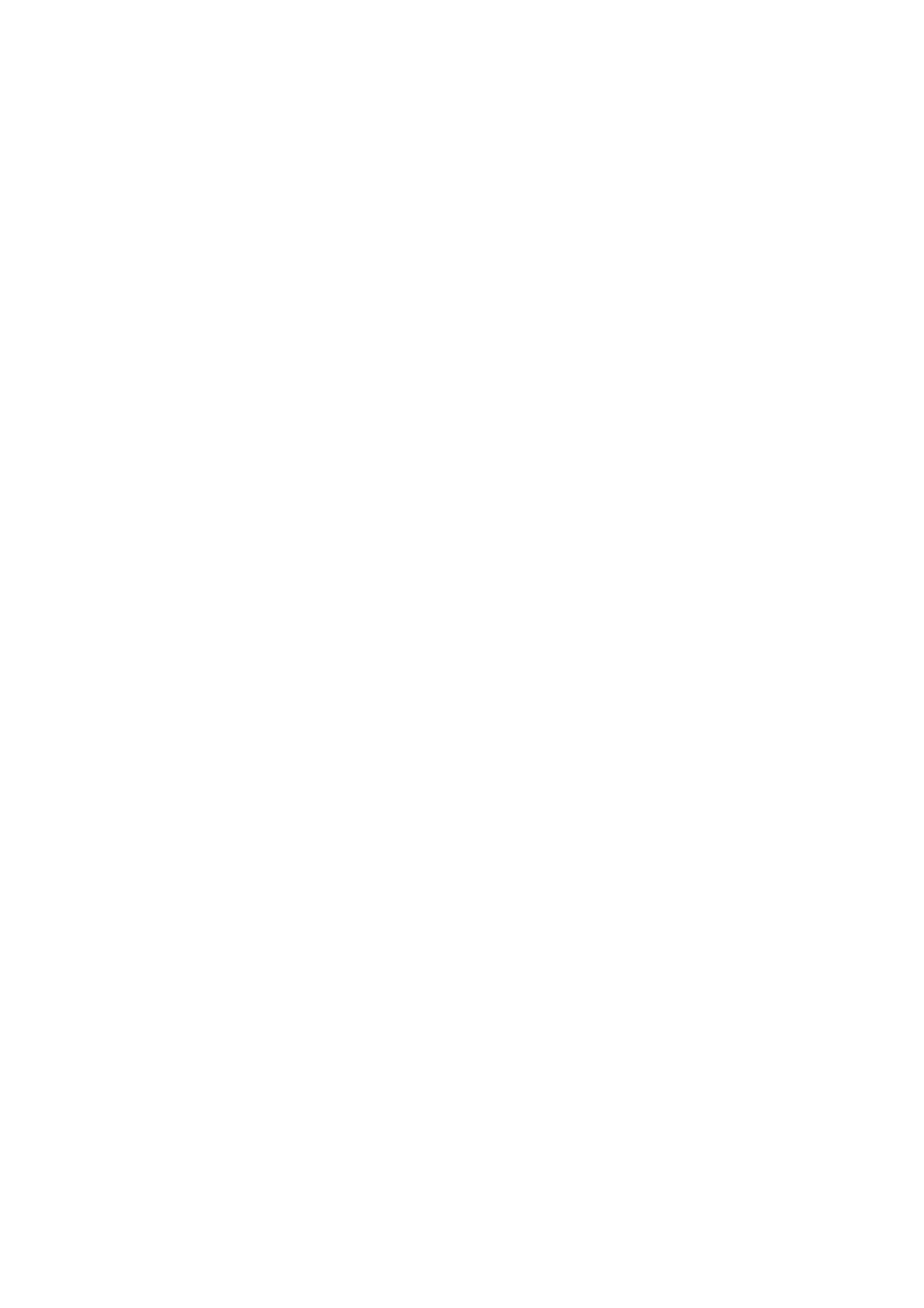## **Chapter 6**

## **Skip Graph**

## **6.1 Introduction**

Skip graphs are a novel randomized distributed data structure based on skip lists [11] and have independently been proposed in [3] and [7]. There exists also a deterministic variant of a skip graph [6].

In this chapter, we present a p2p system based on a *perfect* skip graph as defined in Definition 6.1. We will use again our simulation approach, where a skip graph's node is represented by a group of peers. We will show that many components we used for the repairing algorithm of the simulated hypercube can be extended to the skip graph topology.

**Definition 6.1 (Perfect Skip Graph).** *A* perfect skip graph *is a network*  $G = (V, E)$ *, where*  $V = \{0, ..., 2<sup>h</sup> - 1\}$  *for some*  $h \in \mathbb{N}$ *, and*  $E = \{\{u, v\} | u \equiv v + 2<sup>i</sup> \pmod{2<sup>h</sup>}$  $for i = 0...h - 1$ *}. A skip graph consists of h levels and we call the rings belonging to level i the i-rings; moreover we call u's neighbors*  $v + 2^i$  *and*  $v - 2^i$  *on level i v's i*-neighbors. Figure 6.1 gives an example for  $h = 4$  (cyclic edges not shown).



Figure 6.1: Skip Graph for  $h = 4$ 

The rest of this chapter is organized as follows: In Chapter 6.2 we show that it is possible to adapt both the peer distribution algorithm *and* the algorithm to estimate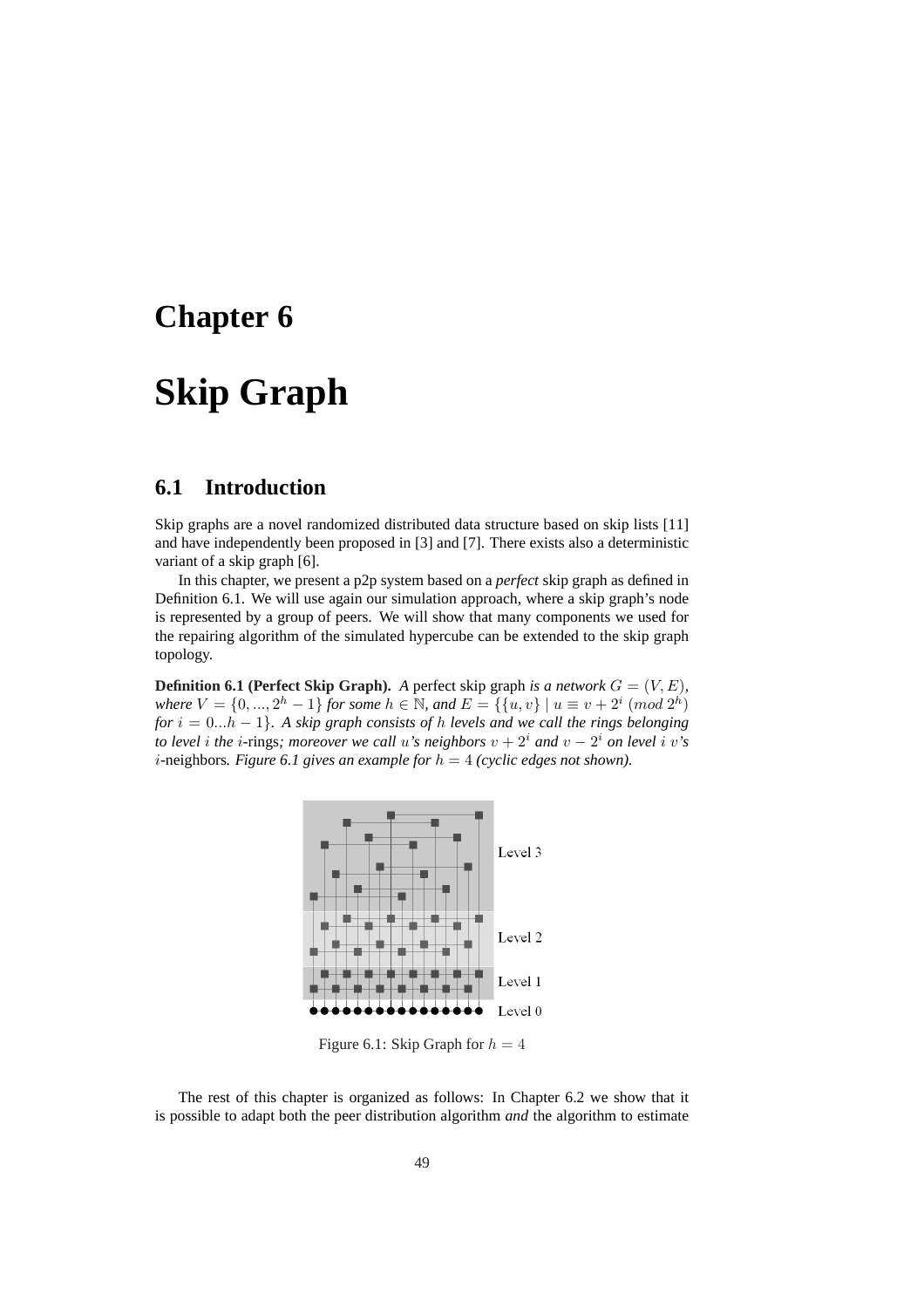the total number of peers in the system for the perfect skip graph. Moreover, we will sketch an algorithm to change "the dimension" of a skip graph, that is, the operations to be performed when all nodes expand  $(h := h + 1)$  or reduce  $(h := h - 1)$ . With this components, it is obviously possible to achieve a p2p system that is robust to the same adversarial changes as the simulated hypercube presented in Chapter 5.4. Finally, in Chapter 6.3 we will address some issues concerning the data items that may be stored by a simulated skip graph.

## **6.2 Simulated Perfect Skip Graph**

### **6.2.1 Token Distribution**

Algorithm 9 is the natural extension of the token distribution algorithm presented for hypercubes (see Algorithm 4). Because of the similarity of the two algorithms, all results hold also here. Figure 6.2 shows an example for  $h = 3$ .

| Algorithm 9 Token Distribution on Perfect Skip Graph |  |  |  |
|------------------------------------------------------|--|--|--|
|------------------------------------------------------|--|--|--|

1:  $my_id := u;$ 2:  $T_{m*y_id*}$  :=tokens at this node; 3: **for**  $i := 0$  to  $h - 1$  **do** 4: **if**  $my\_id \text{ mod } 2^{i+1} < 2^i$  **then** 5: buddy\_id := i-neighbor to the right; 6: **else** 7: buddy  $id := i$ -neighbor to the left; 8: **end if** 9: SEND  $|\mathcal{T}_{m\mu \text{,} id}|/2$  tokens to node *buddy\_id*; 10: update  $\mathcal{T}_{my\_id}$  accordingly; 11:  $\mathcal{T}_{\text{buddu_id}}$  :=REVC tokens from node  $\text{buddy_id}$ ; 12:  $\mathcal{T}_{my\_id} := \mathcal{T}_{my\_id} \cup \mathcal{T}_{buddy\_id};$ 13: **end for**



Figure 6.2: Skip Graph Token Distribution

## **6.2.2 DASIS**

DASIS can be used to estimate the total number of peers in the simulated perfect skip graph system. To see this, consider the binary representation of a node  $v =$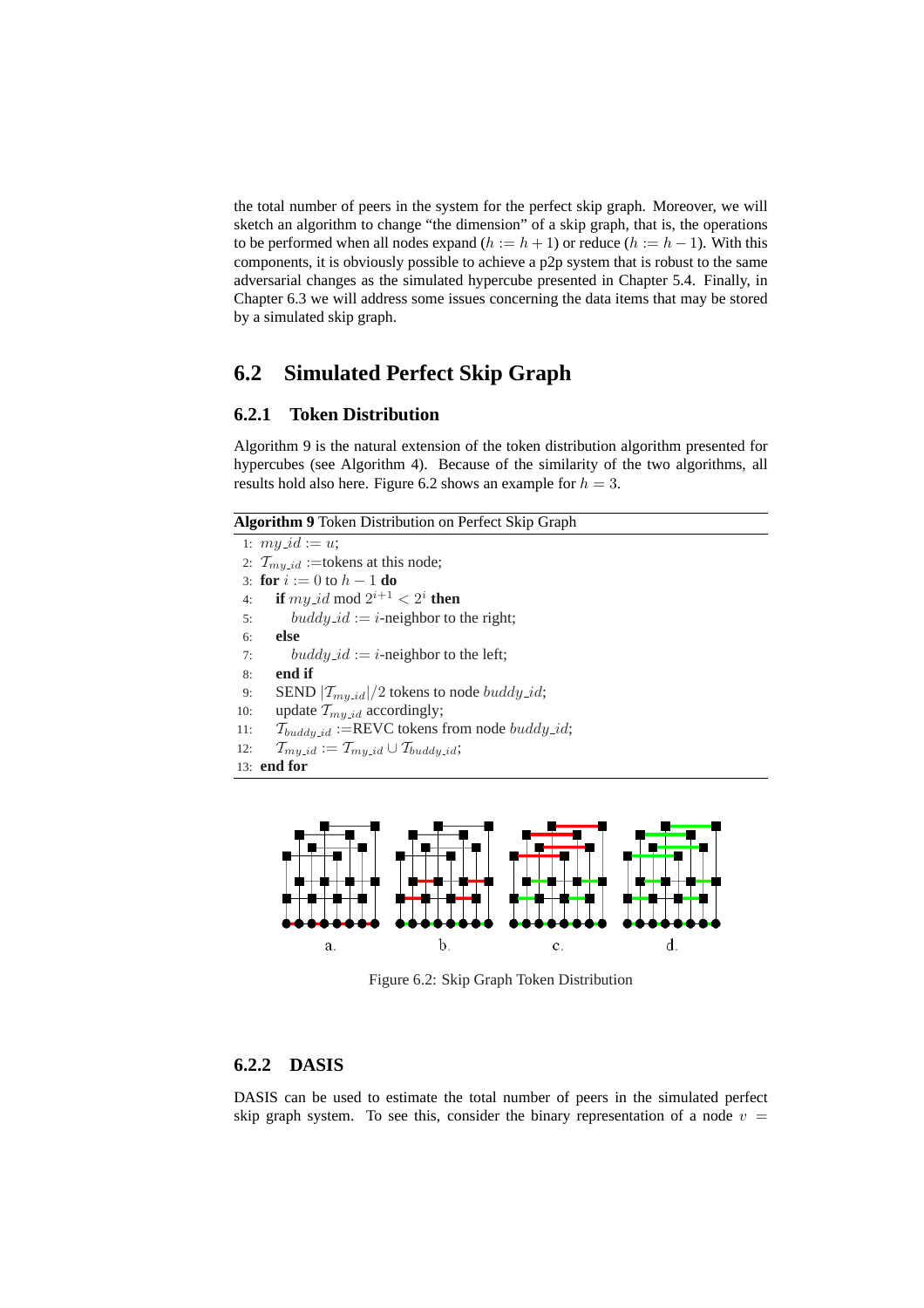$(b_0...b_i...b_{h-1})_2$  of the perfect skip graph; obviously, v is connected to the necessary prefix-buddies: On level i for  $i \in [0, h - 1]$ , v uses its right i-neighbor  $v +$  $2^i = (b_0... \overline{b_{h-1-i}}...b_{h-1})_2$  if  $b_i = 0$ , and if  $b_i = 1$  its left *i*-neighbor  $v - 2^i =$  $(b_0...b_{h-1-i}...b_{h-1})_2$ . Again, as all nodes have the same number of bits, at time t, all nodes store the same estimated value of the total number of peers in the system, and this value corresponds to the exact state of the network at time  $t - h$ .

### **6.2.3 Repairing Algorithm**

Given the algorithms to distribute peers and to count the total number of peers in the system, we can apply the repairing algorithms of the hypercube also here. We will briefly sketch the local operations to be performed when the perfect skip graph increases its height: The description is given in Algorithm 10, and Figure 6.3 shows an example.



Figure 6.3: Expanding the Perfect Skip Graph

Reducing the dimension is also simple: Every node v for which  $v \equiv 1 \pmod{2}$  can just leave the network (maybe after copying its data to the left 0-neighbor). A node  $v$ with  $v \equiv 0 \pmod{2}$  has to shift all neighbors one level down: The new *i*-neighbors are the old  $(i + 1)$ -neighbors.

## **6.3 Load Balancing and Range Queries**

In the distributed hash table based on the  $d$ -dimensional simulated hypercube, a data item has been stored at the node whose identifier matches the first  $d$  bits of the hash value of the data item's identifier. This solution has two disadvantages: First, it glues the data items and the nodes together, making load balancing impossible. Moreover, as the hash function scrambles the name space of the identifiers, *similarity searches* become inefficient.

For the skip graph, we consider an alternative approach: Instead of mapping a data item to a fixed node, we require only that the data items are always sorted on the 0-ring with respect to their *real* identifiers. Besides efficient range queries, this allows also a very limited form of load balancing: If a node  $v$  has much more data items than its 0-neighbors, it can send some of its largest data items (with respect to their identifiers) to its right neighbor and some of its smallest data items to its left neighbor. This raises the question of how data items can still efficiently be found if they are no longer bound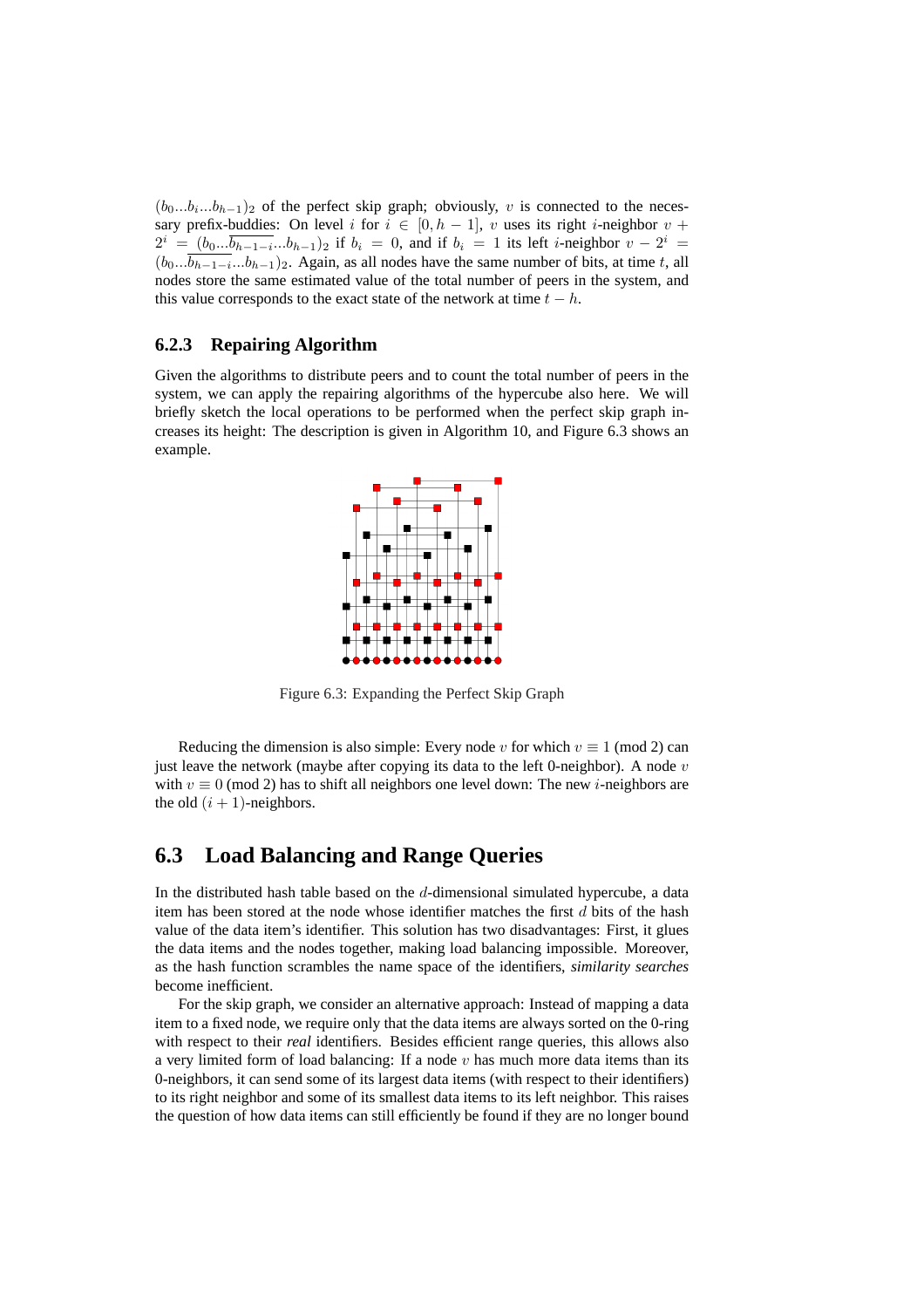**Algorithm 10** Growth of Perfect Skip Graph

```
1: (* node v^*)
 2: create new node v';
3: for all levels i := 0...(h - 1) do
4: i-neighbors become (i + 1)-neighbors;
5: end for
 6: for all levels i := 1...h do
 7: SEND v' TO both i-neighbors;
8: end for
9: for all levels i := 1...h do
10: (w'_0, w'_1) := \text{RECV FROM } i\text{-neighbors } w_0 \text{ and } w_1;11: if i=1 then
12:v' has 0-neighbors v and w_1;
13: v has 0-neighbors w'_0 and v';
14:' has 1-neighbors w'_0 and w'_1;
15: else
16:' has i-neighbors w'_0 and w'_1;
17: end if
18: end for
19: h := h + 1;
```
to a fixed node. The solution is that every node stores the identifiers of the minimum and the maximum element of its adjacent nodes. Of course, there lies some overhead in updating these values all the times, but on the other hand it allows to make normal use of the "express lanes" of a skip list for efficient look-ups.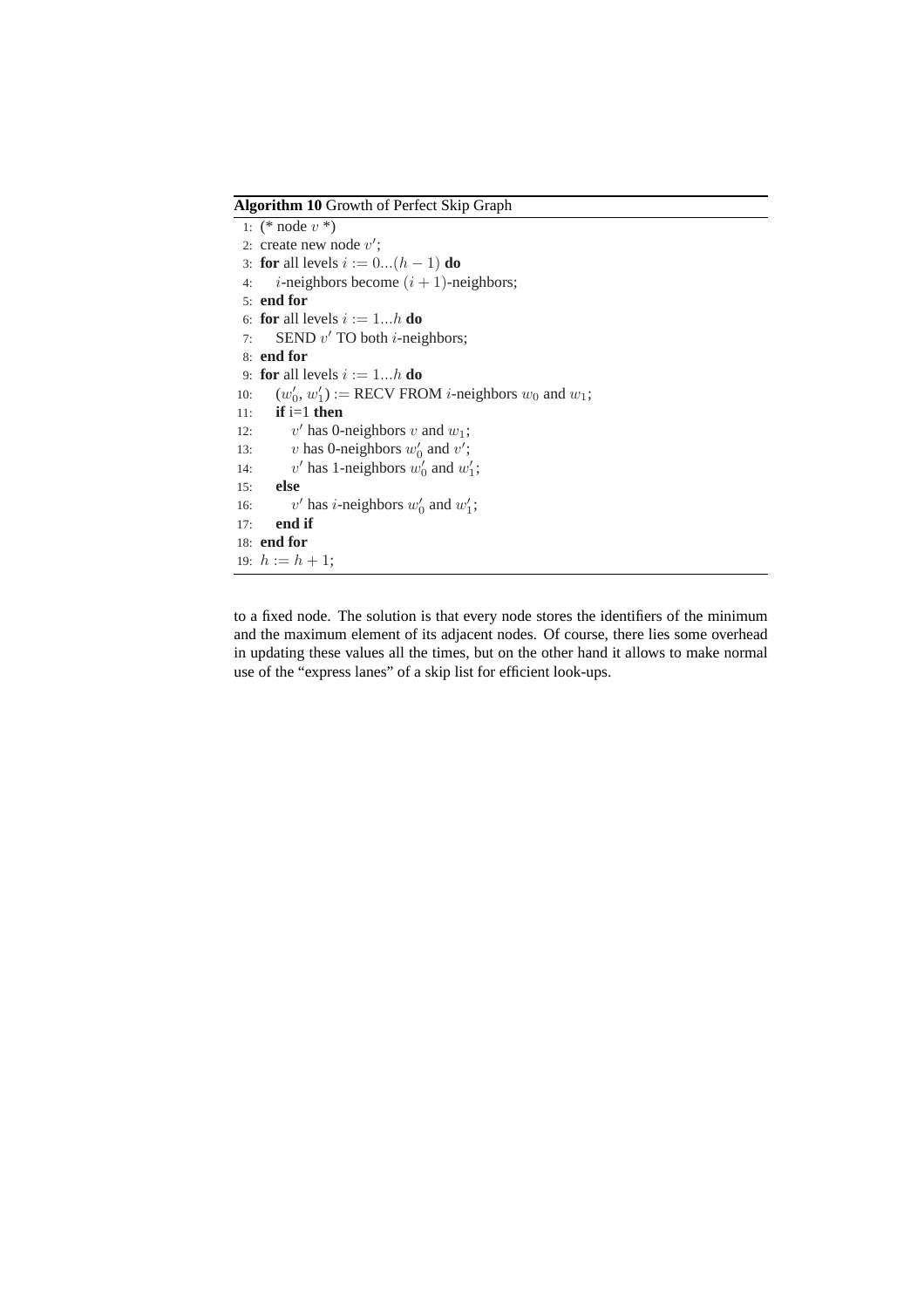# **Chapter 7 Conclusions**

The dynamics of the p2p systems presently in use is hardly understood. In this thesis we have introduced a simple dynamic model where there is a phase of quiescence between the joins and leaves of the peers. For both the  $k$ -ring topology and the simulated hypercube topology it was possible to adapt a repairing algorithm running in O(1) rounds of quiescence to run also *concurrently* to an adversary which can perform a certain number of changes in a time interval of constant length. However, it is not obvious whether such a transformation exists for arbitrary topologies.

While the focus of Chapter 3 was on the presentation and comparison of different fault-tolerance models, Chapter 5 introduced a realistic distributed hash table, which maintains an efficient search structure and a peer degree  $\Theta(d^2)$  against an adversary that triggers  $\Theta(d)$  changes per time interval of constant length. However, there are still several possibilities to improve this system. For example it would be nice if the fault-tolerance is linear in the peer degree. We presume that there are alternative ways to inter-connect the hypercube's nodes to achieve this goal. Another desirable improvement of our system would be a mechanism for a graceful degradation or selfstabilization in the case of faults beyond the restrictions of the adversary.

We feel that several ideas presented in this document are directly applicable to other p2p systems. For example, it is possible to simulate a variety of other topologies, e.g. Chord. Moreover, some of our contributions such as the simple dynamic model or the dynamic analysis of the token distribution algorithm on the hypercube and on the perfect skip graph may be of interest on their own, i.e., beyond the applications for which we have used them.

Note that our main emphasis was on the maintenance of certain p2p *topologies*. The issue of the *data* usually stored by these systems has not been addressed for the  $k$ -ring at all, and the other systems lack a reasonable mechanism to distribute the data items uniformly amongst the peers. For example, as an orthogonal approach, it would also be possible to consider a "data insertion/deletion adversary".

Besides the open problems already mentioned, there is a variety of questions to be addressed in future research projects on the fault-tolerance of dynamic p2p topologies — not only for worst-case failures. For example

• Asynchronous systems: Real distributed systems are never synchronous. Many of our algorithms presented for the synchronous model work also in asynchronous systems, for example by using local synchronizers. However, such solutions usually come at the cost of an increased message complexity.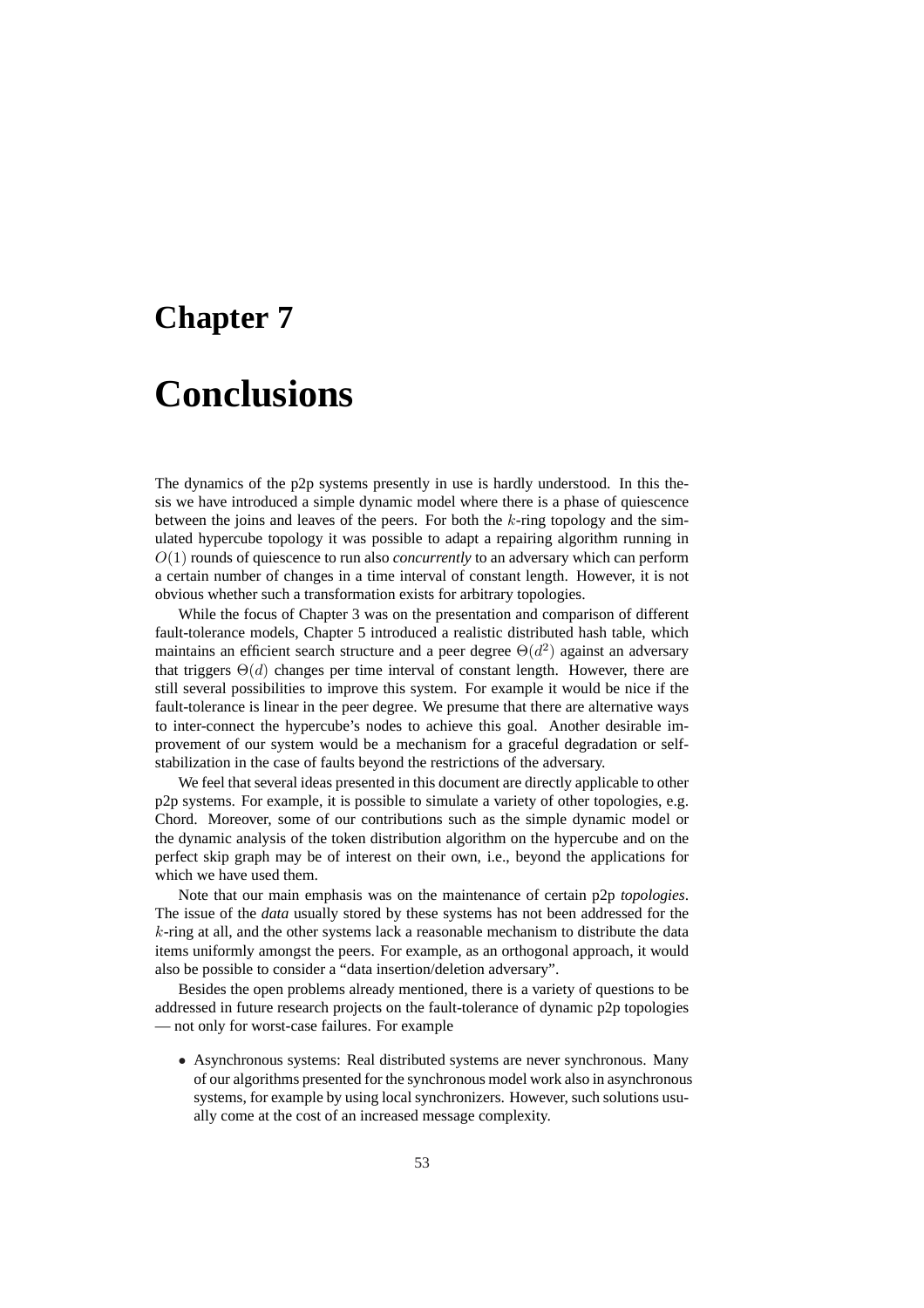- Byzantine behavior: How can we cope with peers which do not act in perfect accordance with our protocols?
- Link failures
- Other topologies: E.g., maintenance of a dynamic skip graph which is not simulated?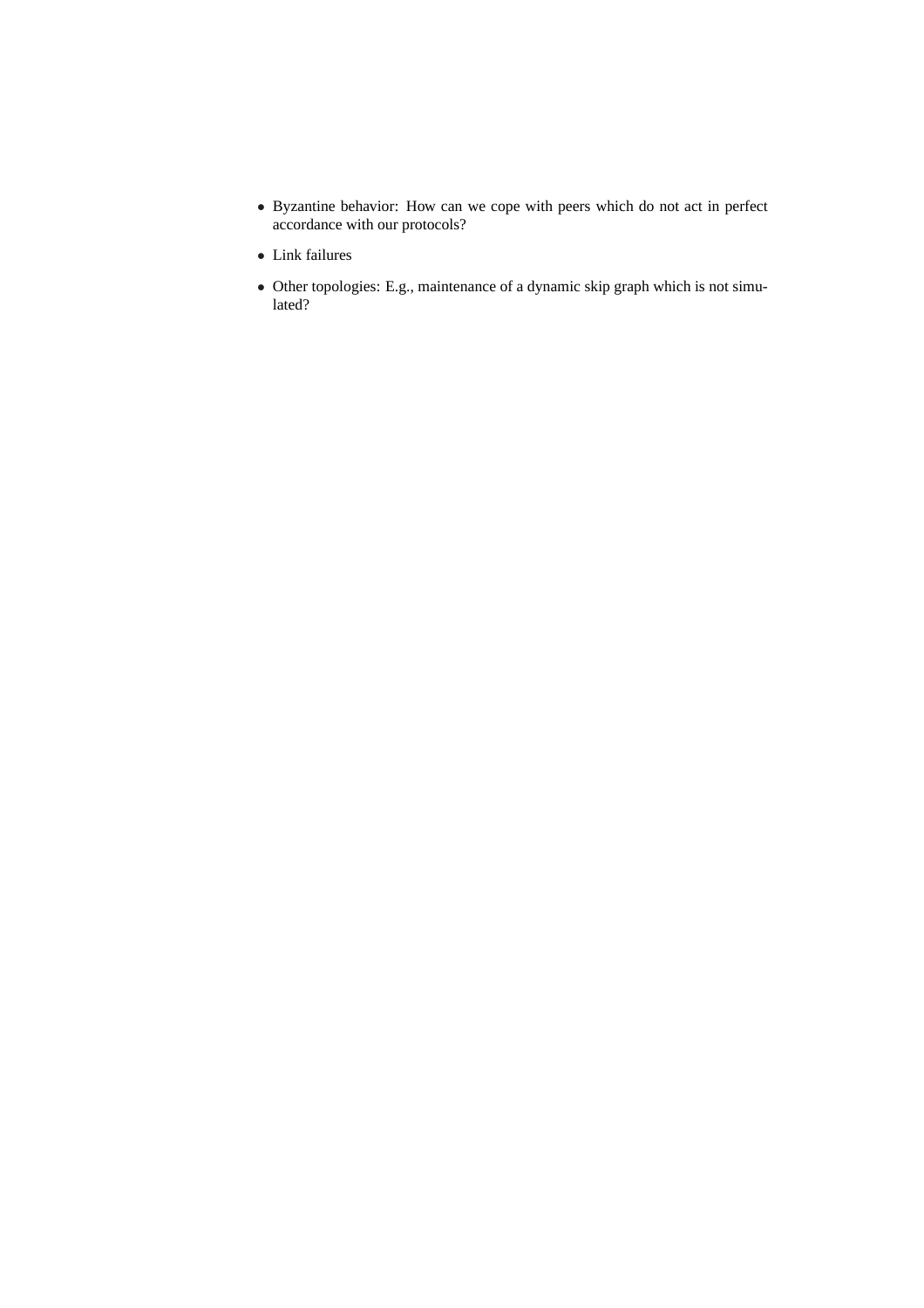## **Bibliography**

- [1] Napster. www.napster.com.
- [2] K. Albrecht, R. Arnold, M. Gähwiler, and R. Wattenhofer. Aggregating Information in Peer-to-Peer Systems for Improved Join and Leave. In *4th IEEE International Conference on Peer-to-Peer Computing (P2P)*, 2004.
- [3] J. Aspnes and G. Shah. Skip graphs. In *Proceedings of the fourteenth annual ACM-SIAM symposium on Discrete algorithms*, pages 384–393. Society for Industrial and Applied Mathematics, 2003.
- [4] T. Cormen, C. Leiserson, R. Rivest, and C. Stein. *Introduction to Algorithms (Second Edition)*. MIT Press, 2001.
- [5] G. Cybenko. Dynamic load balancing for distributed memory multiprocessors. In *J. Parallel Distrib. Comput.*, volume 7, pages 279–301, 1989.
- [6] N. Harvey and J. Munro. Deterministic skipnet. *Inf. Process. Lett.*, 90(4):205–208, 2004.
- [7] N. J. A. Harvey, M. B. Jones, S. Saroiu, M. Theimer, and A. Wolman. Skipnet: A scalable overlay network with practical locality properties. In *Proceedings of the Fourth USENIX Symposium on Internet Technologies and Systems (USITS '03)*, 2003.
- [8] D. Peleg and E. Upfal. The token distribution problem. In *SIAM J. Comput.*, volume 18, pages 229–243, 1989.
- [9] C. G. Plaxton. Load balancing, selection sorting on the hypercube. In *Proceedings of the first annual ACM symposium on Parallel algorithms and architectures*, pages 64–73. ACM Press, 1989.
- [10] C. G. Plaxton, R. Rajaraman, and A. W. Richa. Accessing nearby copies of replicated objects in a distributed environment. In *Proceedings of the ninth annual ACM symposium on Parallel algorithms and architectures*, pages 311–320. ACM Press, 1997.
- [11] W. Pugh. Skip lists: a probabilistic alternative to balanced trees. *Commun. ACM*, 33(6):668–676, 1990.
- [12] S. Ratnasamy, P. Francis, M. Handley, R. Karp, and S. Shenker. A scalable content addressable network. Technical Report TR-00-010, Berkeley, CA, 2000.
- [13] S. Saroiu, P. Gummadi, and S. Gribble. A measurement study of peer-to-peer file sharing systems, 2002.
- [14] B. A. Shirazi, K. M. Kavi, and A. R. Hurson. *Scheduling and Load Balancing in Parallel and Distributed Systems*. IEEE Computer Society Press, 1995.
- [15] I. Stoica, R. Morris, D. Karger, M. F. Kaashoek, and H. Balakrishnan. Chord: A scalable peer-to-peer lookup service for internet applications. In *Proceedings of the ACM SIG-COMM '01 Conference*, San Diego, California, August 2001.
- [16] R. Van Renesse, K. P. Birman, and W. Vogels. Astrolabe: A robust and scalable technology for distributed system monitoring, management, and data mining. *ACM Trans. Comput. Syst.*, 21(2):164–206, 2003.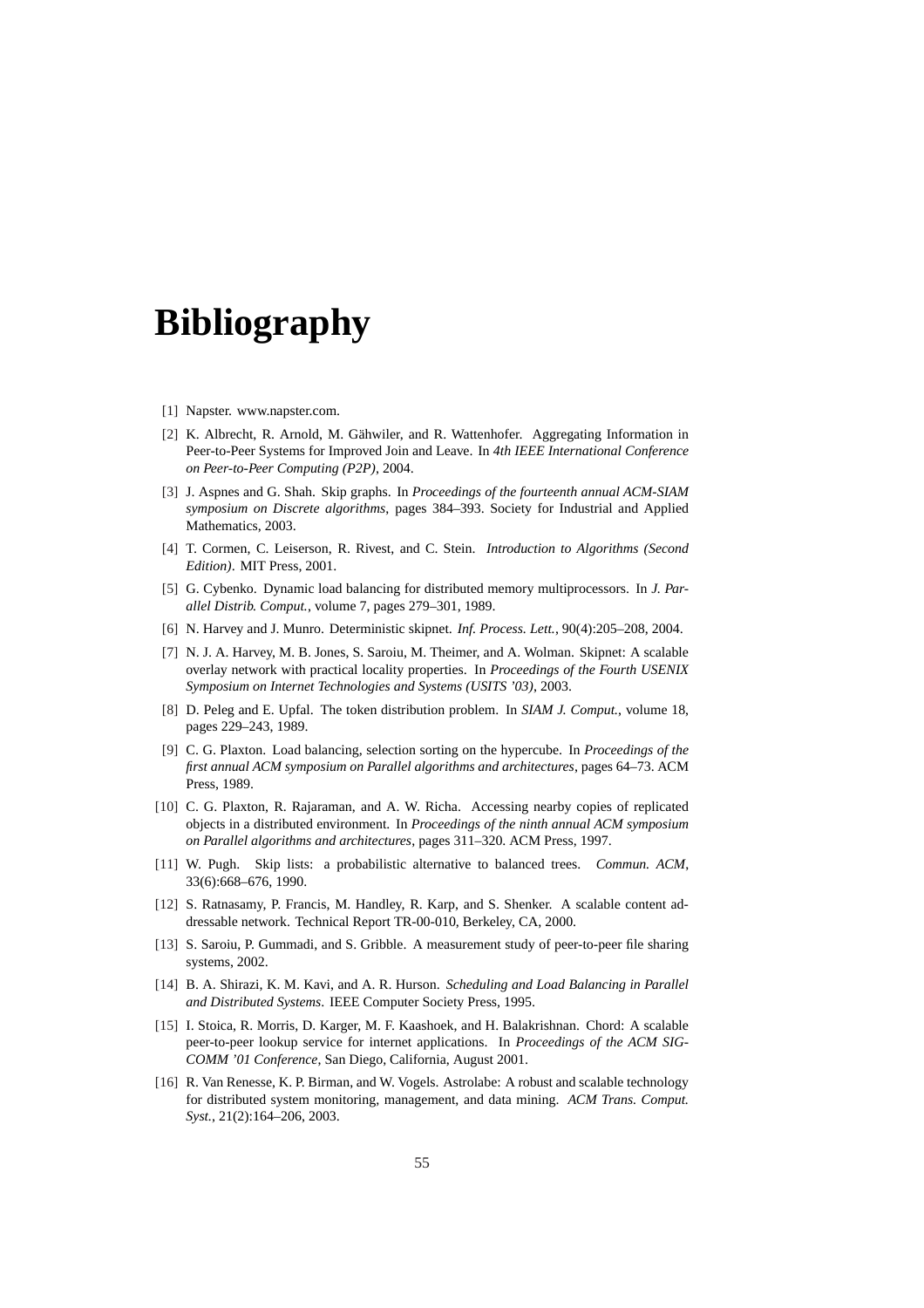- [17] R. van Renesse and A. Bozdog. Willow: DHT, Aggregation, and Publish/Subscribe in One Protocol. In *IPTPS*, 2004.
- [18] B. Y. Zhao, J. D. Kubiatowicz, and A. D. Joseph. Tapestry: An infrastructure for faulttolerant wide-area location and routing. Technical report, 2001.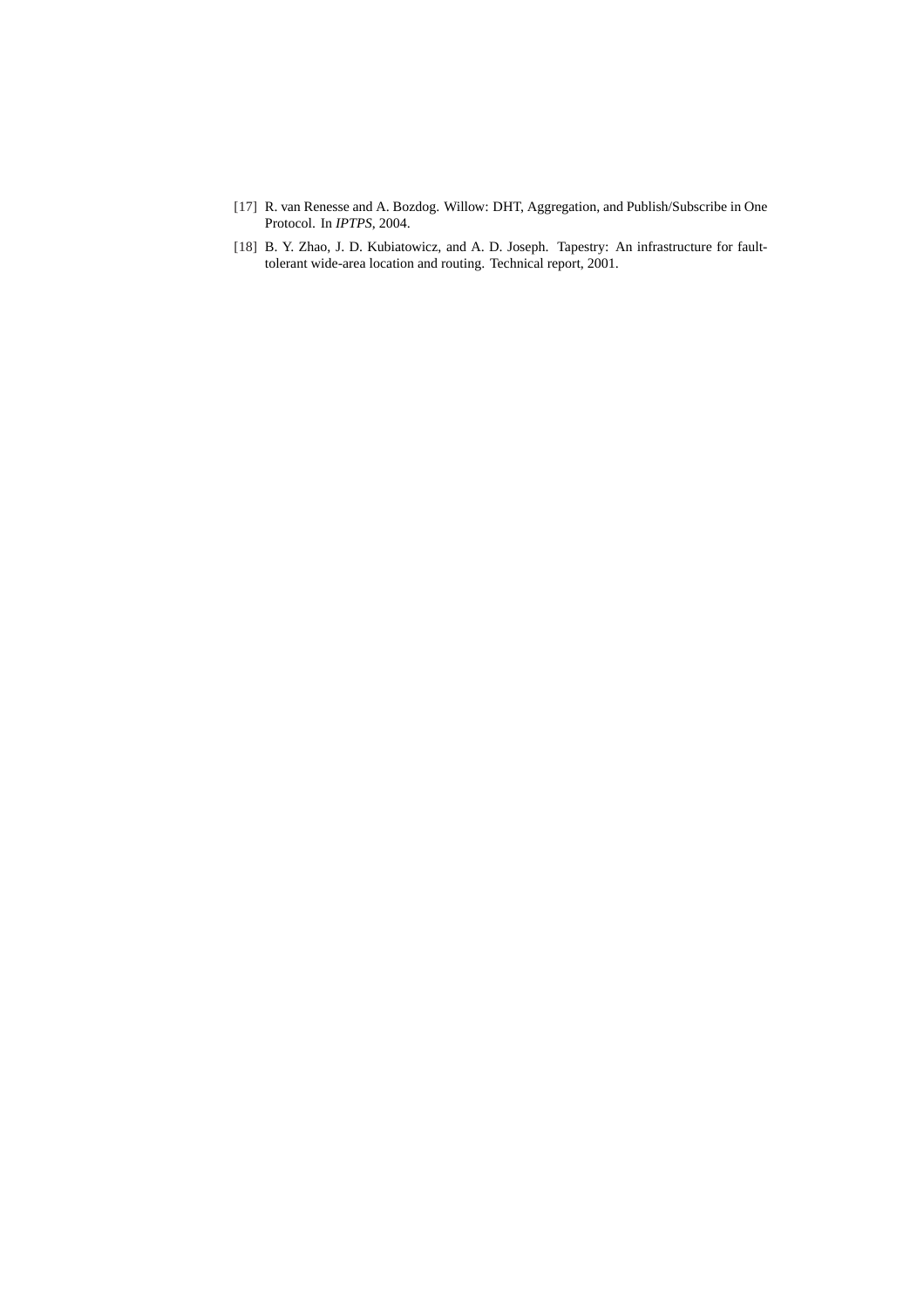## **Appendix A**

## **Mean Deviation**

In this appendix two different approaches to approximate the mean deviation of the symmetric binomial distribution are presented.

## **A.1 Approximation with Chernoff**

**Fact A.1 (Chernoff Lower Tail).** *Let*  $X_1, ..., X_N$  *be independent Bernoulli variables* **ract A.1 (Chernon Lower Tan).** Let  $X_1, ..., X_N$  be independent bermoduli variables with  $Pr[X_i = 1] = p_i$ . Let  $X := \sum_i X_i$  denote the sum of the  $X_i$  and let  $\mu :=$ win  $Pr[X_i = 1] = p_i$ . Let  $X := \sum_i X_i$  denote the sub-<br> $E[X] := \sum_i p_i$  be the expected value for X. For  $\epsilon \in (0, 1]$ ,

$$
Pr[X < (1 - \epsilon)\mu] < \left(\frac{e^{-\epsilon}}{(1 - \epsilon)^{(1 - \epsilon)}}\right) < e^{-\mu \epsilon^2/2}.
$$

**Fact A.2.**

$$
\int_0^\infty e^{-x^2} dx = \frac{\sqrt{\pi}}{2}.
$$

**Theorem A.3.** *Let*  $X ∼ B(n, 1/2)$  *be binomially distributed with parameters n and* p = 1/2*. The expectation of the deviation from the mean* n/2 *is upper bounded by*

$$
E[|X - n/2|] \le \sqrt{\pi n}.
$$

*Proof.* Let  $p_{\delta}$  denote the probability that the deviation from the mean is at least  $\delta$ , that is,  $p_{\delta} = Pr[|X - n/2|] \ge \delta$ . By symmetry, we have  $p_{\delta} = 2 \cdot Pr[X \le n/2 - \delta]$ . For the expected deviation of the mean, we have

$$
E[|X - n/2|] = \sum_{\delta=1}^{n/2} \delta \cdot Pr[|X - n/2| = \delta] = \sum_{\delta=1}^{n/2} p_{\delta}.
$$
 (A.1)

We can bound  $p_{\delta}$  using Chernoff:

$$
p_{\delta} = 2 \cdot Pr[X \le n/2 - \delta] \le 2e^{-\delta^2/n}.
$$
 (A.2)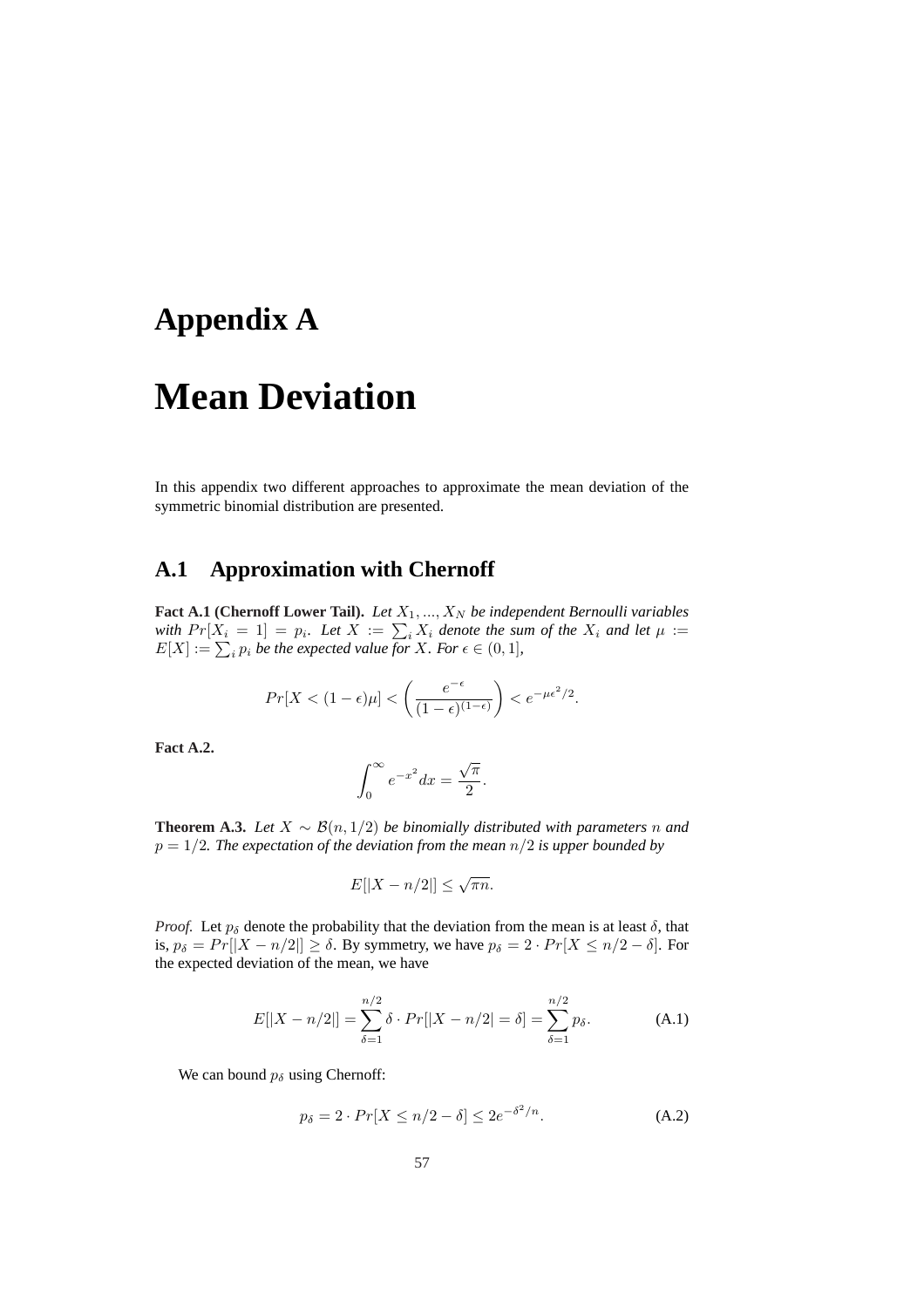Combining (A.1) and (A.2), we can bound the mean deviation by

$$
E[|X - n/2|] = \sum_{\delta=1}^{n/2} p_{\delta} \le 2 \cdot \sum_{\delta=1}^{n/2} e^{-\delta^2/n}
$$
  
< 
$$
< 2 \cdot \sum_{\delta=1}^{\infty} e^{-\delta^2/n}
$$
  
< 
$$
< 2 \cdot \int_{\delta=1}^{\infty} e^{-\delta^2/n} d\delta
$$
  
< 
$$
= \sqrt{\pi n}.
$$

The integral after the last inequality can be calculated using Fact A.2 and the substitution  $t = \delta \sqrt{n}$  and  $d\delta = \sqrt{n} dt$ . This concludes the proof.  $\Box$ 

**Remarks:** There are two minor details which are neglected for readability of the above proof. First, although the Chernoff inequality gives an upper bound only for  $Pr[X < (1 - \epsilon)\mu]$ , we use it for  $Pr[X \le (1 - \epsilon)\mu]$ . Second, the first equation in the proof holds for even  $n$ . For odd  $n$ , the deviation from the mean is not integral. Both issues can easily be solved.

## **A.2 Approximation with Stirling**

The mean deviation of the symmetrical binomial distribution is given by:

$$
\text{mean deviation} = 2^{-n} \sum_{k=0}^{n} \binom{n}{k} \left| k - \frac{n}{2} \right| = \begin{cases} \frac{n!!}{2(n-1)!!} & \text{if } n \text{ odd} \\ \frac{(n-1)!!}{2(n-2)!!} & \text{if } n \text{ even} \end{cases}
$$

where  $n!!$  is a double factorial, i.e.

$$
n!! \equiv \begin{cases} n\cdot (n-2)\cdot \ldots \cdot 5\cdot 3\cdot 1 = \frac{(n+1)!}{2^{(n+1)/2}(\frac{n+1}{2})!} & \text{, if $n>0$ is odd} \\ n\cdot (n-2)\cdot \ldots \cdot 6\cdot 4\cdot 2 = 2^{n/2}(\frac{n}{2})! & \text{, if $n>0$ is even} \\ 1 & \text{, if $n=-1,0$} \end{cases}
$$

According to Stirling's approximation<sup>1</sup> we have

$$
\sqrt{2\pi}n^{n+1/2}e^{-n+1/(12n+1)} < n! < \sqrt{2\pi}n^{n+1/2}e^{-n+1/(12n)}\tag{A.3}
$$

After some calculations, the following conjecture emerges, whose correctness can easily be verified.

mean deviation = 
$$
2^{-n} \sum_{k=0}^{n} {n \choose k} k - \frac{n}{2} \le \sqrt{\frac{n}{\pi}}
$$

<sup>&</sup>lt;sup>1</sup>The double inequality A.3 is actually an extended version of Stirling's approximation.